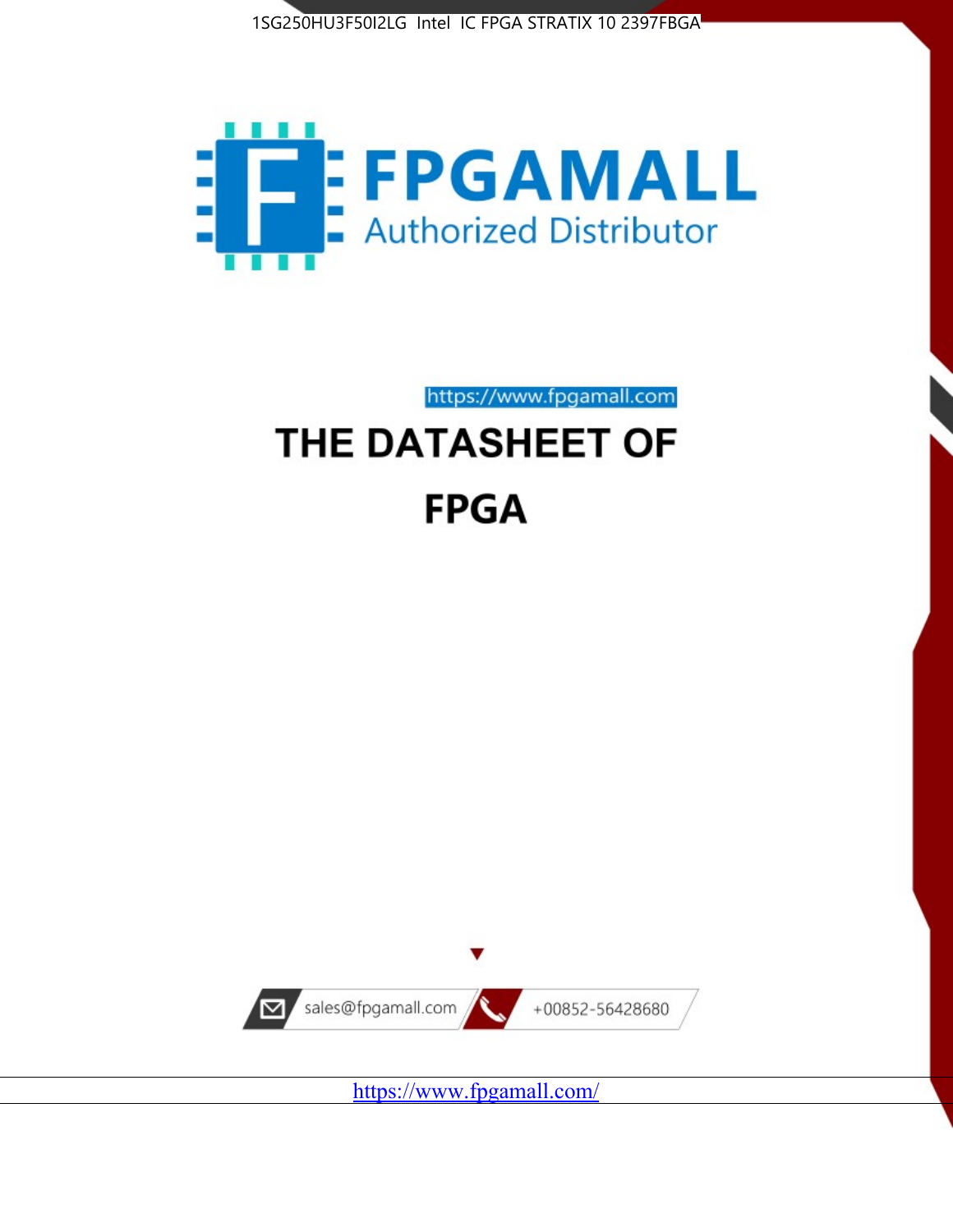

# **Intel® Stratix® 10 GX/SX Device Overview**



**S10-OVERVIEW | 2020.04.30** Latest document on the web: **[PDF](https://www.intel.com/content/dam/www/programmable/us/en/pdfs/literature/hb/stratix-10/s10-overview.pdf)** | **[HTML](https://www.intel.com/content/www/us/en/programmable/documentation/joc1442261161666.html)**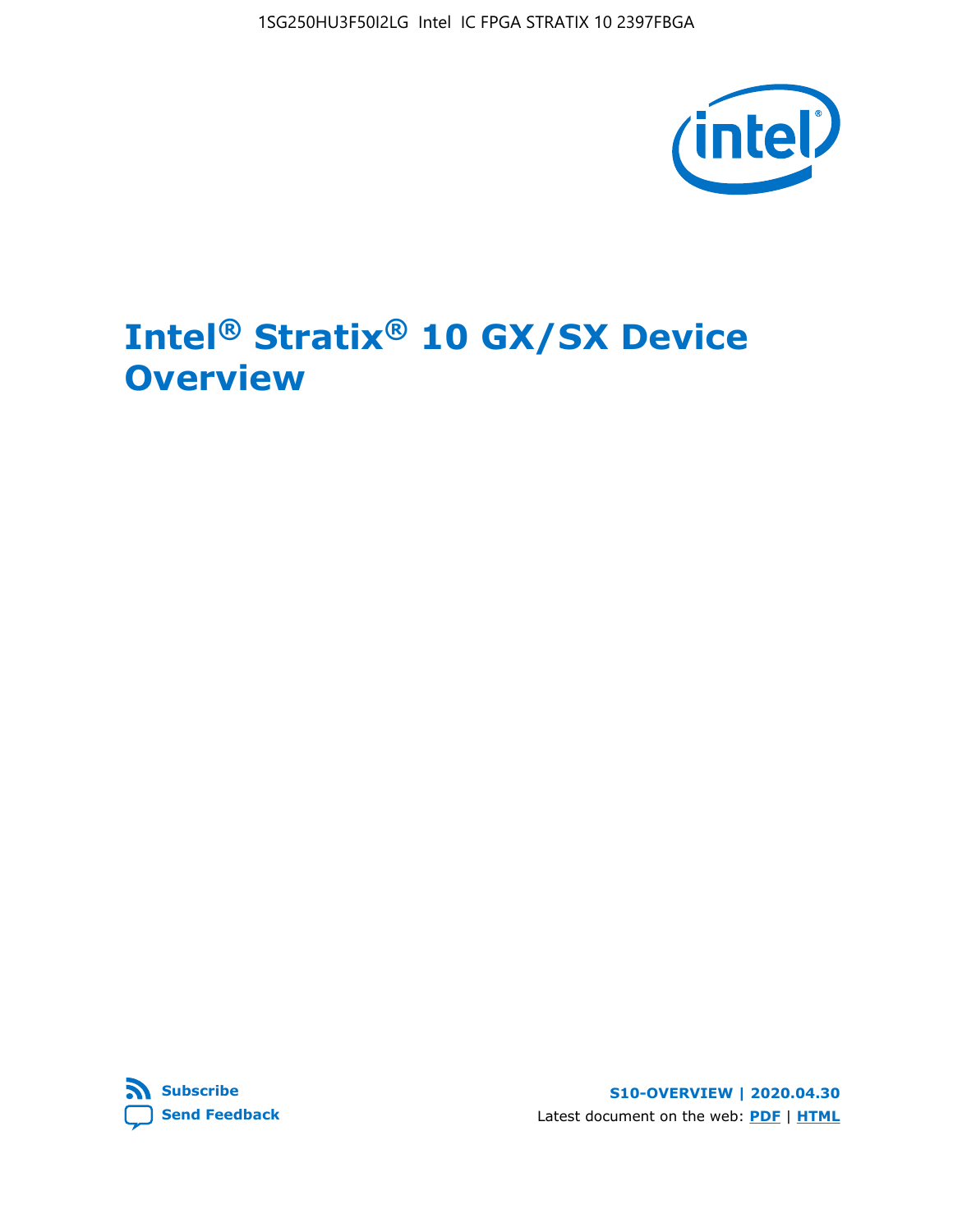

*Contents*

# **Contents**

| 1.26. Document Revision History for the Intel Stratix 10 GX/SX Device Overview36 |  |
|----------------------------------------------------------------------------------|--|

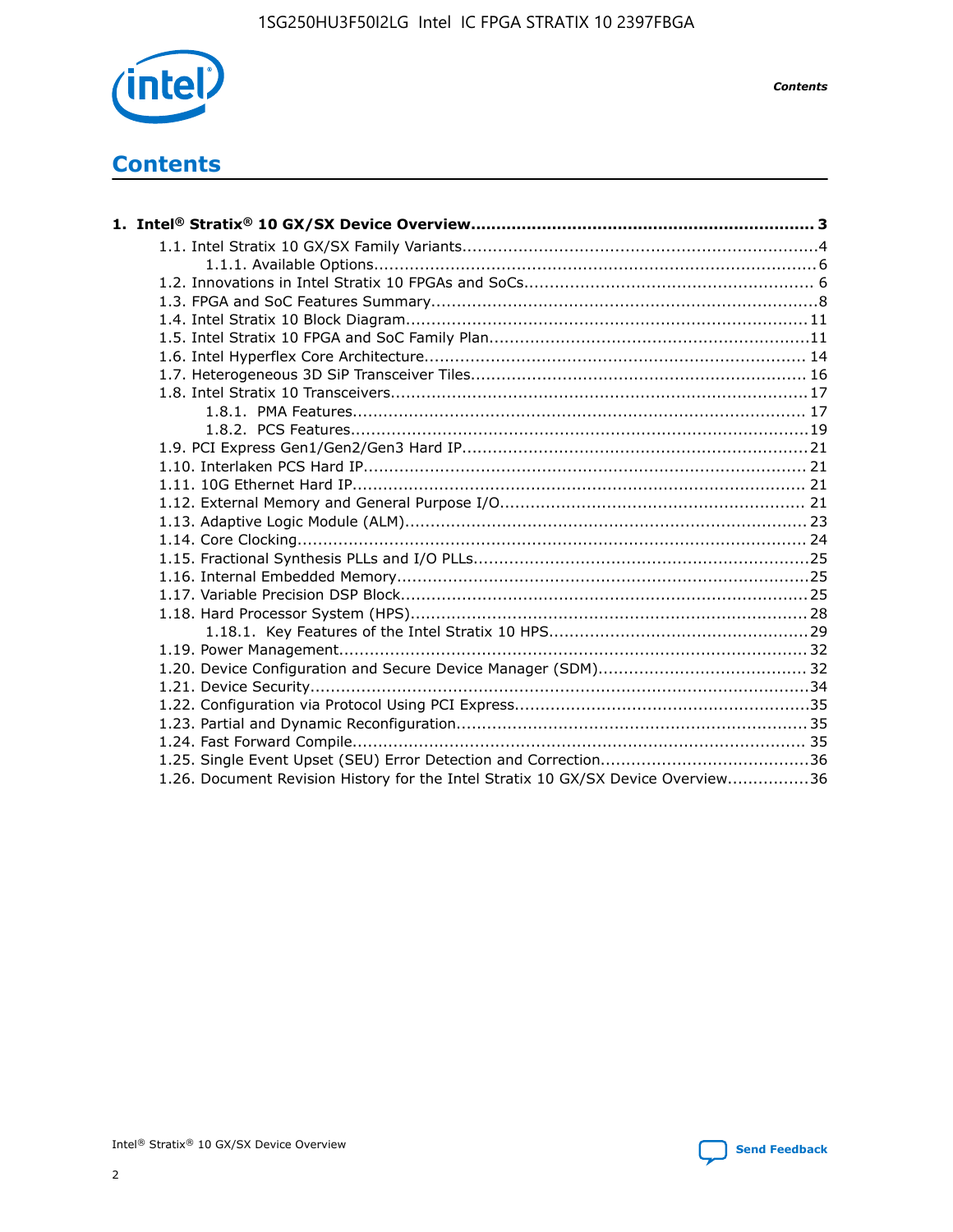**S10-OVERVIEW | 2020.04.30**

**[Send Feedback](mailto:FPGAtechdocfeedback@intel.com?subject=Feedback%20on%20Intel%20Stratix%2010%20GX/SX%20Device%20Overview%20(S10-OVERVIEW%202020.04.30)&body=We%20appreciate%20your%20feedback.%20In%20your%20comments,%20also%20specify%20the%20page%20number%20or%20paragraph.%20Thank%20you.)**



# **1. Intel® Stratix® 10 GX/SX Device Overview**

Intel's 14 nm Intel® Stratix® 10 GX FPGAs and SX SoCs deliver 2X the core performance and up to 70% lower power over previous generation high-performance FPGAs.

Featuring several groundbreaking innovations, including the all new Intel Hyperflex™ core architecture, this device family enables you to meet the demand for everincreasing bandwidth and processing performance in your most advanced applications, while meeting your power budget.

With an embedded hard processor system (HPS) based on a quad-core 64 bit Arm\* Cortex\*-A53, the Intel Stratix 10 SoC devices deliver power efficient, application-class processing and allow designers to extend hardware virtualization into the FPGA fabric. Intel Stratix 10 SoC devices demonstrate Intel's commitment to high-performance SoCs and extend Intel's leadership in programmable devices featuring an Arm-based processor system.

Important innovations in Intel Stratix 10 FPGAs and SoCs include:

- All new Intel Hyperflex core architecture delivering 2X the core performance compared to previous generation high-performance FPGAs
- Intel 14 nm tri-gate (FinFET) technology
- Heterogeneous 3D System-in-Package (SiP) technology
- Core fabric with up to 10.2 million logic elements (LEs)
- Up to 96 full duplex transceiver channels on heterogeneous 3D SiP transceiver tiles
- Transceiver data rates up to 28.3 Gbps chip-to-chip/module and backplane performance
- M20K (20 Kb) internal SRAM memory blocks
- Fractional synthesis and ultra-low jitter LC tank based transmit phase locked loops (PLLs)
- Hard PCI Express<sup>®</sup> Gen3 x16 intellectual property (IP) blocks
- Hard 10GBASE-KR/40GBASE-KR4 Forward Error Correction (FEC) in every transceiver channel
- Hard memory controllers and PHY supporting DDR4 rates up to 2666 Mbps per pin
- Hard fixed-point and IEEE 754 compliant hard floating-point variable precision digital signal processing (DSP) blocks with up to 10 TFLOP compute performance with a power efficiency of 80 GFLOP per Watt
- Quad-core 64 bit Arm Cortex-A53 embedded processor running up to 1.5 GHz in SoC family variants
- Programmable clock tree synthesis for flexible, low power, low skew clock trees

Intel Corporation. All rights reserved. Agilex, Altera, Arria, Cyclone, Enpirion, Intel, the Intel logo, MAX, Nios, Quartus and Stratix words and logos are trademarks of Intel Corporation or its subsidiaries in the U.S. and/or other countries. Intel warrants performance of its FPGA and semiconductor products to current specifications in accordance with Intel's standard warranty, but reserves the right to make changes to any products and services at any time without notice. Intel assumes no responsibility or liability arising out of the application or use of any information, product, or service described herein except as expressly agreed to in writing by Intel. Intel customers are advised to obtain the latest version of device specifications before relying on any published information and before placing orders for products or services. \*Other names and brands may be claimed as the property of others.

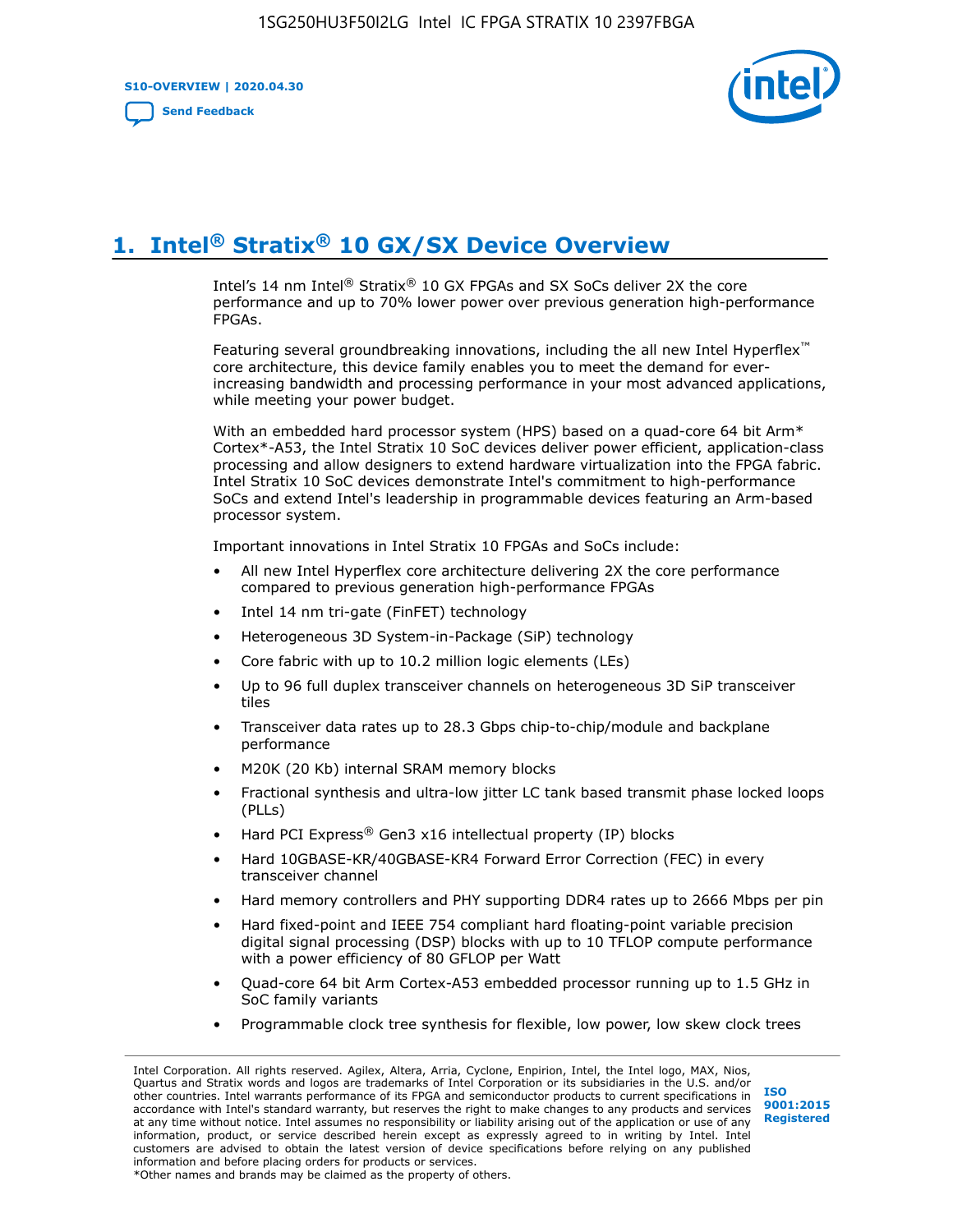

- Dedicated secure device manager (SDM) for:
	- Enhanced device configuration and security
	- AES-256, SHA-256/384 and ECDSA-256/384 encrypt/decrypt accelerators and authentication
	- Multi-factor authentication
	- Physically Unclonable Function (PUF) service and software programmable device configuration capability
- Comprehensive set of advanced power saving features delivering up to 70% lower power compared to previous generation high-performance FPGAs
- Non-destructive register state readback and writeback, to support ASIC prototyping and other applications

With these capabilities, Intel Stratix 10 FPGAs and SoCs are ideally suited for the most demanding applications in diverse markets such as:

- **Compute and Storage**—for custom servers, cloud computing and datacenter acceleration
- **Networking**—for Terabit, 400G and multi-100G bridging, aggregation, packet processing and traffic management
- **Optical Transport Networks**—for OTU4, 2xOTU4, 4xOTU4
- **Broadcast**—for high-end studio distribution, head end encoding/decoding, edge quadrature amplitude modulation (QAM)
- **Military**—for radar, electronic warfare, and secure communications
- **Medical**—for diagnostic scanners and diagnostic imaging
- **Test and Measurement**—for protocol and application testers
- **Wireless**—for next-generation 5G networks
- **ASIC Prototyping**—for designs that require the largest FPGA fabric with the highest I/O count

## **1.1. Intel Stratix 10 GX/SX Family Variants**

Intel Stratix 10 devices are available in FPGA (GX) and SoC (SX) variants.

- **Intel Stratix 10 GX** devices deliver up to 1 GHz core fabric performance and contain up to 10.2 million LEs in the fabric. They also feature up to 96 general purpose transceivers on separate transceiver tiles, and 2666 Mbps DDR4 external memory interface performance. The transceivers are capable of up to 28.3 Gbps short reach and across the backplane. These devices are optimized for FPGA applications that require the highest transceiver bandwidth and core fabric performance, with the power efficiency of Intel's 14 nm tri-gate process technology.
- **Intel Stratix 10 SX** devices have a feature set that is identical to Intel Stratix 10 GX devices, with the addition of an embedded quad-core 64 bit Arm Cortex A53 hard processor system.

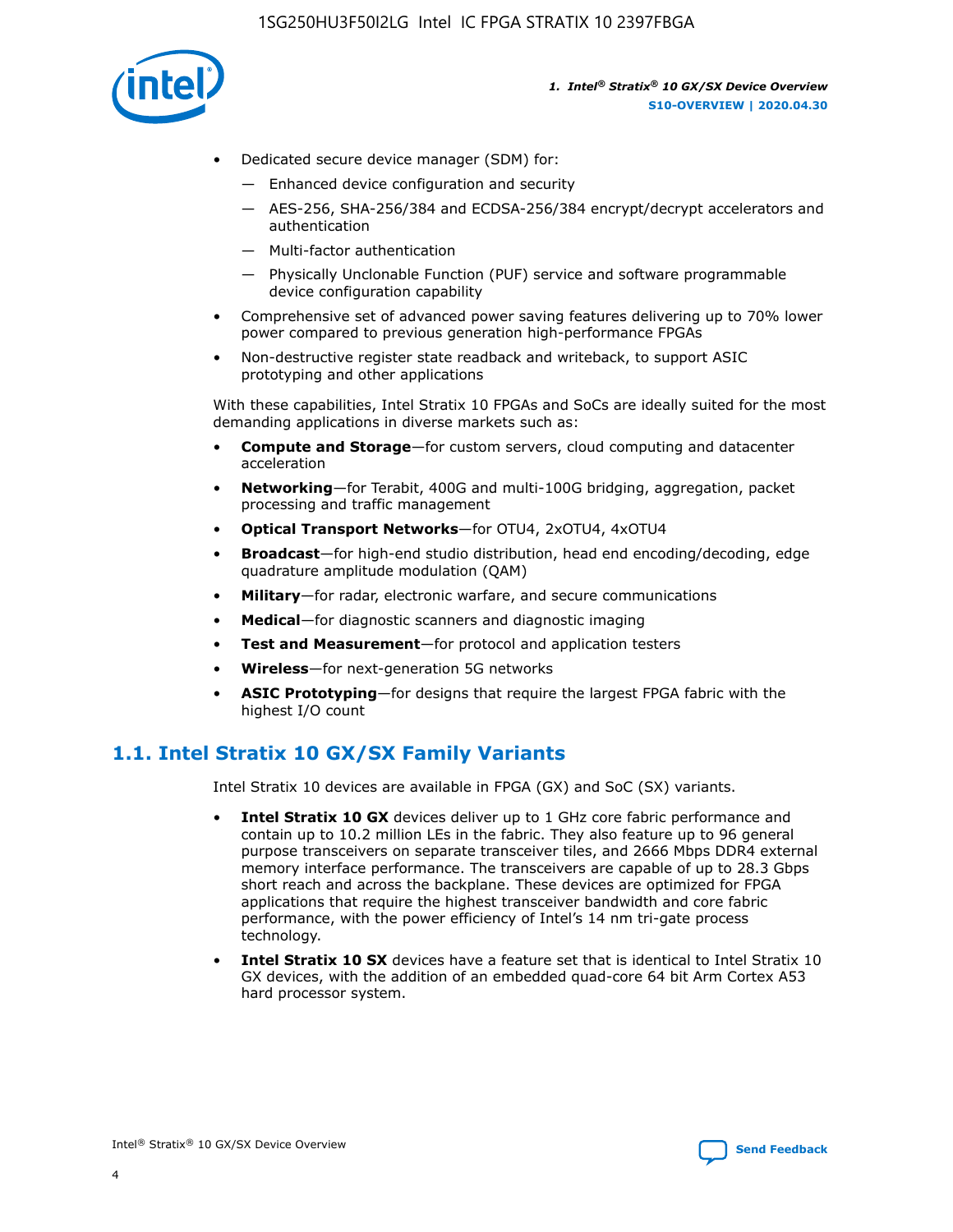

Common to all Intel Stratix 10 family variants is a high-performance fabric based on the new Intel Hyperflex core architecture that includes additional Hyper-Registers throughout the interconnect routing and at the inputs of all functional blocks. The core fabric also contains an enhanced logic array utilizing Intel's adaptive logic module (ALM) and a rich set of high performance building blocks including:

- M20K (20 Kb) embedded memory blocks
- Variable precision DSP blocks with hard IEEE 754 compliant floating-point units
- Fractional synthesis and integer PLLs
- Hard memory controllers and PHY for external memory interfaces
- General purpose IO cells

To clock these building blocks, Intel Stratix 10 devices use programmable clock tree synthesis, which uses dedicated clock tree routing to synthesize only those branches of the clock trees required for the application. All devices support in-system, finegrained partial reconfiguration of the logic array, allowing logic to be added and subtracted from the system while it is operating.

All family variants also contain high speed serial transceivers, containing both the physical medium attachment (PMA) and the physical coding sublayer (PCS), which can be used to implement a variety of industry standard and proprietary protocols. In addition to the hard PCS, Intel Stratix 10 devices contain multiple instantiations of PCI Express hard IP that supports Gen1/Gen2/Gen3 rates in x1/x2/x4/x8/x16 lane configurations, and hard 10GBASE-KR/40GBASE-KR4 FEC for every transceiver. The hard PCS, FEC, and PCI Express IP free up valuable core logic resources, save power, and increase your productivity.

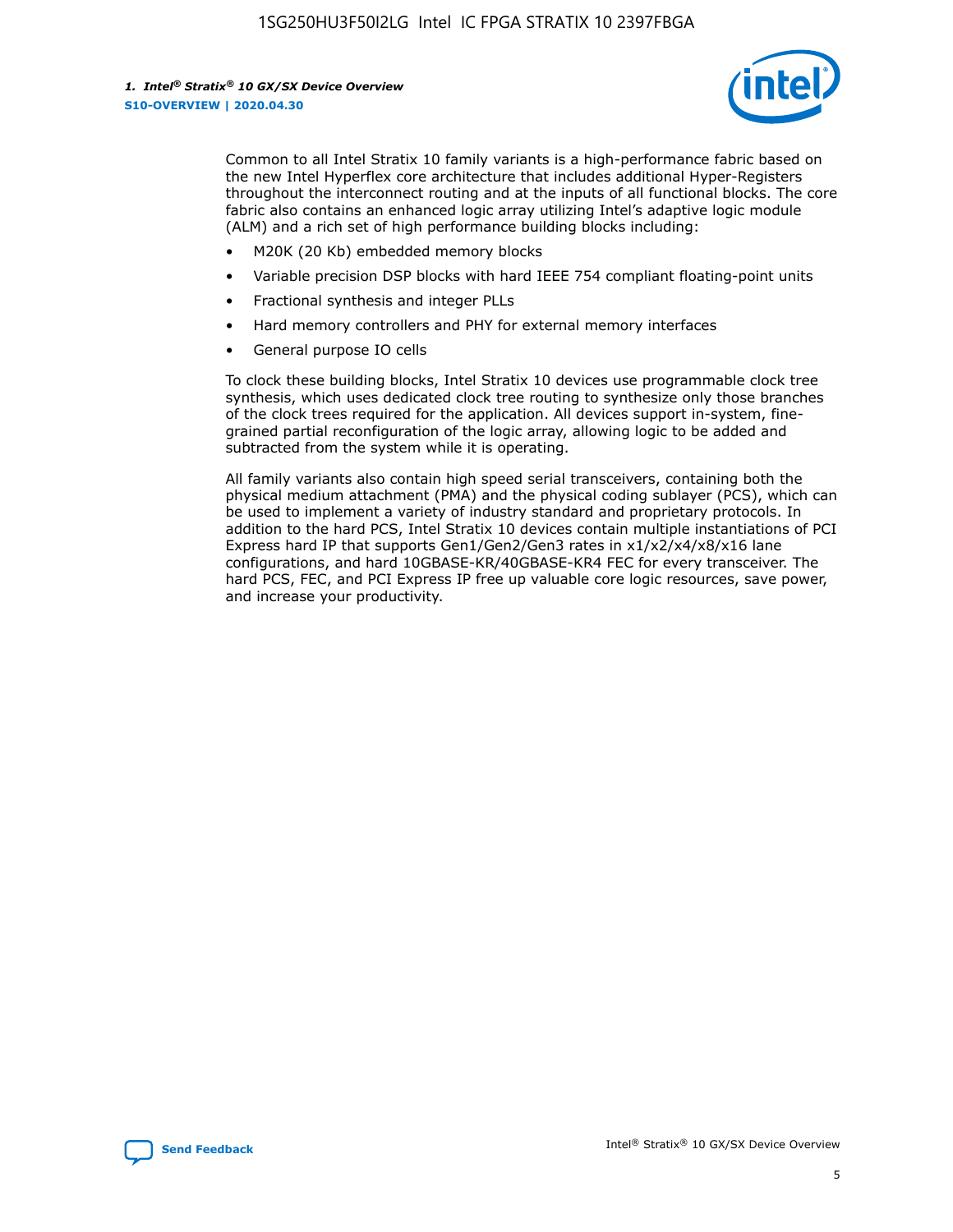

## **1.1.1. Available Options**

### **Figure 1. Sample Ordering Code and Available Options for Intel Stratix 10 Devices**



## **Related Information**

[My Intel Support](https://www.intel.com/content/www/us/en/programmable/my-intel/mal-home.html)

## **1.2. Innovations in Intel Stratix 10 FPGAs and SoCs**

Intel Stratix 10 FPGAs and SoCs deliver many significant improvements over the previous generation high-performance Stratix V FPGAs.

#### **Table 1. Key Features of Intel Stratix 10 Devices Compared to Stratix V Devices**

| <b>Feature</b>            | <b>Stratix V FPGAs</b>                                           | <b>Intel Stratix 10 FPGAs and SoCs</b>                                        |
|---------------------------|------------------------------------------------------------------|-------------------------------------------------------------------------------|
| <b>Process technology</b> | 28 nm TSMC (planar<br>transistor)                                | 14 nm Intel tri-gate (FinFET)                                                 |
| Hard processor core       | None                                                             | Quad-core 64 bit Arm Cortex-A53<br>(SoC only)                                 |
| Core architecture         | Conventional core architecture<br>with conventional interconnect | Intel Hyperflex core architecture with<br>Hyper-Registers in the interconnect |
|                           |                                                                  | continued                                                                     |

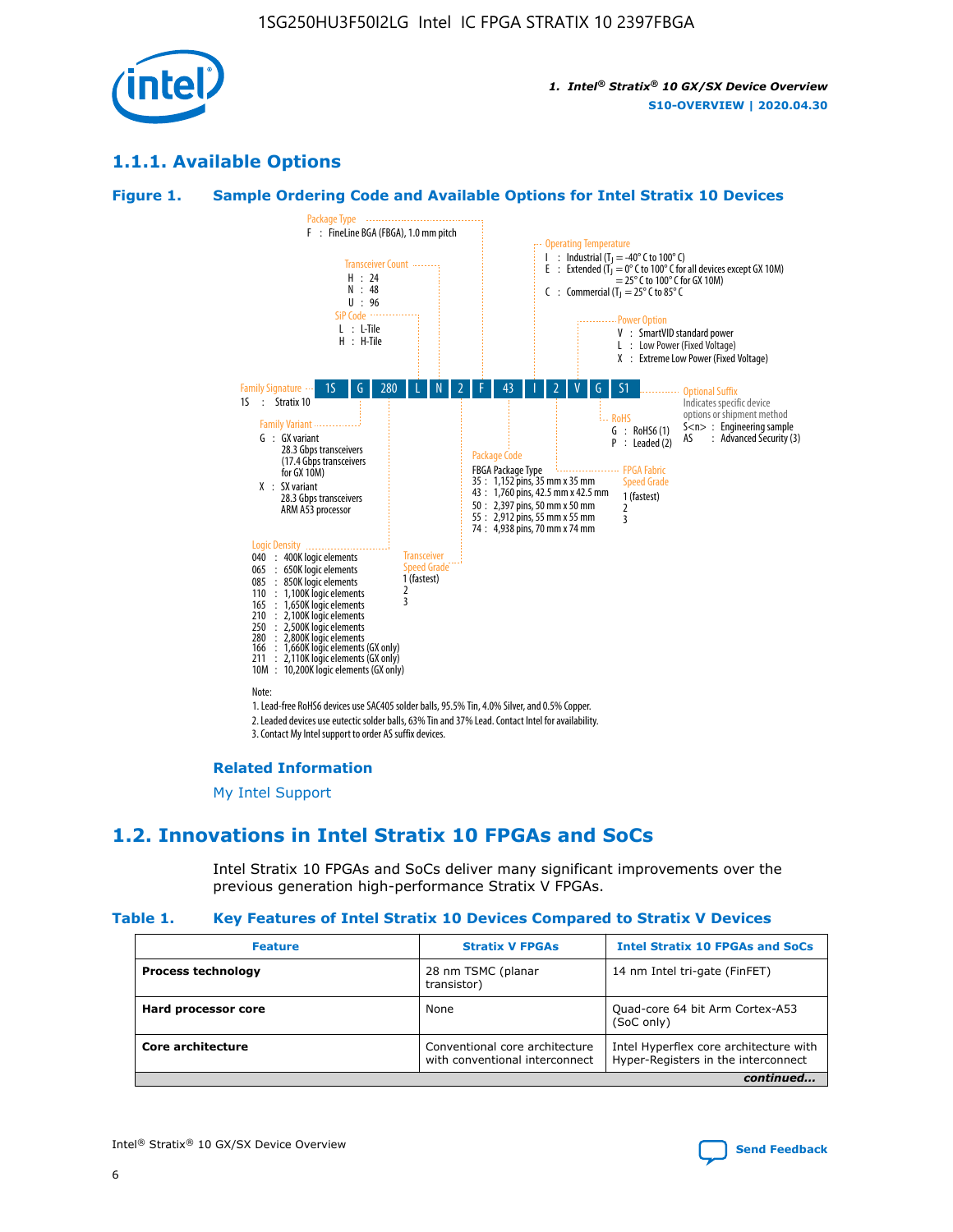

| <b>Feature</b>                                   | <b>Stratix V FPGAs</b>                                                              | <b>Intel Stratix 10 FPGAs and SoCs</b>                                                                                                       |
|--------------------------------------------------|-------------------------------------------------------------------------------------|----------------------------------------------------------------------------------------------------------------------------------------------|
| Core performance                                 | 500 MHz                                                                             | 1 GHz                                                                                                                                        |
| <b>Power dissipation</b>                         | 1x                                                                                  | As low as $0.3x$                                                                                                                             |
| Logic density                                    | 952 KLE                                                                             | 10,200 KLE                                                                                                                                   |
| <b>Embedded memory (M20K)</b>                    | 52 Mbits                                                                            | 253 Mbits                                                                                                                                    |
| 18x19 multipliers                                | 3,926                                                                               | 11,520                                                                                                                                       |
|                                                  | Note: Multiplier is 18x18 in<br>Stratix V devices.                                  | Note: Multiplier is 18x19 in Intel<br>Stratix 10 devices.                                                                                    |
| <b>Floating point DSP capability</b>             | Up to 1 TFLOP, requires soft<br>floating point adder and<br>multiplier              | Up to 10 TFLOP, hard IEEE 754<br>compliant single precision floating<br>point adder and multiplier                                           |
| <b>Maximum transceivers</b>                      | 66                                                                                  | 96                                                                                                                                           |
| Maximum transceiver data rate (chip-to-<br>chip) | 28.05 Gbps                                                                          | 26.6 Gbps L-Tile<br>28.3 Gbps H-Tile                                                                                                         |
| Maximum transceiver data rate (backplane)        | 12.5 Gbps                                                                           | 12.5 Gbps L-Tile<br>28.3 Gbps H-Tile                                                                                                         |
| Hard memory controller                           | None                                                                                | DDR4 @ 1333 MHz/2666 Mbps<br>DDR3 @ 1067 MHz/2133 Mbps                                                                                       |
| <b>Hard protocol IP</b>                          | PCIe* Gen3 x8 (up to 4<br>instances)                                                | PCIe Gen3 x16 (up to 4 instances)<br>SR-IOV (4 physical functions / 2k<br>virtual functions) on H-Tile devices<br>10GBASE-KR/40GBASE-KR4 FEC |
| <b>Core clocking and PLLs</b>                    | Global, quadrant and regional<br>clocks supported by fractional-<br>synthesis fPLLs | Programmable clock tree synthesis<br>supported by fractional synthesis<br>fPLLs and integer IO PLLs                                          |
| Register state readback and writeback            | Not available                                                                       | Non-destructive register state<br>readback and writeback for ASIC<br>prototyping and other applications                                      |

These innovations result in the following improvements:

- **Improved Core Logic Performance**: The Intel Hyperflex core architecture combined with 14 nm Intel tri-gate technology allows Intel Stratix 10 devices to achieve 2X the core performance compared to the previous generation
- **Lower Power**: Intel Stratix 10 devices use up to 70% lower power compared to the previous generation, enabled by 14 nm Intel tri-gate technology, the Intel Hyperflex core architecture, and optional power saving features built into the architecture
- **Higher Density**: Intel Stratix 10 devices offer three times the level of integration, with up to 10.2 million logic elements (LEs), over 253 Mbits of embedded memory blocks (M20K), and 11,520 18x19 multipliers
- **Embedded Processing**: Intel Stratix 10 SoCs feature a Quad-Core 64 bit Arm Cortex-A53 processor optimized for power efficiency and software compatible with previous generation Arria® and Cyclone® SoC devices
- **Improved Transceiver Performance**: With up to 96 transceiver channels implemented in heterogeneous 3D SiP transceiver tiles, Intel Stratix 10 GX and SX devices support data rates up to 28.3 Gbps chip-to-chip and 28.3 Gbps across the backplane with signal conditioning circuits capable of equalizing over 30 dB of system loss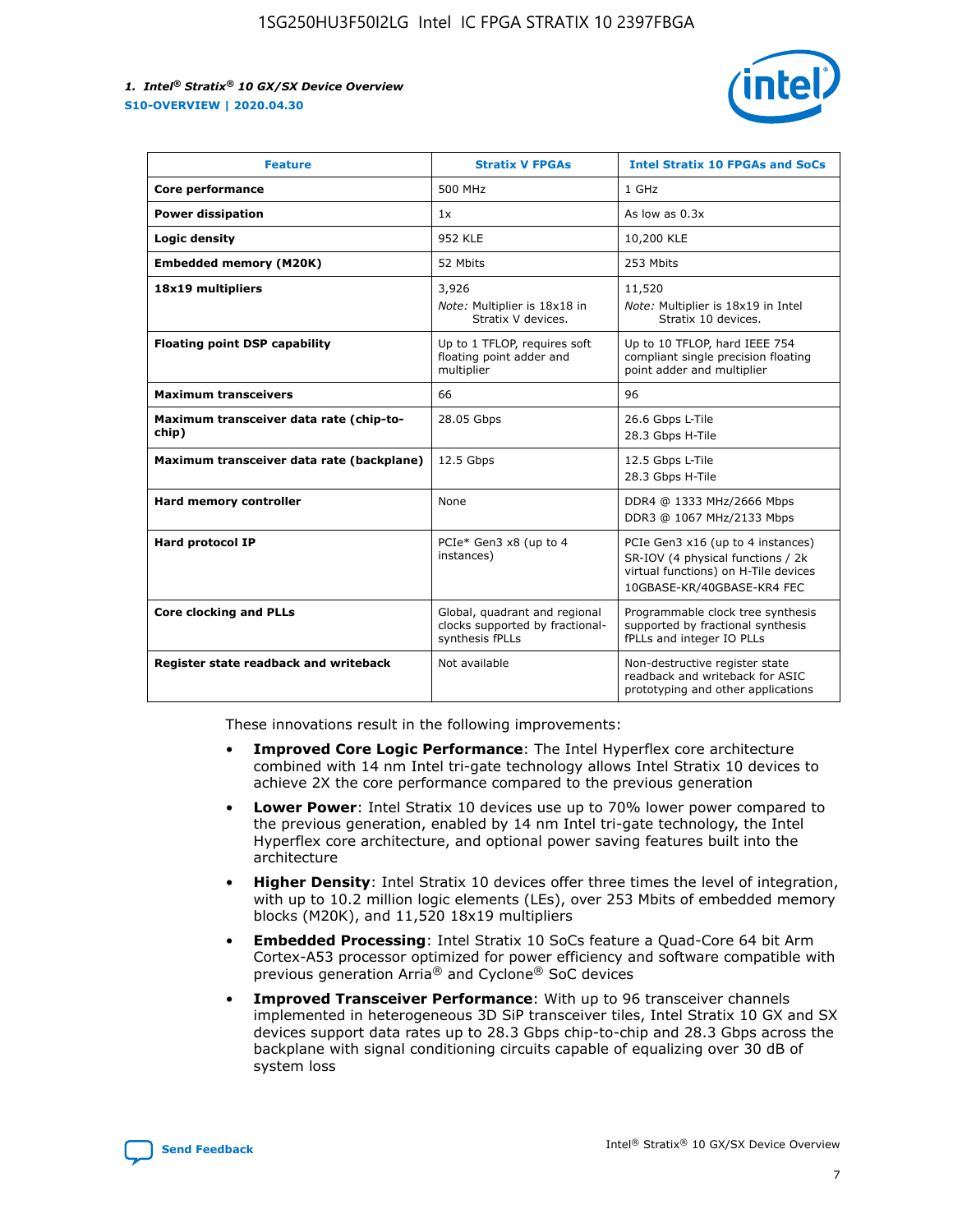

- **Improved DSP Performance**: The variable precision DSP block in Intel Stratix 10 devices features hard fixed and floating point capability, with up to 10 TFLOP IEEE754 single-precision floating point performance
- **Additional Hard IP**: Intel Stratix 10 devices include many more hard IP blocks than previous generation devices, with a hard memory controller included in each bank of 48 general purpose IOs, a hard PCIe Gen3 x16 full protocol stack in each transceiver tile, and a hard 10GBASE-KR/40GBASE-KR4 FEC in every transceiver channel
- **Enhanced Core Clocking**: Intel Stratix 10 devices feature programmable clock tree synthesis; clock trees are only synthesized where needed, increasing the flexibility and reducing the power dissipation of the clocking solution
- **Additional Core PLLs**: The core fabric in Intel Stratix 10 devices is supported by both integer IO PLLs and fractional synthesis fPLLs, resulting in a greater total number of PLLs available than the previous generation

# **1.3. FPGA and SoC Features Summary**

## **Table 2. Intel Stratix 10 FPGA and SoC Common Device Features**

| <b>Feature</b>                   | <b>Description</b>                                                                                                                                                                                                                                                                                                                                                                                                                                                                                                                                                                                                                                                             |
|----------------------------------|--------------------------------------------------------------------------------------------------------------------------------------------------------------------------------------------------------------------------------------------------------------------------------------------------------------------------------------------------------------------------------------------------------------------------------------------------------------------------------------------------------------------------------------------------------------------------------------------------------------------------------------------------------------------------------|
| Technology                       | 14 nm Intel tri-gate (FinFET) process technology<br>٠<br>SmartVID controlled core voltage, standard power devices<br>0.85-V fixed core voltage, low static power devices available                                                                                                                                                                                                                                                                                                                                                                                                                                                                                             |
| Low power serial<br>transceivers | Up to 96 total transceivers available<br>٠<br>Continuous operating range of 1 Gbps to 28.3 Gbps for Intel Stratix 10 GX/SX devices<br>Backplane support up to 28.3 Gbps for Intel Stratix 10 GX/SX devices<br>$\bullet$<br>Extended range down to 125 Mbps with oversampling<br>ATX transmit PLLs with user-configurable fractional synthesis capability<br>٠<br>XFP, SFP+, OSFP/OSFP28, CFP/CFP2/CFP4 optical module support<br>• Adaptive linear and decision feedback equalization<br>Transmit pre-emphasis and de-emphasis<br>Dynamic partial reconfiguration of individual transceiver channels<br>On-chip instrumentation (Eye Viewer non-intrusive data eye monitoring) |
| General purpose I/Os             | Up to 2,304 total GPIO available<br>$\bullet$<br>1.6 Gbps LVDS-every pair can be configured as an input or output<br>1333 MHz/2666 Mbps DDR4 external memory interface<br>1067 MHz/2133 Mbps DDR3 external memory interface<br>• 1.2 V to 3.3 $V^{(1)}$ single-ended LVCMOS/LVTTL interfacing<br>On-chip termination (OCT)                                                                                                                                                                                                                                                                                                                                                     |
| Embedded hard IP                 | • PCIe Gen1/Gen2/Gen3 complete protocol stack, x1/x2/x4/x8/x16 end point and root<br>port<br>DDR4/DDR3 hard memory controller (RLDRAM3/QDR II+/QDR IV using soft memory<br>controller)<br>Multiple hard IP instantiations in each device<br>$\bullet$<br>• Single Root I/O Virtualization (SR-IOV)                                                                                                                                                                                                                                                                                                                                                                             |
| Transceiver hard IP              | 10GBASE-KR/40GBASE-KR4 Forward Error Correction (FEC)<br>$\bullet$<br>10G Ethernet PCS<br>٠<br>PCI Express PIPE interface<br>continued                                                                                                                                                                                                                                                                                                                                                                                                                                                                                                                                         |
|                                  |                                                                                                                                                                                                                                                                                                                                                                                                                                                                                                                                                                                                                                                                                |

<sup>(1)</sup> Available in some configurations only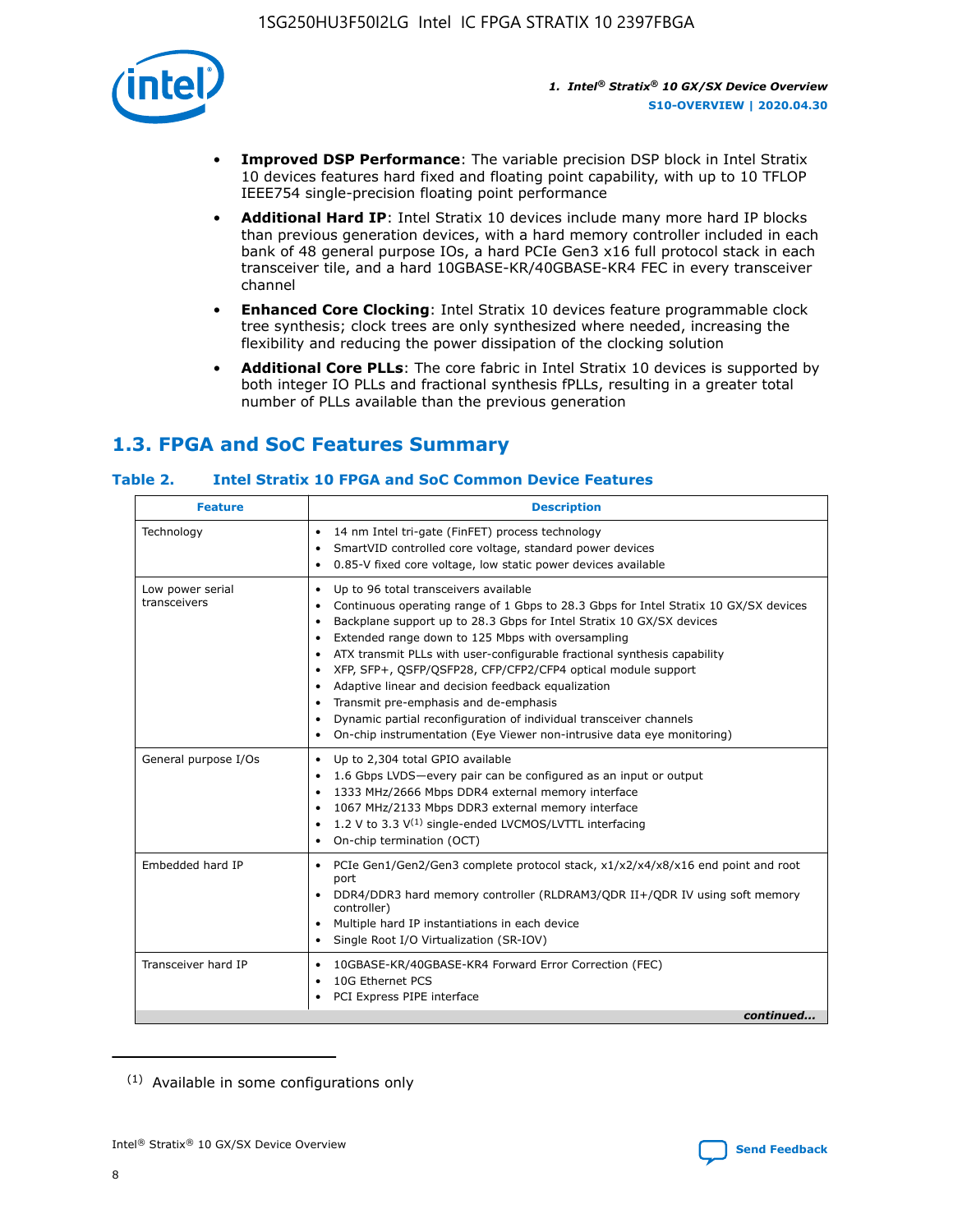

| <b>Feature</b>                   | <b>Description</b>                                                                                                                                                                                                                                                                                                                                                                                                                                            |
|----------------------------------|---------------------------------------------------------------------------------------------------------------------------------------------------------------------------------------------------------------------------------------------------------------------------------------------------------------------------------------------------------------------------------------------------------------------------------------------------------------|
|                                  | Interlaken PCS<br>$\bullet$<br>Gigabit Ethernet PCS<br>$\bullet$<br>Deterministic latency support for Common Public Radio Interface (CPRI) PCS<br>$\bullet$<br>Fast lock-time support for Gigabit Passive Optical Networking (GPON) PCS<br>٠<br>8B/10B, 64B/66B, 64B/67B encoders and decoders<br>Custom mode support for proprietary protocols<br>۰                                                                                                          |
| Power management                 | SmartVID controlled core voltage, standard power devices<br>$\bullet$<br>0.85-V fixed core voltage, low static power devices available<br>$\bullet$<br>Intel Quartus <sup>®</sup> Prime Pro Edition integrated power analysis<br>٠                                                                                                                                                                                                                            |
| High performance core fabric     | Intel Hyperflex core architecture with Hyper-Registers throughout the interconnect<br>routing and at the inputs of all functional blocks<br>Enhanced adaptive logic module (ALM)<br>Improved multi-track routing architecture reduces congestion and improves compile<br>times<br>Hierarchical core clocking architecture with programmable clock tree synthesis<br>$\bullet$<br>Fine-grained partial reconfiguration                                         |
| Internal memory blocks           | M20K-20 Kb with hard ECC support<br>٠<br>MLAB-640 bit distributed LUTRAM<br>$\bullet$                                                                                                                                                                                                                                                                                                                                                                         |
| Variable precision DSP<br>blocks | IEEE 754-compliant hard single-precision floating point capability<br>$\bullet$<br>Supports signal processing with precision ranging from 18x19 up to 54x54<br>$\bullet$<br>Native 27x27 and 18x19 multiply modes<br>٠<br>64 bit accumulator and cascade for systolic FIRs<br>Internal coefficient memory banks<br>Pre-adder/subtractor improves efficiency<br>$\bullet$<br>Additional pipeline register increases performance and reduces power<br>$\bullet$ |
| Phase locked loops (PLL)         | Fractional synthesis PLLs (fPLL) support both fractional and integer modes<br>$\bullet$<br>Fractional mode with third-order delta-sigma modulation<br>Precision frequency synthesis<br>$\bullet$<br>Integer PLLs adjacent to general purpose I/Os, support external memory, and LVDS<br>$\bullet$<br>interfaces, clock delay compensation, zero delay buffering                                                                                               |
| Core clock networks              | 1 GHz fabric clocking<br>٠<br>667 MHz external memory interface clocking, supports 2666 Mbps DDR4 interface<br>$\bullet$<br>800 MHz LVDS interface clocking, supports 1600 Mbps LVDS interface<br>$\bullet$<br>Programmable clock tree synthesis, backwards compatible with global, regional and<br>$\bullet$<br>peripheral clock networks<br>Clocks only synthesized where needed, to minimize dynamic power<br>continued                                    |

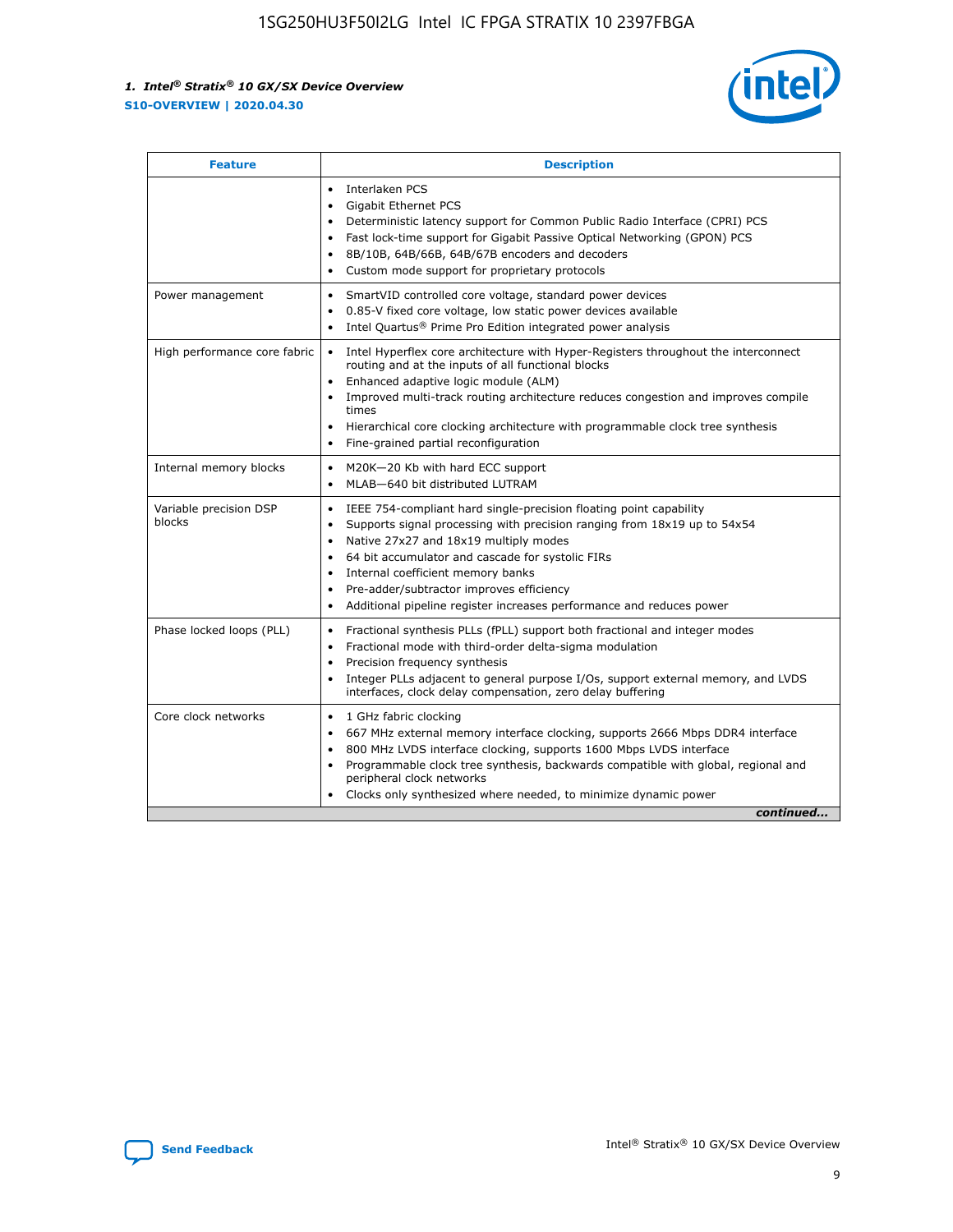

| <b>Feature</b>     | <b>Description</b>                                                                                                                                                                                                                                                                                                                                                                                                                                                                                               |
|--------------------|------------------------------------------------------------------------------------------------------------------------------------------------------------------------------------------------------------------------------------------------------------------------------------------------------------------------------------------------------------------------------------------------------------------------------------------------------------------------------------------------------------------|
| Configuration      | Dedicated Secure Device Manager<br>٠<br>Software programmable device configuration<br>Serial and parallel flash interface<br>Configuration via protocol (CvP) using PCI Express Gen1/Gen2/Gen3<br>Fine-grained partial reconfiguration of core fabric<br>٠<br>Dynamic reconfiguration of transceivers and PLLs<br>٠<br>Comprehensive set of security features including AES-256, SHA-256/384, and<br>ECDSA-256/384 accelerators, and multi-factor authentication<br>Physically Unclonable Function (PUF) service |
| Packaging          | Intel Embedded Multi-die Interconnect Bridge (EMIB) packaging technology<br>٠<br>Multiple devices with identical package footprints allows seamless migration across<br>$\bullet$<br>different device densities<br>1.0 mm ball-pitch FBGA packaging<br>٠<br>Lead and lead-free package options                                                                                                                                                                                                                   |
| Software and tools | Intel Quartus Prime Pro Edition design suite with new compiler and Hyper-Aware design<br>$\bullet$<br>flow<br>Fast Forward compiler to allow Intel Hyperflex architecture performance exploration<br>٠<br>Transceiver toolkit<br>Platform designer integration tool<br>DSP Builder advanced blockset<br>OpenCL <sup>™</sup> support<br>SoC Embedded Design Suite (EDS)                                                                                                                                           |

## **Table 3. Intel Stratix 10 SoC Specific Device Features**

| <b>SoC Subsystem</b>                   | <b>Feature</b>                                  | <b>Description</b>                                                                                                                                                                                                                                                 |
|----------------------------------------|-------------------------------------------------|--------------------------------------------------------------------------------------------------------------------------------------------------------------------------------------------------------------------------------------------------------------------|
| <b>Hard Processor</b><br><b>System</b> | Multi-processor unit (MPU) core                 | Quad-core Arm Cortex-A53 MPCore processor with Arm<br>$\bullet$<br>CoreSight* debug and trace technology<br>Scalar floating-point unit supporting single and double<br>$\bullet$<br>precision<br>Arm Neon* media processing engine for each processor<br>$\bullet$ |
|                                        | <b>System Controllers</b>                       | System Memory Management Unit (SMMU)<br>$\bullet$<br>Cache Coherency Unit (CCU)<br>$\bullet$                                                                                                                                                                       |
|                                        | Layer 1 Cache                                   | 32 KB L1 instruction cache with parity<br>٠<br>32 KB L1 data cache with ECC<br>$\bullet$                                                                                                                                                                           |
|                                        | Layer 2 Cache                                   | 1 MB Shared L2 Cache with ECC<br>$\bullet$                                                                                                                                                                                                                         |
|                                        | On-Chip Memory                                  | 256 KB On-Chip RAM<br>$\bullet$                                                                                                                                                                                                                                    |
|                                        | Direct memory access (DMA) controller           | • 8-Channel DMA                                                                                                                                                                                                                                                    |
|                                        | Ethernet media access controller<br>(EMAC)      | Three 10/100/1000 EMAC with integrated DMA<br>$\bullet$                                                                                                                                                                                                            |
|                                        | USB On-The-Go controller (OTG)                  | 2 USB OTG with integrated DMA<br>$\bullet$                                                                                                                                                                                                                         |
|                                        | <b>UART</b> controller                          | 2 UART 16550 compatible<br>$\bullet$                                                                                                                                                                                                                               |
|                                        | Serial Peripheral Interface (SPI)<br>controller | $\bullet$ 4 SPI                                                                                                                                                                                                                                                    |
|                                        | $I2C$ controller                                | 5 <sup>2</sup> C controllers<br>$\bullet$                                                                                                                                                                                                                          |
|                                        | SD/SDIO/MMC controller                          | 1 eMMC version 4.5 with DMA and CE-ATA support<br>$\bullet$<br>SD, including eSD, version 3.0<br>٠<br>SDIO, including eSDIO, version 3.0<br>CE-ATA - version 1.1<br>continued                                                                                      |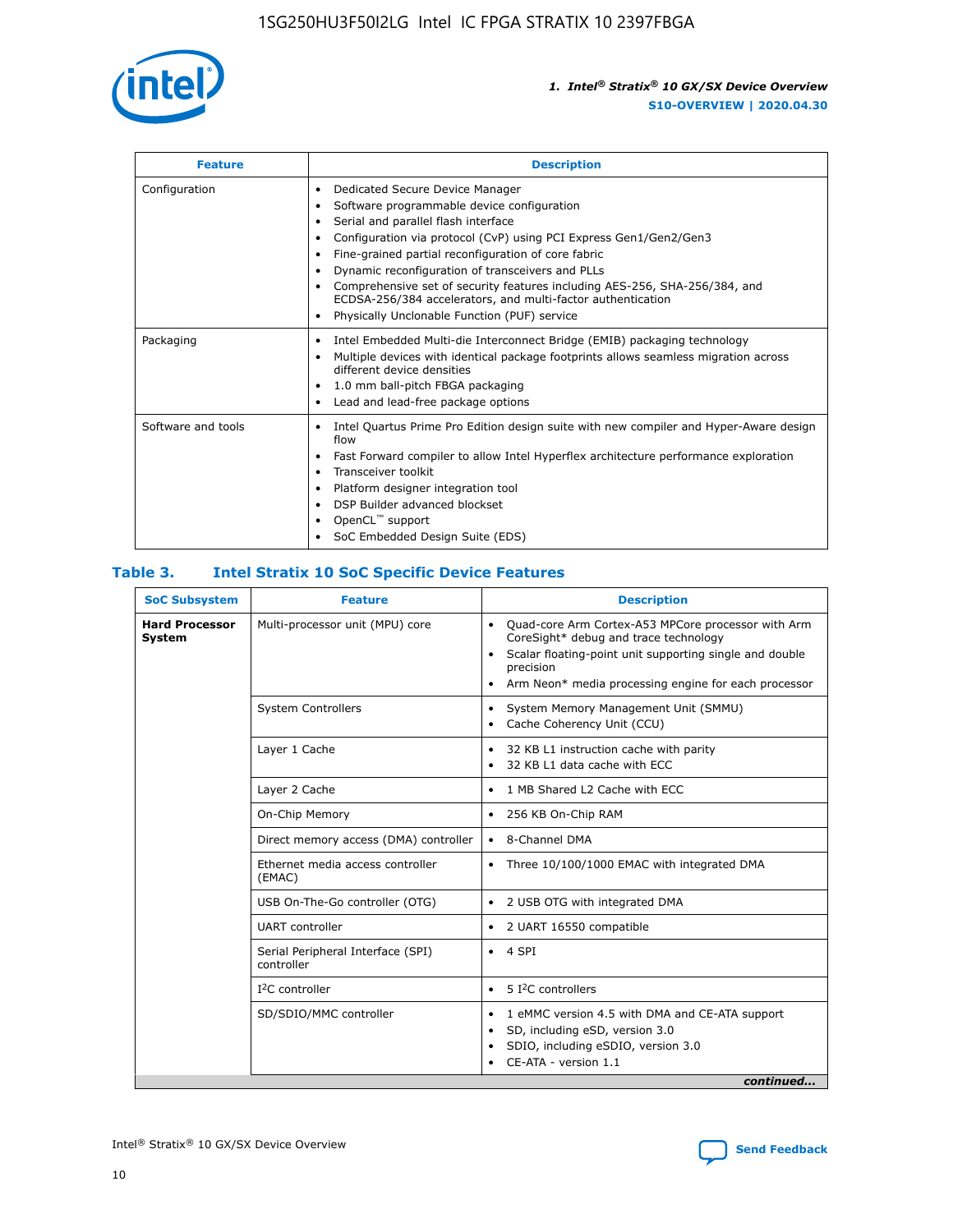

| <b>SoC Subsystem</b>                          | <b>Feature</b>             | <b>Description</b>                                                                                    |  |  |
|-----------------------------------------------|----------------------------|-------------------------------------------------------------------------------------------------------|--|--|
|                                               | NAND flash controller      | 1 ONFI 1.0, 8- and 16-bit support<br>$\bullet$                                                        |  |  |
|                                               | General-purpose I/O (GPIO) | Maximum of 48 software programmable GPIO<br>$\bullet$                                                 |  |  |
|                                               | <b>Timers</b>              | 4 general-purpose timers<br>٠<br>4 watchdog timers<br>٠                                               |  |  |
| <b>Secure Device</b><br>Manager               | Security                   | Secure boot<br>$\bullet$<br>Advanced Encryption Standard (AES) and authentication<br>٠<br>(SHA/ECDSA) |  |  |
| <b>External</b><br>Memory<br><b>Interface</b> | External Memory Interface  | Hard Memory Controller with DDR4 and DDR3<br>$\bullet$                                                |  |  |

## **1.4. Intel Stratix 10 Block Diagram**

## **Figure 2. Intel Stratix 10 FPGA and SoC Architecture Block Diagram**



HPS: Quad ARM Cortex-A53 Hard Processor System SDM: Secure Device Manager

# **1.5. Intel Stratix 10 FPGA and SoC Family Plan**

<sup>(2)</sup> The number of 27x27 multipliers is one-half the number of 18x19 multipliers.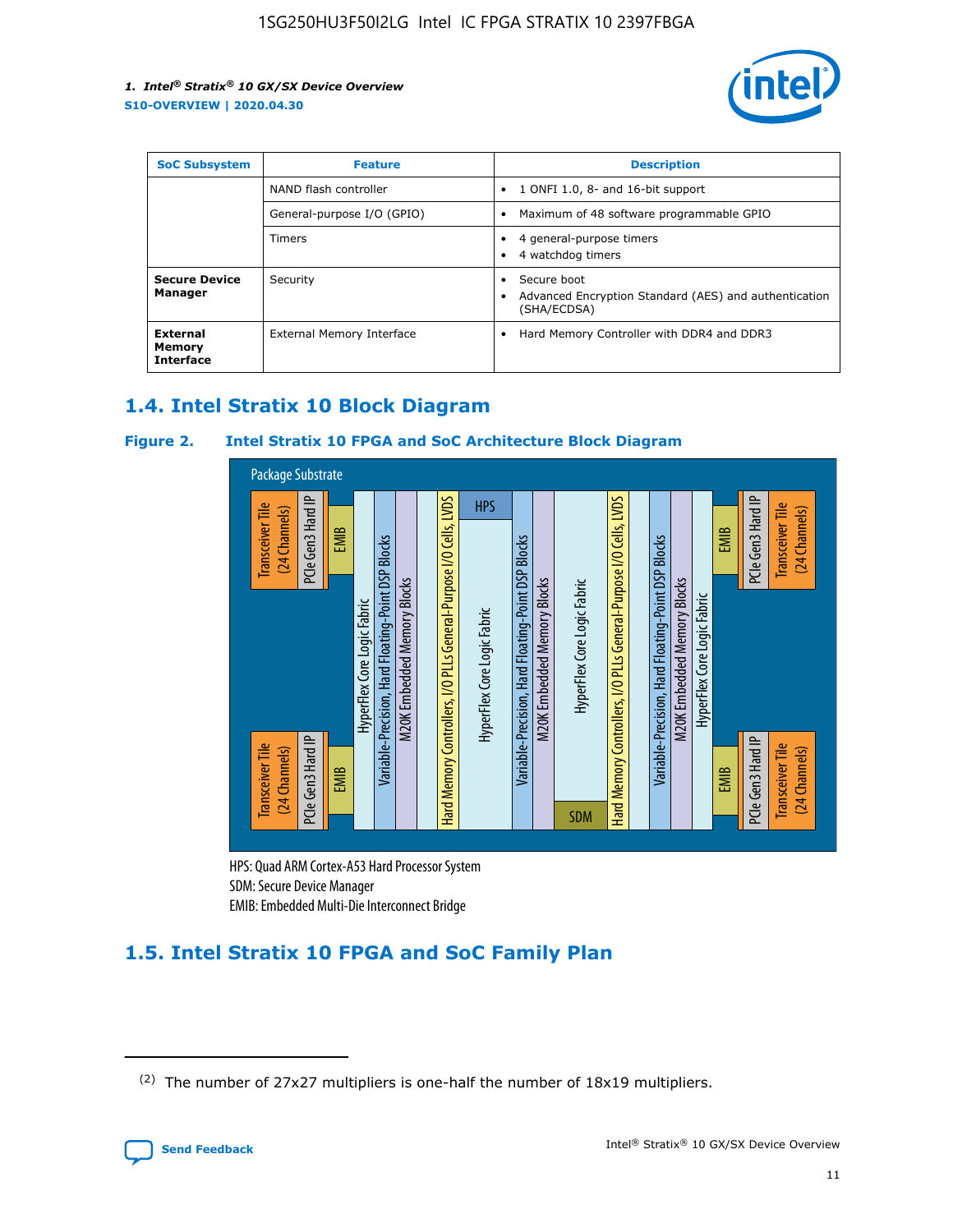

## **Table 4. Intel Stratix 10 GX/SX FPGA and SoC Family Plan—FPGA Core (part 1)**

| <b>Intel Stratix 10</b><br><b>GX/SX Device</b><br><b>Name</b> | <b>Logic Elements</b><br>(KLE) | <b>M20K Blocks</b> | <b>M20K Mbits</b> | <b>MLAB Counts</b> | <b>MLAB Mbits</b> | 18x19 Multi-<br>pliers <sup>(2)</sup> |
|---------------------------------------------------------------|--------------------------------|--------------------|-------------------|--------------------|-------------------|---------------------------------------|
| GX 400/<br>SX 400                                             | 378                            | 1,537              | 30                | 3,276              | $\overline{2}$    | 1,296                                 |
| GX 650/<br>SX 650                                             | 612                            | 2,489              | 49                | 5,364              | 3                 | 2,304                                 |
| GX 850/<br>SX 850                                             | 841                            | 3,477              | 68                | 7,124              | $\overline{4}$    | 4,032                                 |
| GX 1100/<br>SX 1100                                           | 1,325                          | 5,461              | 107               | 11,556             | $\overline{7}$    | 5,184                                 |
| GX 1650/<br>SX 1650                                           | 1,624                          | 5,851              | 114               | 13,764             | 8                 | 6,290                                 |
| GX 2100/<br>SX 2100                                           | 2,005                          | 6,501              | 127               | 17,316             | 11                | 7,488                                 |
| GX 2500/<br>SX 2500                                           | 2,422                          | 9,963              | 195               | 20,529             | 13                | 10,022                                |
| GX 2800/<br>SX 2800                                           | 2,753                          | 11,721             | 229               | 23,796             | 15                | 11,520                                |
| GX 1660                                                       | 1,679                          | 6,162              | 120               | 14,230             | 9                 | 6,652                                 |
| GX 2110                                                       | 2,073                          | 6,847              | 134               | 17,856             | 11                | 7,920                                 |
| <b>GX 10M</b>                                                 | 10,200                         | 12,950             | 253               | 87,984             | 55                | 6,912                                 |

#### **Table 5. Intel Stratix 10 GX/SX FPGA and SoC Family Plan—Interconnects, PLLs and Hard IP (part 2)**

| <b>Intel Stratix 10</b>            |                      | <b>PLLs</b><br><b>Interconnects</b> |              |          | <b>Hard IP</b>                       |  |
|------------------------------------|----------------------|-------------------------------------|--------------|----------|--------------------------------------|--|
| <b>GX/SX Device</b><br><b>Name</b> | <b>Maximum GPIOs</b> | <b>Maximum XCVR</b>                 | <b>fPLLs</b> | I/O PLLs | <b>PCIe Hard IP</b><br><b>Blocks</b> |  |
| GX 400/<br>SX 400                  | 374                  | 24                                  | 8            | 8        | $\mathbf{1}$                         |  |
| GX 650/<br>SX 650                  | 392                  | 24                                  | 8            | 8        | $\mathbf{1}$                         |  |
| GX 850/<br>SX 850                  | 688                  | 48                                  | 16           | 16       | 2                                    |  |
| GX 1100/<br>SX 1100                | 688                  | 48                                  | 16           | 16       | 2                                    |  |
| GX 1650/<br>SX 1650                | 704                  | 96                                  | 32           | 24       | $\overline{4}$                       |  |
| GX 2100/<br>SX 2100                | 704                  | 96                                  | 32           | 24       | $\overline{4}$                       |  |
| GX 2500/<br>SX 2500                | 1,160                | 96                                  | 32           | 24       | $\overline{4}$                       |  |
| GX 2800/<br>SX 2800                | 1,160                | 96                                  | 32           | 24       | $\overline{4}$                       |  |
| continued                          |                      |                                     |              |          |                                      |  |

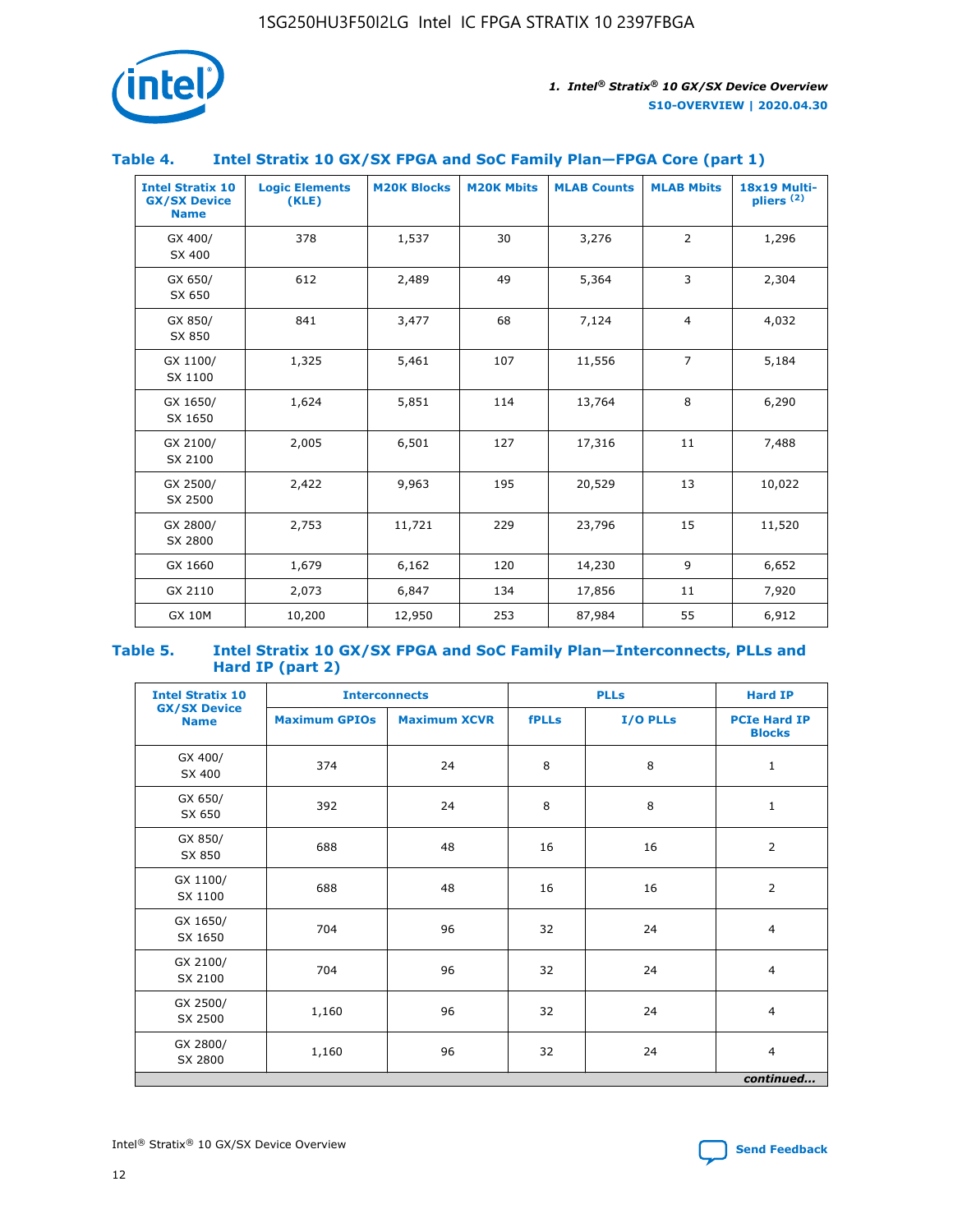

| <b>Intel Stratix 10</b>            | <b>Interconnects</b> |                     | <b>PLLs</b>  |                 | <b>Hard IP</b>                       |
|------------------------------------|----------------------|---------------------|--------------|-----------------|--------------------------------------|
| <b>GX/SX Device</b><br><b>Name</b> | <b>Maximum GPIOs</b> | <b>Maximum XCVR</b> | <b>fPLLs</b> | <b>I/O PLLs</b> | <b>PCIe Hard IP</b><br><b>Blocks</b> |
| GX 1660                            | 688                  | 48                  | 16           | 16              |                                      |
| GX 2110                            | 688                  | 48                  | 16           | 16              |                                      |
| <b>GX 10M</b>                      | 2,304                | 48                  | 24           | 48              | 4                                    |

## **Table 6. Intel Stratix 10 GX/SX FPGA and SoC Family Package Plan**

Cell legend: General Purpose I/Os, High-Voltage I/Os, LVDS Pairs, Transceivers (3) (4) (5) (6) (7) (8)

| <b>Intel Stratix 10</b><br><b>GX/SX Device</b><br><b>Name</b> | F1152<br><b>HF35</b><br>$(35x35 \text{ mm}^2)$ | <b>F1760</b><br><b>NF43</b><br>(42.5x42.5<br>$mm2$ ) | F2397<br><b>UF50</b><br>$(50x50 \text{ mm}^2)$ | F2912<br><b>HF55</b><br>$(55x55 \text{ mm}^2)$ | F4938<br><b>NF74</b><br>$(70x74)$ mm <sup>2</sup> |
|---------------------------------------------------------------|------------------------------------------------|------------------------------------------------------|------------------------------------------------|------------------------------------------------|---------------------------------------------------|
| GX 400/<br>SX 400                                             | 374, 56, 120, 24 <sup>(9)</sup>                | $\overline{\phantom{a}}$                             | $\overline{\phantom{a}}$                       |                                                |                                                   |
| GX 650/<br>SX 650                                             | 392, 8, 192, 24                                | ٠                                                    | $\overline{\phantom{a}}$                       |                                                |                                                   |
| GX 850/<br>SX 850                                             |                                                | 688, 16, 336, 48                                     |                                                |                                                |                                                   |
| GX 1100/<br>SX 1100                                           |                                                | 688, 16, 336, 48                                     |                                                |                                                |                                                   |
| GX 1650/<br>SX 1650                                           |                                                | 688, 16, 336, 48                                     | 704, 32, 336, 96                               |                                                |                                                   |
| GX 2100/<br>SX 2100                                           |                                                | 688, 16, 336, 48                                     | 704, 32, 336, 96                               | -                                              | ۰                                                 |
| GX 2500/<br>SX 2500                                           |                                                | 688, 16, 336, 48                                     | 704, 32, 336, 96                               | 1160, 8, 576, 24                               |                                                   |
| GX 2800/                                                      | $\overline{\phantom{a}}$                       | 688, 16, 336, 48                                     | 704, 32, 336, 96                               | 1160, 8, 576, 24                               | ٠<br>continued                                    |

- (3) All packages are ball grid arrays with 1.0 mm pitch.
- (4) High-Voltage I/O pins are used for 3 V and 2.5 V interfacing.
- $(5)$  Each LVDS pair can be configured as either a differential input or a differential output.
- (6) High-Voltage I/O pins and LVDS pairs are included in the General Purpose I/O count. Transceivers are counted separately.
- $(7)$  Each package column offers pin migration (common circuit board footprint) for all devices in the column.
- $(8)$  Intel Stratix 10 GX devices are pin migratable with Intel Stratix 10 SX devices in the same package.
- $(9)$  The Intel Stratix 10 SX/GX 400 device has a level shifter, and this imposes some restrictions on the number of LVDS pairs and I/O banks available (see "Intel Stratix 10 SX/GX 400 Device Level Shifter Details").

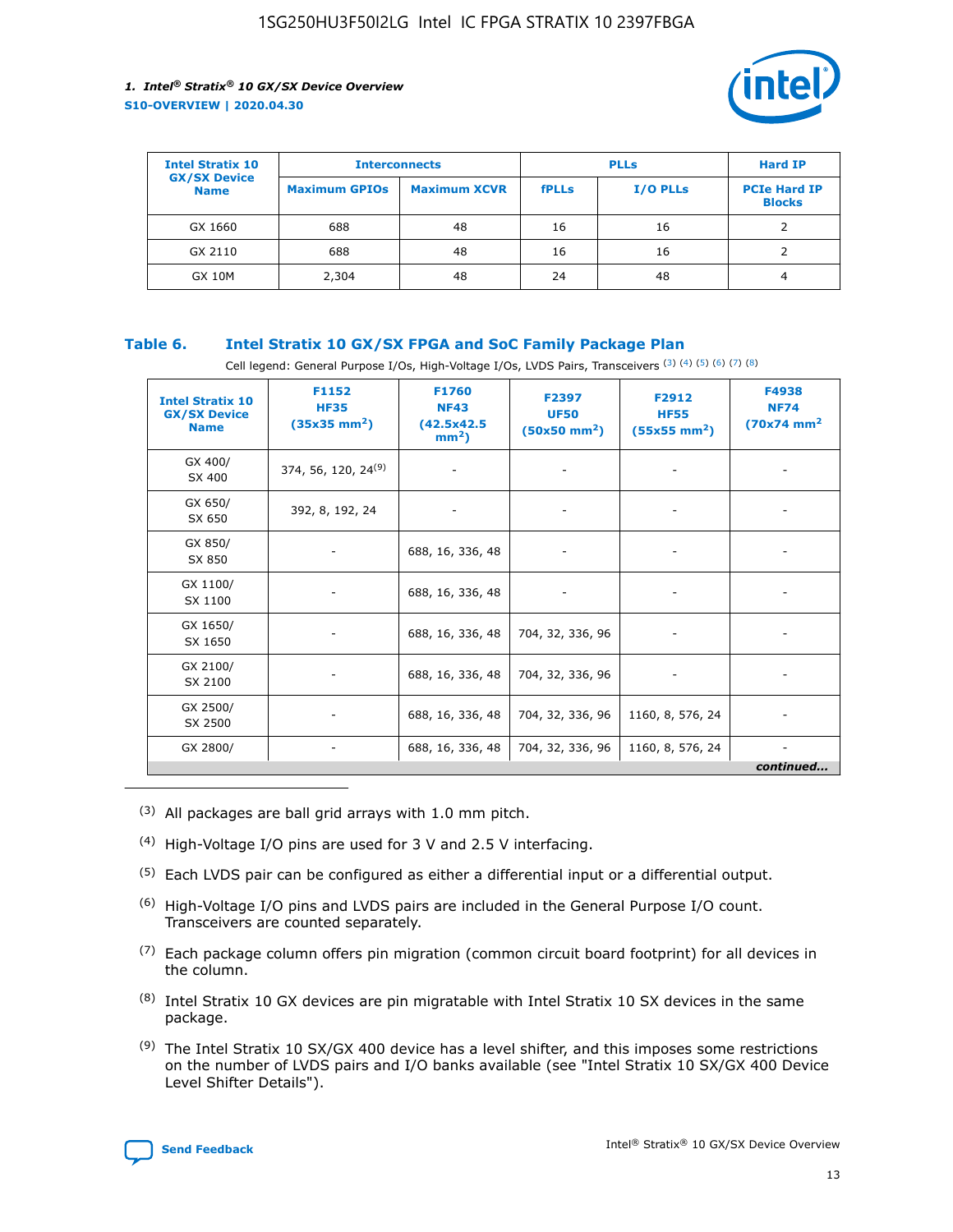

| <b>Intel Stratix 10</b><br><b>GX/SX Device</b><br><b>Name</b> | F1152<br><b>HF35</b><br>$(35x35)$ mm <sup>2</sup> ) | F1760<br><b>NF43</b><br>(42.5x42.5<br>$mm2$ ) | F2397<br><b>UF50</b><br>$(50x50 \text{ mm}^2)$ | F2912<br><b>HF55</b><br>$(55x55$ mm <sup>2</sup> ) | F4938<br><b>NF74</b><br>$(70x74)$ mm <sup>2</sup> |
|---------------------------------------------------------------|-----------------------------------------------------|-----------------------------------------------|------------------------------------------------|----------------------------------------------------|---------------------------------------------------|
| SX 2800                                                       |                                                     |                                               |                                                |                                                    |                                                   |
| GX 1660                                                       | -                                                   | 688, 16, 336, 48                              | $\overline{\phantom{a}}$                       |                                                    |                                                   |
| GX 2110                                                       |                                                     | 688, 16, 336, 48                              | $\overline{\phantom{a}}$                       |                                                    |                                                   |
| <b>GX 10M</b>                                                 | ۰                                                   |                                               |                                                |                                                    | 2304, 32, 1152,<br>48                             |





## **1.6. Intel Hyperflex Core Architecture**

Intel Stratix 10 FPGAs and SoCs are based on a core fabric featuring the new Intel Hyperflex core architecture. The Intel Hyperflex core architecture delivers 2X the clock frequency performance and up to 70% lower power compared to previous generation high-end FPGAs. Along with this performance breakthrough, the Intel Hyperflex core architecture delivers a number of advantages including:

- **Higher Throughput**—Capitalizes on 2X core clock frequency performance to obtain throughput breakthroughs
- **Improved Power Efficiency**—Uses reduced IP size, enabled by Intel Hyperflex, to consolidate designs which previously spanned multiple devices into a single device, thereby reducing power by up to 70% versus previous generation devices
- **Greater Design Functionality**—Uses faster clock frequency to reduce bus widths and reduce IP size, freeing up additional FPGA resources to add greater functionality
- **Increased Designer Productivity**—Boosts performance with less routing congestion and fewer design iterations using Hyper-Aware design tools, obtaining greater timing margin for more rapid timing closure

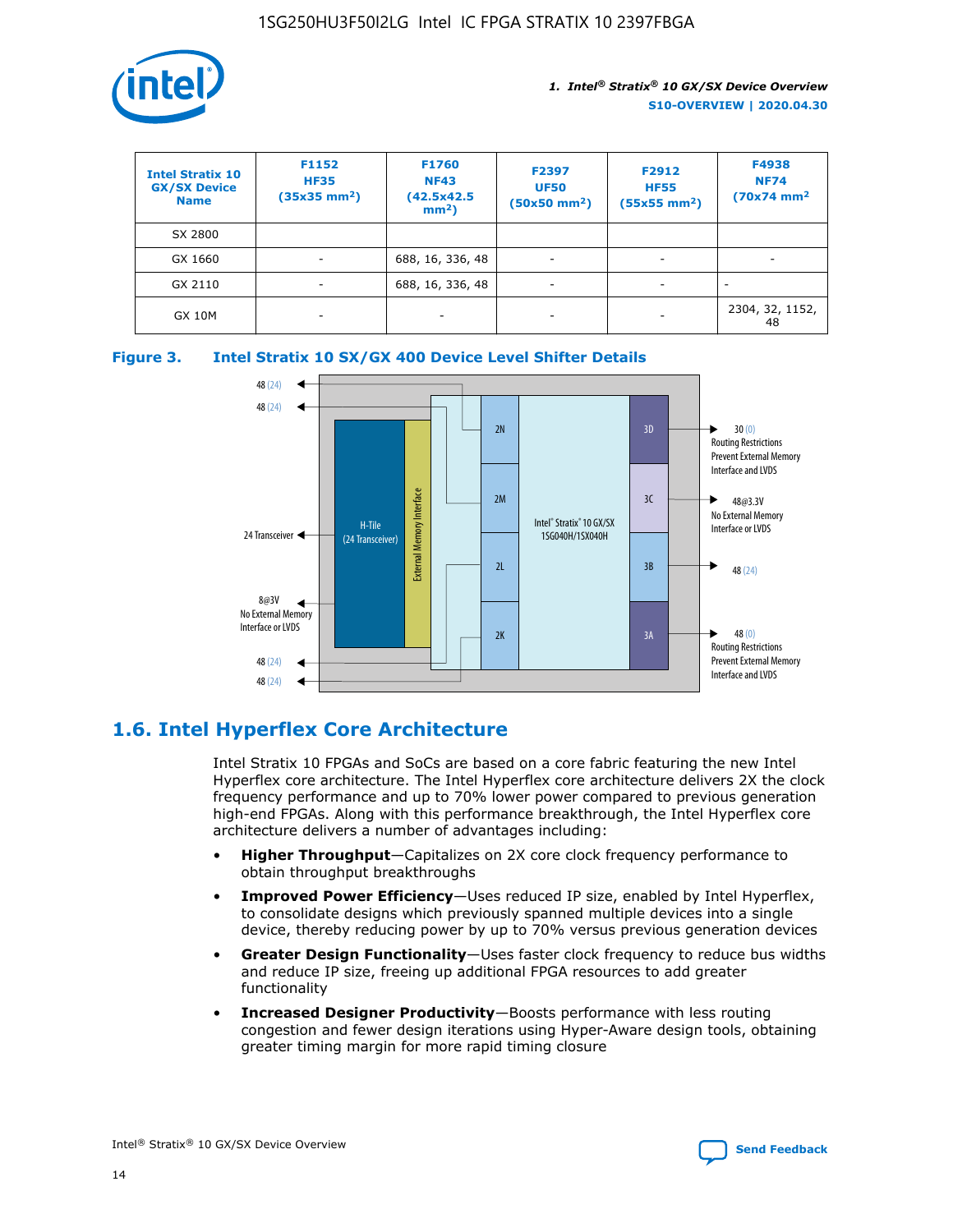

In addition to the traditional user registers found in the Adaptive Logic Modules (ALM), the Intel Hyperflex core architecture introduces additional bypassable registers everywhere throughout the fabric of the FPGA. These additional registers, called Hyper-Registers are available on every interconnect routing segment and at the inputs of all functional blocks.

#### **Figure 4. Bypassable Hyper-Register**



The Hyper-Registers enable the following key design techniques to achieve the 2X core performance increases:

- Fine grain Hyper-Retiming to eliminate critical paths
- Zero latency Hyper-Pipelining to eliminate routing delays
- Flexible Hyper-Optimization for best-in-class performance

By implementing these techniques in your design, the Hyper-Aware design tools automatically make use of the Hyper-Registers to achieve maximum core clock frequency.



## **Figure 5. Intel Hyperflex Core Architecture**

New Hyper-Registers throughout the core fabric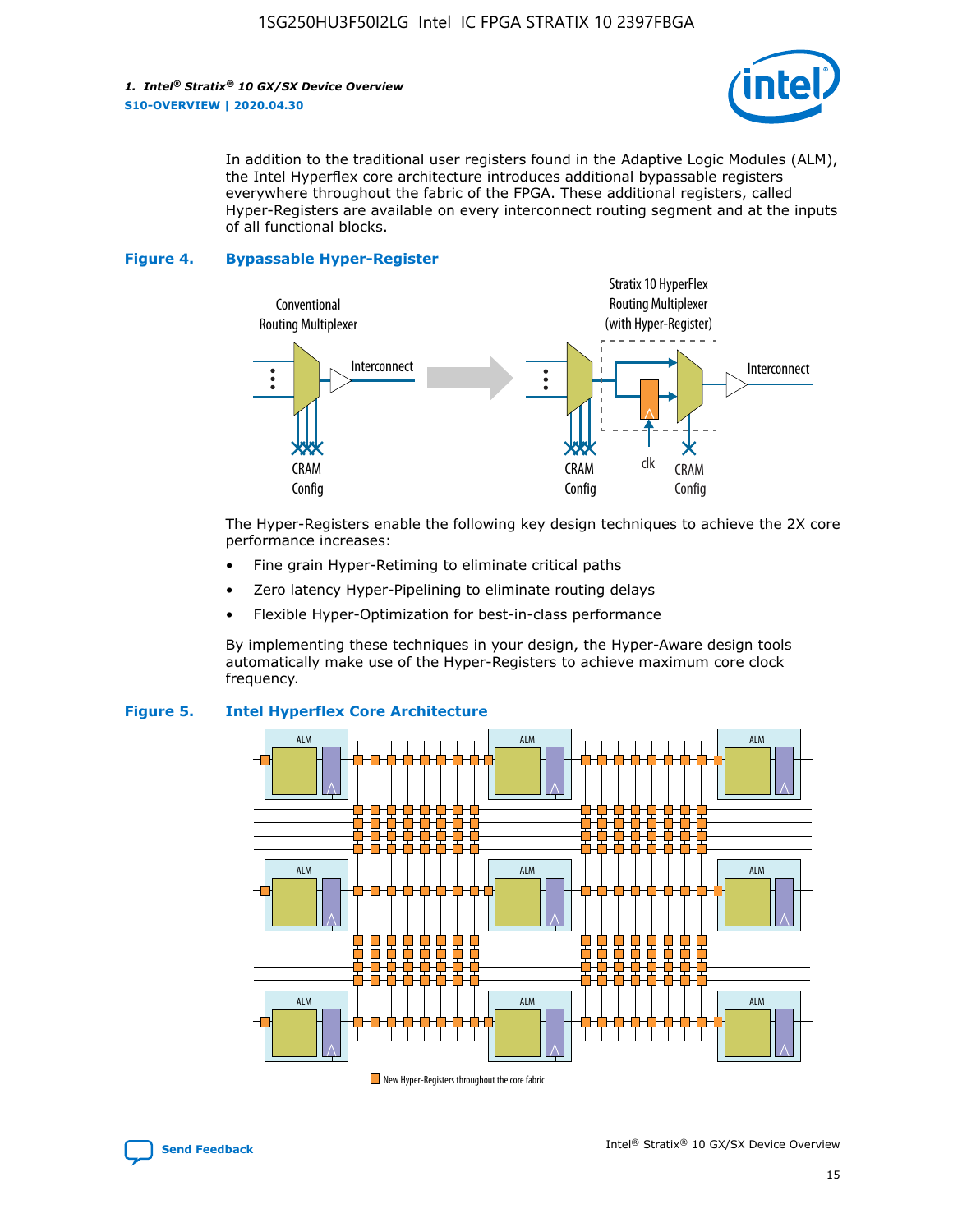

## **1.7. Heterogeneous 3D SiP Transceiver Tiles**

Intel Stratix 10 FPGAs and SoCs feature power efficient, high bandwidth, low latency transceivers. The transceivers are implemented on heterogeneous 3D System-in-Package (SiP) transceiver tiles, each containing 24 full-duplex transceiver channels. In addition to providing a high-performance transceiver solution to meet current connectivity needs, this allows for future flexibility and scalability as data rates, modulation schemes, and protocol IPs evolve.

## **Figure 6. Monolithic Core Fabric and Heterogeneous 3D SiP Transceiver Tiles**



## **Figure 7. Dual Core Fabric and Heterogeneous 3D SiP Transceiver Tiles (for the Intel Stratix 10 GX 10M Variant Only)**



Each transceiver tile contains:

- 24 full-duplex transceiver channels (PMA and PCS) $(10)$
- Reference clock distribution network
- Transmit PLLs
- High-speed clocking and bonding networks
- One instance of PCI Express hard IP

 $(10)$  12 full-duplex transceiver channels for the Intel Stratix 10 GX 10M variant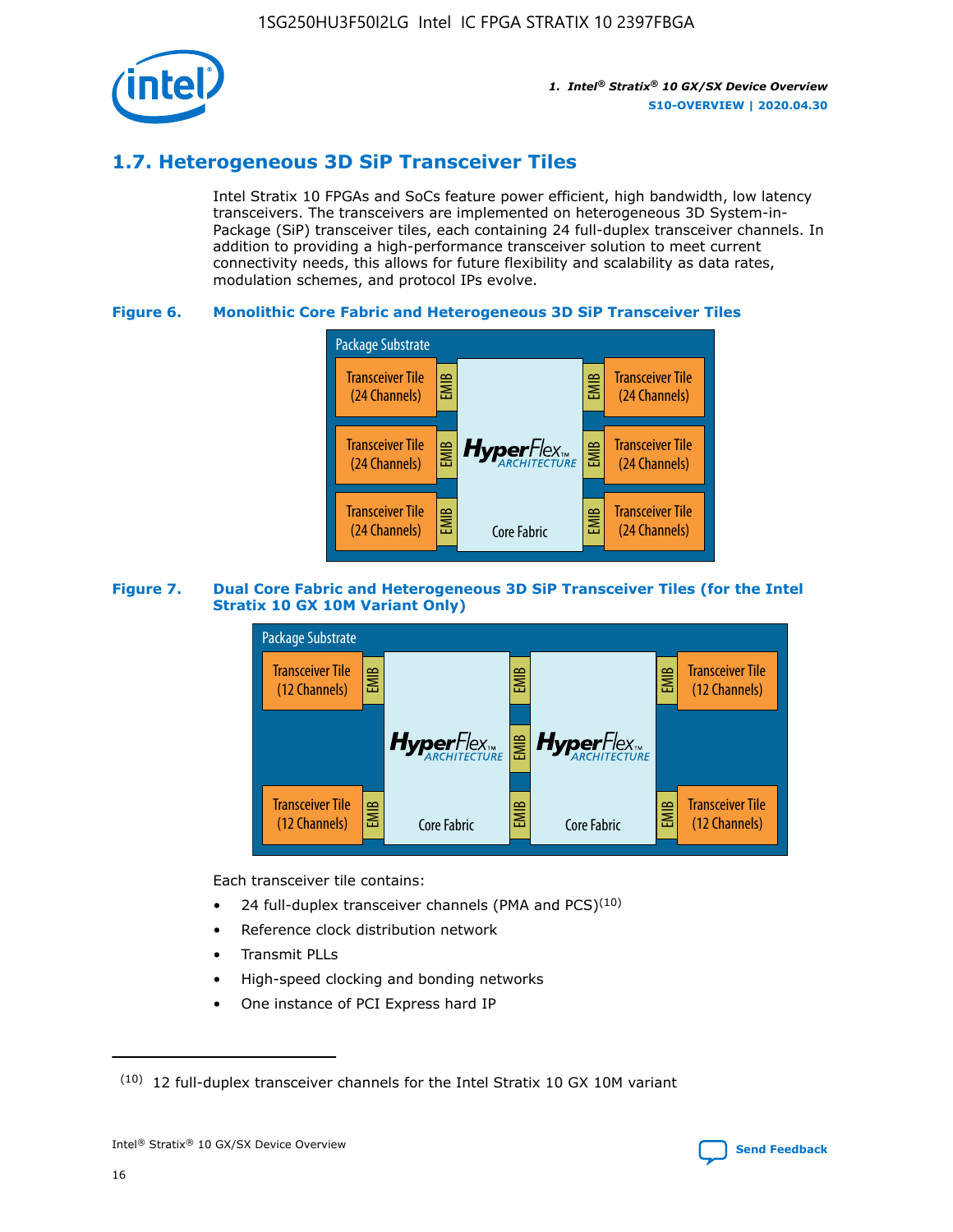



## **Figure 8. Heterogeneous 3D SiP Transceiver Tile Architecture**

## **1.8. Intel Stratix 10 Transceivers**

Intel Stratix 10 devices offer up to 96 total full-duplex transceiver channels. These channels provide continuous data rates from 1 Gbps to 28.3 Gbps for chip-to-chip, chip-to-module, and backplane applications. In each device,two thirds of the transceivers can be configured up to the maximum data rate of 28.3 Gbps to drive 100G interfaces and C form-factor pluggable CFP2/CFP4 optical modules. For longerreach backplane driving applications, advanced adaptive equalization circuits are used to equalize over 30 dB of system loss.

All transceiver channels feature a dedicated Physical Medium Attachment (PMA) and a hardened Physical Coding Sublayer (PCS).

- The PMA provides primary interfacing capabilities to physical channels.
- The PCS typically handles encoding/decoding, word alignment, and other preprocessing functions before transferring data to the FPGA core fabric.

Within each transceiver tile, the transceivers are arranged in four banks of six PMA-PCS groups. A wide variety of bonded and non-bonded data rate configurations are possible within each bank, and within each tile, using a highly configurable clock distribution network.

## **1.8.1. PMA Features**

PMA channels are comprised of transmitter (TX), receiver (RX), and high speed clocking resources.

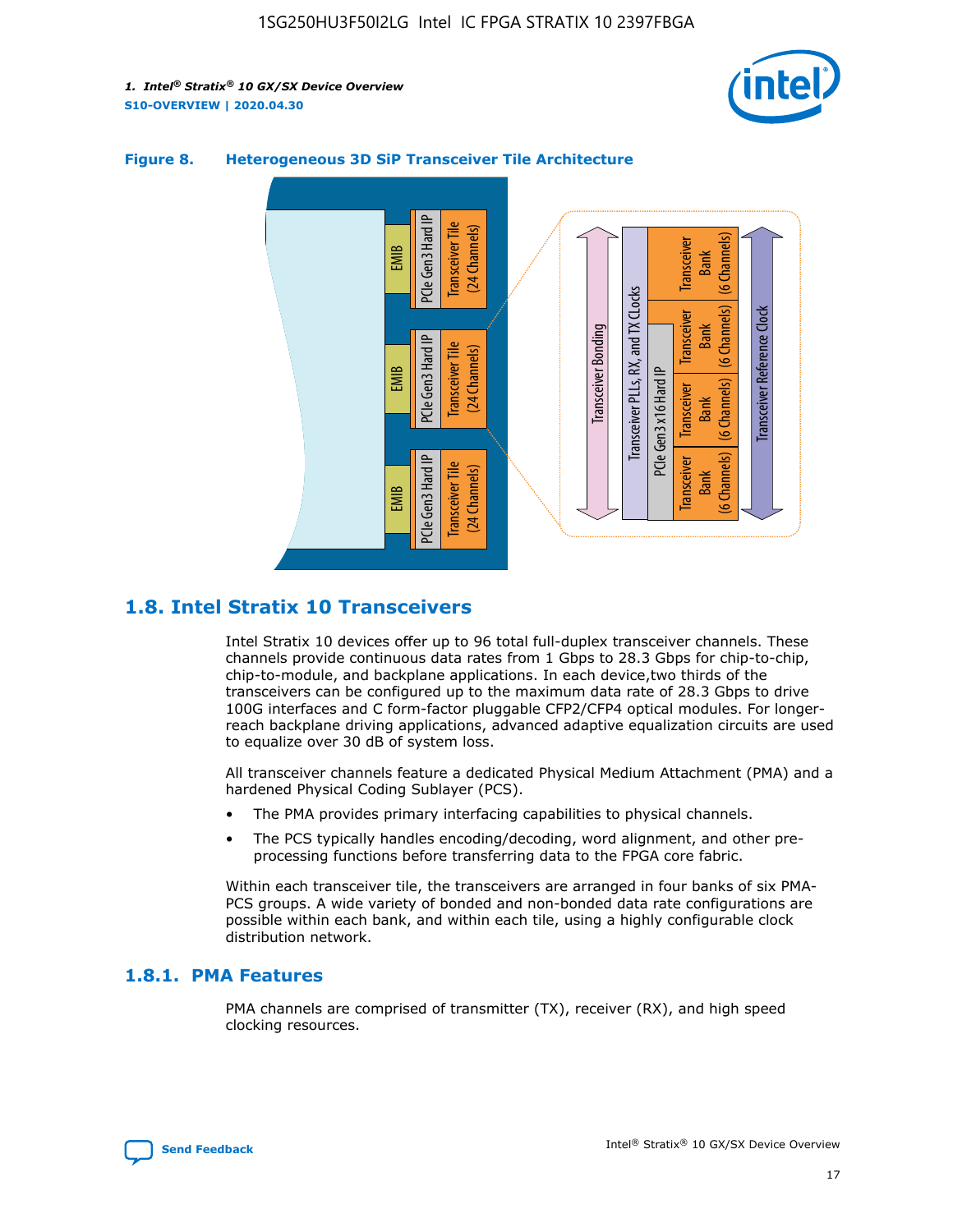

Intel Stratix 10 device features provide exceptional signal integrity at data rates up to 28.3 Gbps. Clocking options include ultra-low jitter LC tank-based (ATX) PLLs with optional fractional synthesis capability, channel PLLs operating as clock multiplier units (CMUs), and fractional synthesis PLLs (fPLLs).

- **ATX PLL**—can be configured in integer mode, or optionally, in a new fractional synthesis mode. Each ATX PLL spans the full frequency range of the supported data rate range providing a stable, flexible clock source with the lowest jitter.
- **CMU PLL**—when not being used as a transceiver, select PMA channels can be configured as channel PLLs operating as CMUs to provide an additional master clock source within the transceiver bank.
- **fPLL**—In addition, dedicated fPLLs are available with precision frequency synthesis capabilities. fPLLs can be used to synthesize multiple clock frequencies from a single reference clock source and replace multiple reference oscillators for multiprotocol and multi-rate applications.

On the receiver side, each PMA has an independent channel PLL that allows analog tracking for clock-data recovery. Each PMA also has advanced equalization circuits that compensate for transmission losses across a wide frequency spectrum.

- **Variable Gain Amplifier (VGA)**—to optimize the receiver's dynamic range
- **Continuous Time Linear Equalizer (CTLE)**—to compensate for channel losses with lowest power dissipation
- **Decision Feedback Equalizer (DFE)**—to provide additional equalization capability on backplanes even in the presence of crosstalk and reflections
- **On-Die Instrumentation (ODI)**—to provide on-chip eye monitoring capabilities (Eye Viewer). This capability helps to optimize link equalization parameters during board bring-up and supports in-system link diagnostics and equalization margin testing

#### **Figure 9. Intel Stratix 10 Receiver Block Features**



All link equalization parameters feature automatic adaptation using the new Advanced Digital Adaptive Parametric Tuning (ADAPT) circuit. This circuit is used to dynamically set DFE tap weights, adjust CTLE parameters, and optimize VGA gain and threshold voltage. Finally, optimal and consistent signal integrity is ensured by using the new

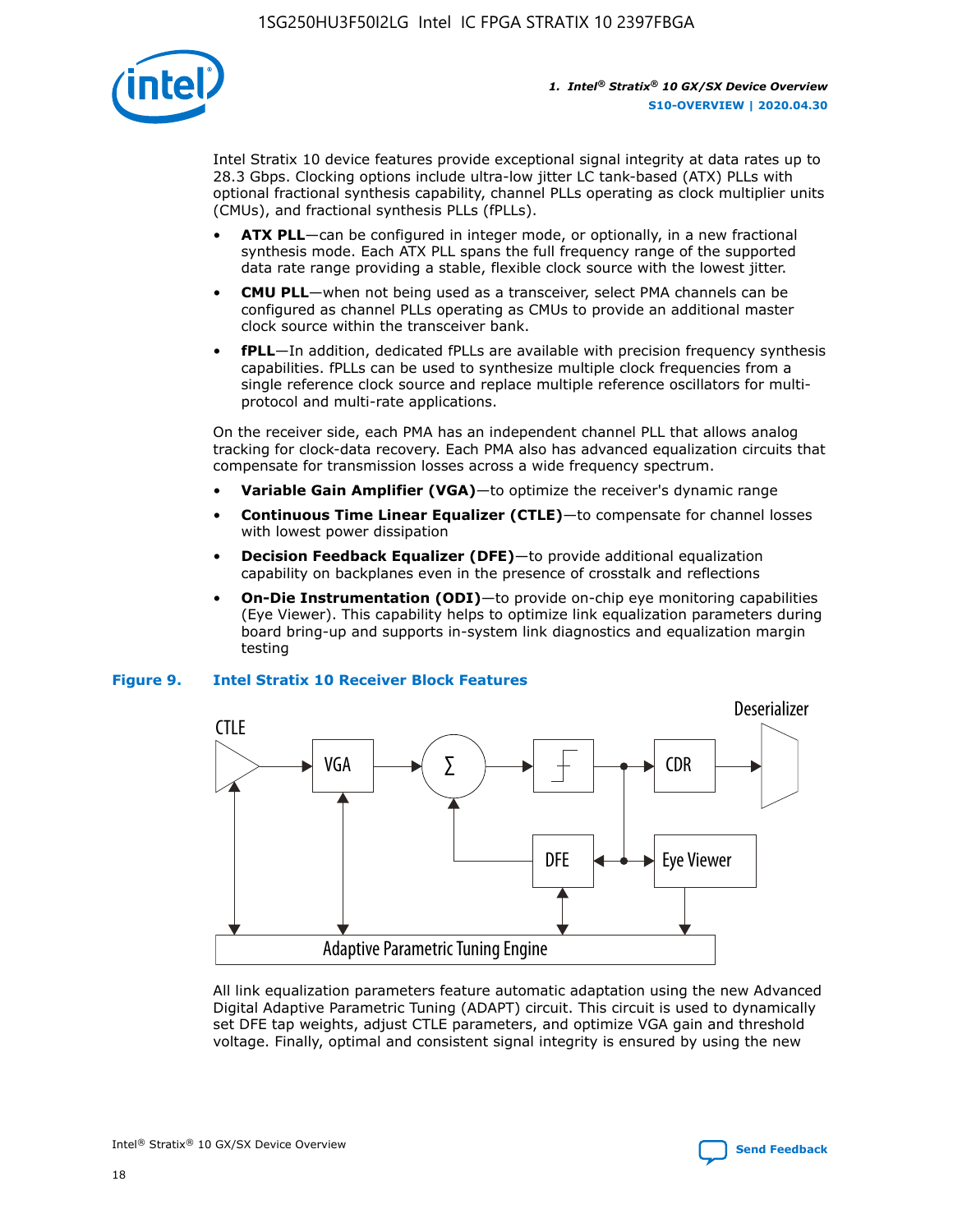

hardened Precision Signal Integrity Calibration Engine (PreSICE) to automatically calibrate all transceiver circuit blocks on power-up. This gives the most link margin and ensures robust, reliable, and error-free operation.

#### **Table 7. Transceiver PMA Features**

| <b>Feature</b>                                                       | <b>Capability</b>                                                                                                                                                                                         |
|----------------------------------------------------------------------|-----------------------------------------------------------------------------------------------------------------------------------------------------------------------------------------------------------|
| Chip-to-Chip Data Rates                                              | 1 Gbps (11) to 28.3 Gbps (Intel Stratix 10 GX/SX devices)                                                                                                                                                 |
| <b>Backplane Support</b>                                             | Drive backplanes at data rates up to 28.3 Gbps, including 10GBASE-KR compliance                                                                                                                           |
| Optical Module Support                                               | SFP+/SFP, XFP, CXP, QSFP/QSFP28, QSFPDD, CFP/CFP2/CFP4                                                                                                                                                    |
| Cable Driving Support                                                | SFP+ Direct Attach, PCI Express over cable, eSATA                                                                                                                                                         |
| <b>Transmit Pre-Emphasis</b>                                         | 5-tap transmit pre-emphasis and de-emphasis to compensate for system channel loss                                                                                                                         |
| Continuous Time Linear<br>Equalizer (CTLE)                           | Dual mode, high-gain, and high-data rate, linear receive equalization to compensate for<br>system channel loss                                                                                            |
| Decision Feedback Equalizer<br>(DFE)                                 | 15 fixed tap DFE to equalize backplane channel loss in the presence of crosstalk and noisy<br>environments                                                                                                |
| Advanced Digital Adaptive<br>Parametric Tuning (ADAPT)               | Fully digital adaptation engine to automatically adjust all link equalization parameters-<br>including CTLE, DFE, and VGA blocks-that provide optimal link margin without intervention<br>from user logic |
| Precision Signal Integrity<br>Calibration Engine (PreSICE)           | Hardened calibration controller to quickly calibrate all transceiver control parameters on<br>power-up, which provides the optimal signal integrity and jitter performance                                |
| <b>ATX Transmit PLLs</b>                                             | Low jitter ATX (inductor-capacitor) transmit PLLs with continuous tuning range to cover a<br>wide range of standard and proprietary protocols, with optional fractional frequency<br>synthesis capability |
| <b>Fractional PLLs</b>                                               | On-chip fractional frequency synthesizers to replace on-board crystal oscillators and reduce<br>system cost                                                                                               |
| Digitally Assisted Analog<br>CDR.                                    | Superior jitter tolerance with fast lock time                                                                                                                                                             |
| On-Die Instrumentation-<br>Eye Viewer and Jitter Margin<br>Tool      | Simplify board bring-up, debug, and diagnostics with non-intrusive, high-resolution eye<br>monitoring (Eye Viewer). Also inject jitter from transmitter to test link margin in system.                    |
| Dynamic Reconfiguration                                              | Allows for independent control of each transceiver channel Avalon memory-mapped<br>interface for the most transceiver flexibility.                                                                        |
| Multiple PCS-PMA and PCS-<br>Core to FPGA fabric interface<br>widths | 8, 10, 16, 20, 32, 40, or 64 bit interface widths for flexibility of deserialization width,<br>encoding, and reduced latency                                                                              |

## **1.8.2. PCS Features**

Intel Stratix 10 PMA channels interface with core logic through configurable and bypassable PCS interface layers.

The PCS contains multiple gearbox implementations to decouple the PMA and PCS interface widths. This feature provides the flexibility to implement a wide range of applications with 8, 10, 16, 20, 32, 40, or 64 bit interface width between each transceiver and the core logic.

 $(11)$  Stratix 10 transceivers can support data rates below 1 Gbps with over sampling.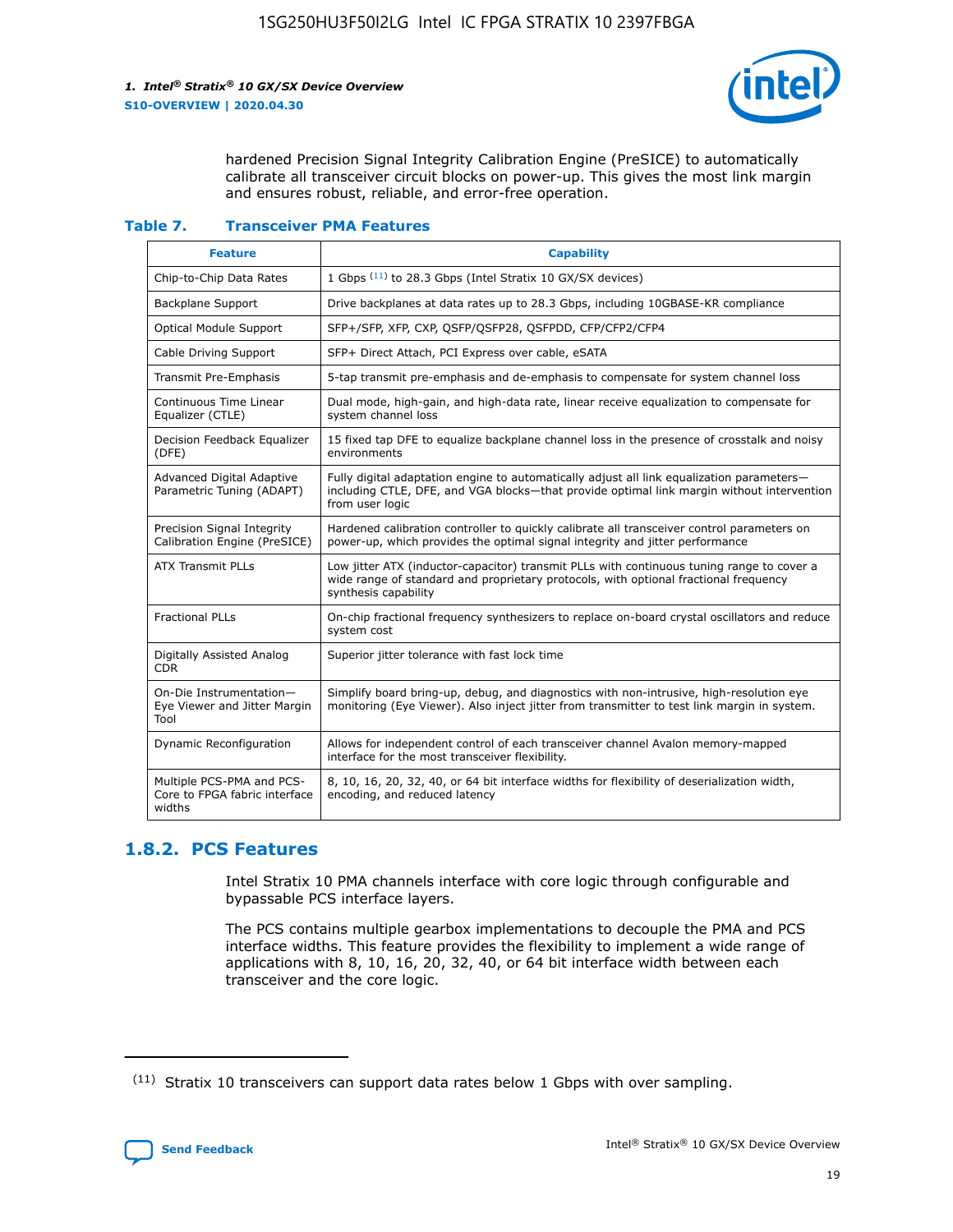

The PCS also contains hard IP to support a variety of standard and proprietary protocols across a wide range of data rates and encoding schemes. The Standard PCS mode provides support for 8B/10B encoded applications up to 12.5 Gbps. The Enhanced PCS mode supports 64B/66B and 64B/67B encoded applications up to 17.4 Gbps. The enhanced PCS mode also includes an integrated 10GBASE-KR/40GBASE-KR4 Forward Error Correction (FEC) circuit. For highly customized implementations, a PCS Direct mode provides an interface up to 64 bits wide to allow for custom encoding and support for data rates up to 28.3 Gbps.

For more information about the PCS-Core interface or the double rate transfer mode, refer to the *Intel Stratix 10 L- and H-Tile Transceiver PHY User Guide*, and the *Intel Stratix 10 E-Tile Transceiver PHY User Guide*.

| <b>PCS Protocol</b><br><b>Support</b>           | <b>Data Rate (Gbps)</b> | <b>Transmitter Data Path</b>                                                                                                                                              | <b>Receiver Data Path</b>                                                                                                                                                                                      |
|-------------------------------------------------|-------------------------|---------------------------------------------------------------------------------------------------------------------------------------------------------------------------|----------------------------------------------------------------------------------------------------------------------------------------------------------------------------------------------------------------|
| Standard PCS                                    | 1 to 12.5               | Phase compensation FIFO, byte<br>serializer, 8B/10B encoder, bit-slipper,<br>channel bonding                                                                              | Rate match FIFO, word-aligner, 8B/10B<br>decoder, byte deserializer, byte<br>ordering                                                                                                                          |
| PCI Express<br>Gen1/Gen2 x1,<br>x2, x4, x8, x16 | $2.5$ and $5.0$         | Same as Standard PCS plus PIPE 2.0<br>interface to core                                                                                                                   | Same as Standard PCS plus PIPE 2.0<br>interface to core                                                                                                                                                        |
| PCI Express Gen3<br>x1, x2, x4, x8,<br>x16      | 8.0                     | Phase compensation FIFO, byte<br>serializer, encoder, scrambler, bit-<br>slipper, gear box, channel bonding, and<br>PIPE 3.0 interface to core, auto speed<br>negotiation | Rate match FIFO (0-600 ppm mode),<br>word-aligner, decoder, descrambler,<br>phase compensation FIFO, block sync,<br>byte deserializer, byte ordering, PIPE<br>3.0 interface to core, auto speed<br>negotiation |
| CPRI                                            | 0.6144 to 9.8           | Same as Standard PCS plus<br>deterministic latency serialization                                                                                                          | Same as Standard PCS plus<br>deterministic latency deserialization                                                                                                                                             |
| <b>Enhanced PCS</b>                             | 2.5 to 17.4             | FIFO, channel bonding, bit-slipper, and<br>gear box                                                                                                                       | FIFO, block sync, bit-slipper, and gear<br>box                                                                                                                                                                 |
| 10GBASE-R                                       | 10.3125                 | FIFO, 64B/66B encoder, scrambler,<br>FEC, and gear box                                                                                                                    | FIFO, 64B/66B decoder, descrambler,<br>block sync, FEC, and gear box                                                                                                                                           |
| Interlaken                                      | 4.9 to 17.4             | FIFO, channel bonding, frame<br>generator, CRC-32 generator,<br>scrambler, disparity generator, bit-<br>slipper, and gear box                                             | FIFO, CRC-32 checker, frame sync,<br>descrambler, disparity checker, block<br>sync, and gear box                                                                                                               |
| SFI-S/SFI-5.2                                   | 11.3                    | FIFO, channel bonding, bit-slipper, and<br>gear box                                                                                                                       | FIFO, bit-slipper, and gear box                                                                                                                                                                                |
| <b>IEEE 1588</b>                                | 1.25 to 10.3125         | FIFO (fixed latency), 64B/66B encoder,<br>scrambler, and gear box                                                                                                         | FIFO (fixed latency), 64B/66B decoder,<br>descrambler, block sync, and gear box                                                                                                                                |
| SDI                                             | up to 12.5              | FIFO and gear box                                                                                                                                                         | FIFO, bit-slipper, and gear box                                                                                                                                                                                |
| GigE                                            | 1.25                    | Same as Standard PCS plus GigE state<br>machine                                                                                                                           | Same as Standard PCS plus GigE state<br>machine                                                                                                                                                                |
| <b>PCS Direct</b>                               | up to 28.3              | Custom                                                                                                                                                                    | Custom                                                                                                                                                                                                         |

## **Table 8. Transceiver PCS Features**

#### **Related Information**

[Intel Stratix 10 L- and H-Tile Transceiver PHY User Guide](https://www.altera.com/documentation/wry1479165198810.html)

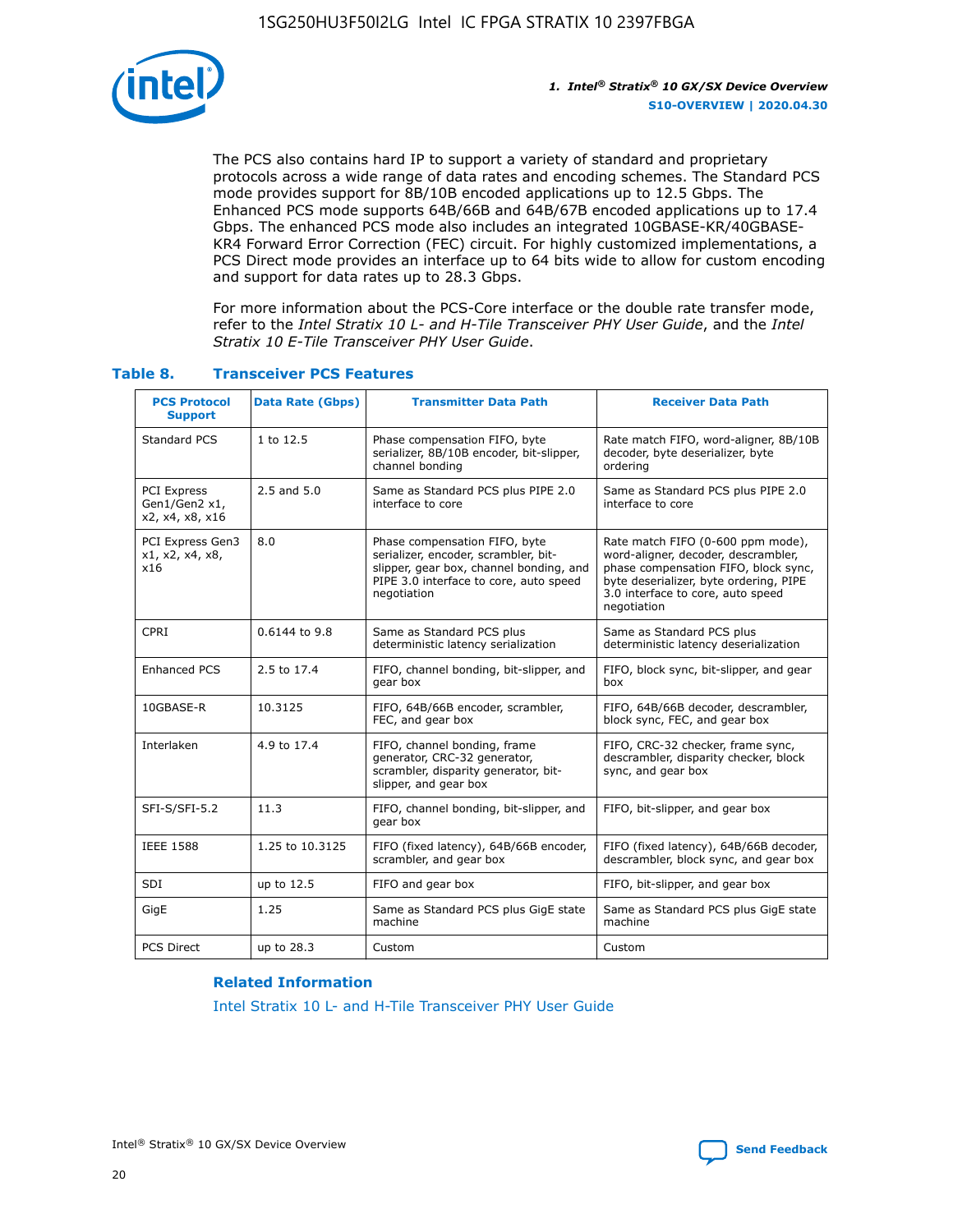

## **1.9. PCI Express Gen1/Gen2/Gen3 Hard IP**

Intel Stratix 10 devices contain embedded PCI Express hard IP designed for performance, ease-of-use, increased functionality, and designer productivity.

The PCI Express hard IP consists of the PHY, Data Link, and Transaction layers. It also supports PCI Express Gen1/Gen2/Gen3 end point and root port, in x1/x2/x4/x8/x16 lane configurations. The PCI Express hard IP is capable of operating independently from the core logic (autonomous mode). This feature allows the PCI Express link to power up and complete link training in less than 100 ms, while the rest of the device is still in the process of being configured. The hard IP also provides added functionality, which makes it easier to support emerging features such as Single Root I/O Virtualization (SR-IOV) and optional protocol extensions.

The PCI Express hard IP has improved end-to-end data path protection using Error Checking and Correction (ECC). In addition, the hard IP supports configuration of the device via protocol (CvP) across the PCI Express bus at Gen1/Gen2/Gen3 rates.

## **1.10. Interlaken PCS Hard IP**

Intel Stratix 10 devices have integrated Interlaken PCS hard IP supporting rates up to 17.4 Gbps per lane.

The Interlaken PCS hard IP is based on the proven functionality of the PCS developed for Intel's previous generation FPGAs, which has demonstrated interoperability with Interlaken ASSP vendors and third-party IP suppliers. The Interlaken PCS hard IP is present in every transceiver channel in Intel Stratix 10 devices.

## **1.11. 10G Ethernet Hard IP**

Intel Stratix 10 devices include IEEE 802.3 10-Gbps Ethernet (10GbE) compliant 10GBASE-R PCS and PMA hard IP. The scalable 10GbE hard IP supports multiple independent 10GbE ports while using a single PLL for all the 10GBASE-R PCS instantiations, which saves on core logic resources and clock networks.

The integrated serial transceivers simplify multi-port 10GbE systems compared to 10 GbE Attachment Unit Interface (XAUI) interfaces that require an external XAUI-to-10G PHY. Furthermore, the integrated transceivers incorporate signal conditioning circuits, which enable direct connection to standard 10G XFP and SFP+ pluggable optical modules. The transceivers also support backplane Ethernet applications and include a hard 10GBASE-KR/40GBASE-KR4 Forward Error Correction (FEC) circuit that can be used for both 10G and 40G applications. The integrated 10G Ethernet hard IP and 10G transceivers save external PHY cost, board space and system power. The 10G Ethernet PCS hard IP and 10GBASE-KR FEC are present in every transceiver channel.

## **1.12. External Memory and General Purpose I/O**

Intel Stratix 10 devices offer substantial external memory bandwidth, with up to ten 72 bit wide DDR4 memory interfaces running at up to 2666 Mbps. For external memory interface and LVDS restrictions, see [AN 906: Intel Stratix 10 GX 400, SX 400,](https://www.intel.com/content/www/us/en/programmable/documentation/sjf1574667190623.html#bft1574667627484) [and TX 400 Routing and Designing Floorplan Guidelines.](https://www.intel.com/content/www/us/en/programmable/documentation/sjf1574667190623.html#bft1574667627484)

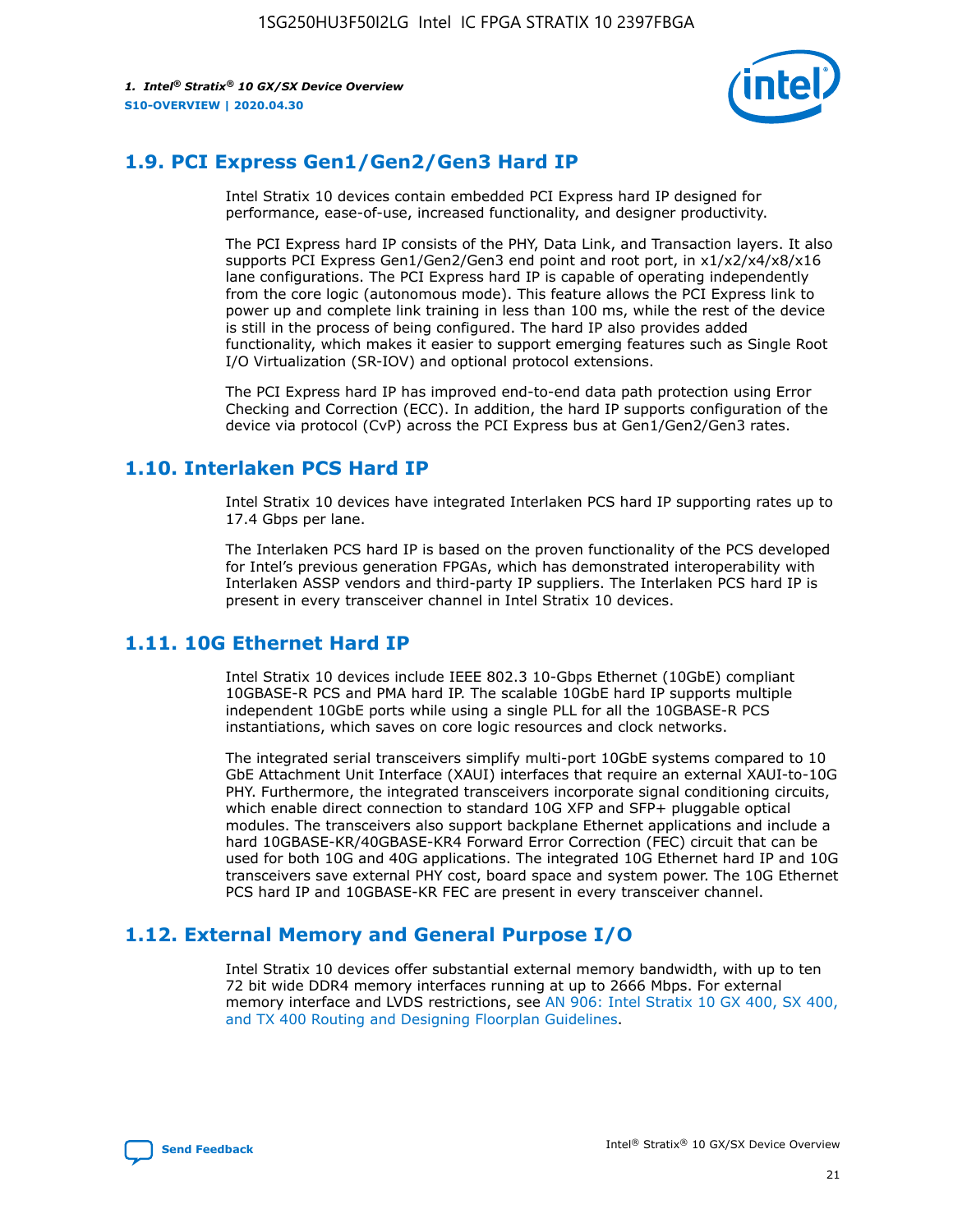

This bandwidth is provided along with the ease of design, lower power, and resource efficiencies of hardened high-performance memory controllers. The external memory interfaces can be configured up to a maximum width of 144 bits when using either hard or soft memory controllers.

#### **Figure 10. Hard Memory Controller**



Each I/O bank contains 48 general purpose I/Os and a high-efficiency hard memory controller capable of supporting many different memory types, each with different performance capabilities. The hard memory controller is also capable of being bypassed and replaced by a soft controller implemented in user logic. The I/Os each have a hardened double data rate (DDR) read/write path (PHY) capable of performing key memory interface functionality such as:

- Read/write leveling
- FIFO buffering to lower latency and improve margin
- Timing calibration
- On-chip termination

The timing calibration is aided by the inclusion of hard microcontrollers based on Intel's Nios® II technology, specifically tailored to control the calibration of multiple memory interfaces. This calibration allows the Intel Stratix 10 device to compensate for any changes in process, voltage, or temperature either within the Intel Stratix 10 device itself, or within the external memory device. The advanced calibration algorithms ensure maximum bandwidth and robust timing margin across all operating conditions.

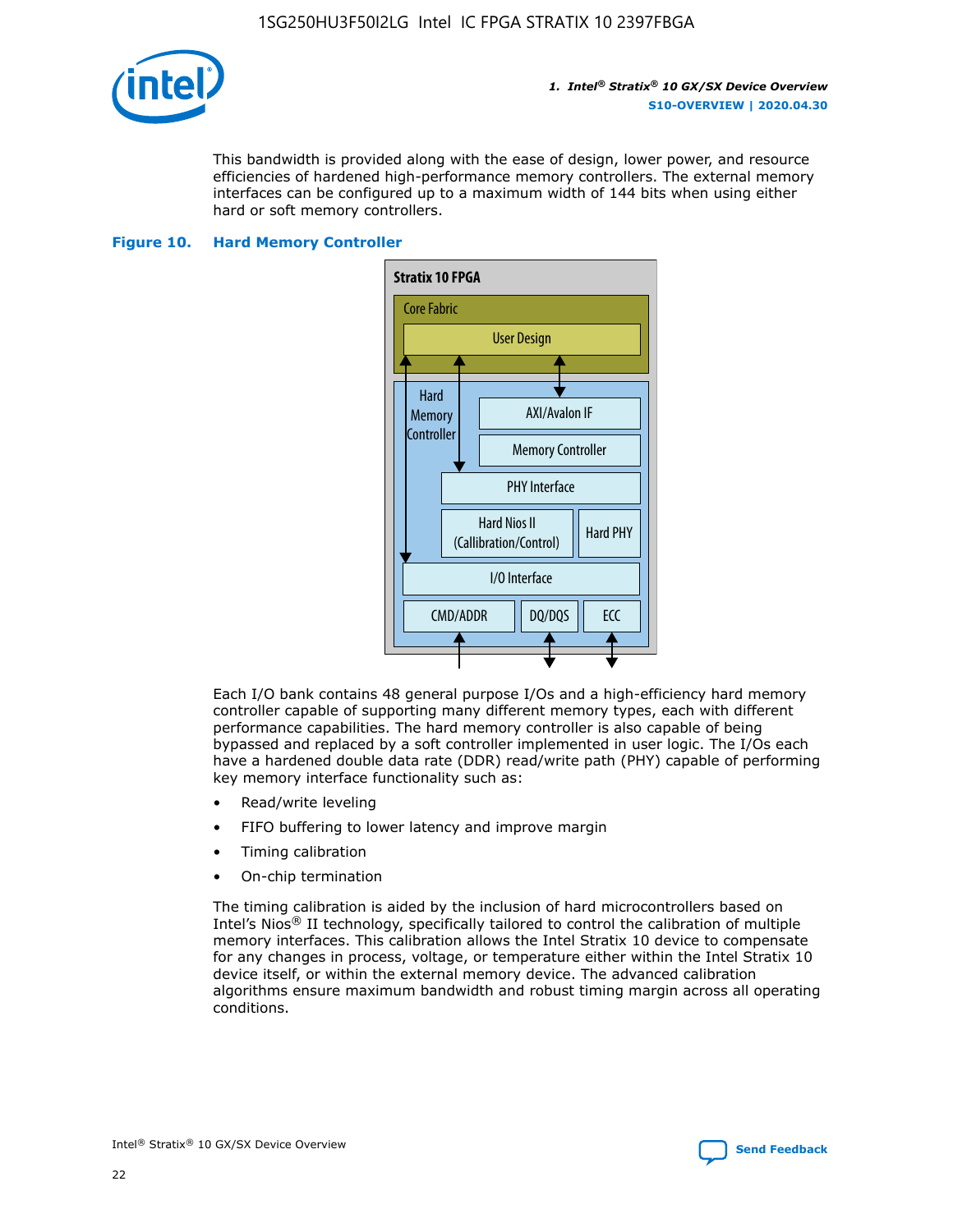

#### **Table 9. External Memory Interface Performance**

The listed speeds are for the 1-rank case.

| <b>Interface</b>  | <b>Controller Type</b> | <b>Performance</b><br>(maximum rate possible) |
|-------------------|------------------------|-----------------------------------------------|
| DDR4              | Hard                   | 2666 Mbps                                     |
| DDR <sub>3</sub>  | Hard                   | 2133 Mbps                                     |
| QDRII+            | Soft                   | 1,100 Mtps                                    |
| QDRII+ Xtreme     | Soft                   | 1,266 Mtps                                    |
| <b>ODRIV</b>      | Soft                   | 2,133 Mtps                                    |
| <b>RLDRAM III</b> | Soft                   | 2400 Mbps                                     |
| <b>RLDRAM II</b>  | Soft                   | 533 Mbps                                      |

In addition to parallel memory interfaces, Intel Stratix 10 devices support serial memory technologies such as the Hybrid Memory Cube (HMC). The HMC is supported by the Intel Stratix 10 high-speed serial transceivers, which connect up to four HMC links, with each link running at data rates of 15 Gbps (HMC short reach specification).

Intel Stratix 10 devices also feature general purpose I/Os capable of supporting a wide range of single-ended and differential I/O interfaces. LVDS rates up to 1.6 Gbps are supported, with each pair of pins having both a differential driver and a differential input buffer. This enables configurable direction for each LVDS pair.

## **1.13. Adaptive Logic Module (ALM)**

Intel Stratix 10 devices use a similar adaptive logic module (ALM) as the previous generation Intel Arria 10 and Stratix V FPGAs, allowing for efficient implementation of logic functions and easy conversion of IP between the devices.

The ALM block diagram shown in the following figure has eight inputs with a fracturable look-up table (LUT), two dedicated embedded adders, and four dedicated registers.

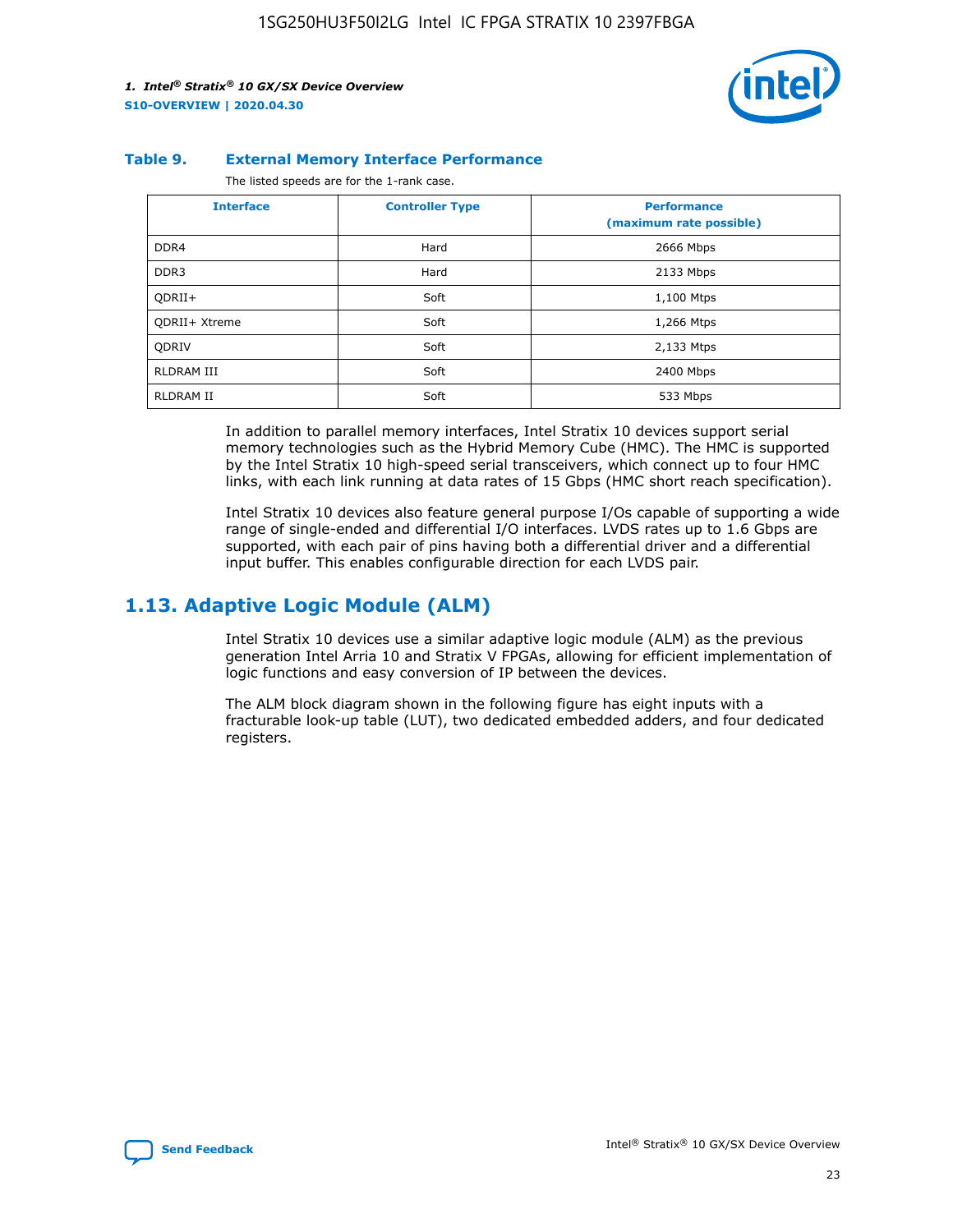

## **Figure 11. Intel Stratix 10 FPGA and SoC ALM Block Diagram**



Key features and capabilities of the ALM include:

- High register count with 4 registers per 8-input fracturable LUT, operating in conjunction with the new Intel Hyperflex architecture, enables Intel Stratix 10 devices to maximize core performance at very high core logic utilization
- Implements select 7-input logic functions, all 6-input logic functions, and two independent functions consisting of smaller LUT sizes (such as two independent 4 input LUTs) to optimize core logic utilization

The Intel Quartus Prime software takes advantage of the ALM logic structure to deliver the highest performance, optimal logic utilization, and lowest compile times. The Intel Quartus Prime software simplifies design reuse as it automatically maps legacy designs into the Intel Stratix 10 ALM architecture.

## **1.14. Core Clocking**

Core clocking in Intel Stratix 10 devices makes use of programmable clock tree synthesis.

This technique uses dedicated clock tree routing and switching circuits, and allows the Intel Quartus Prime software to create the exact clock trees required for your design. Clock tree synthesis minimizes clock tree insertion delay, reduces dynamic power dissipation in the clock tree and allows greater clocking flexibility in the core while still maintaining backwards compatibility with legacy global and regional clocking schemes.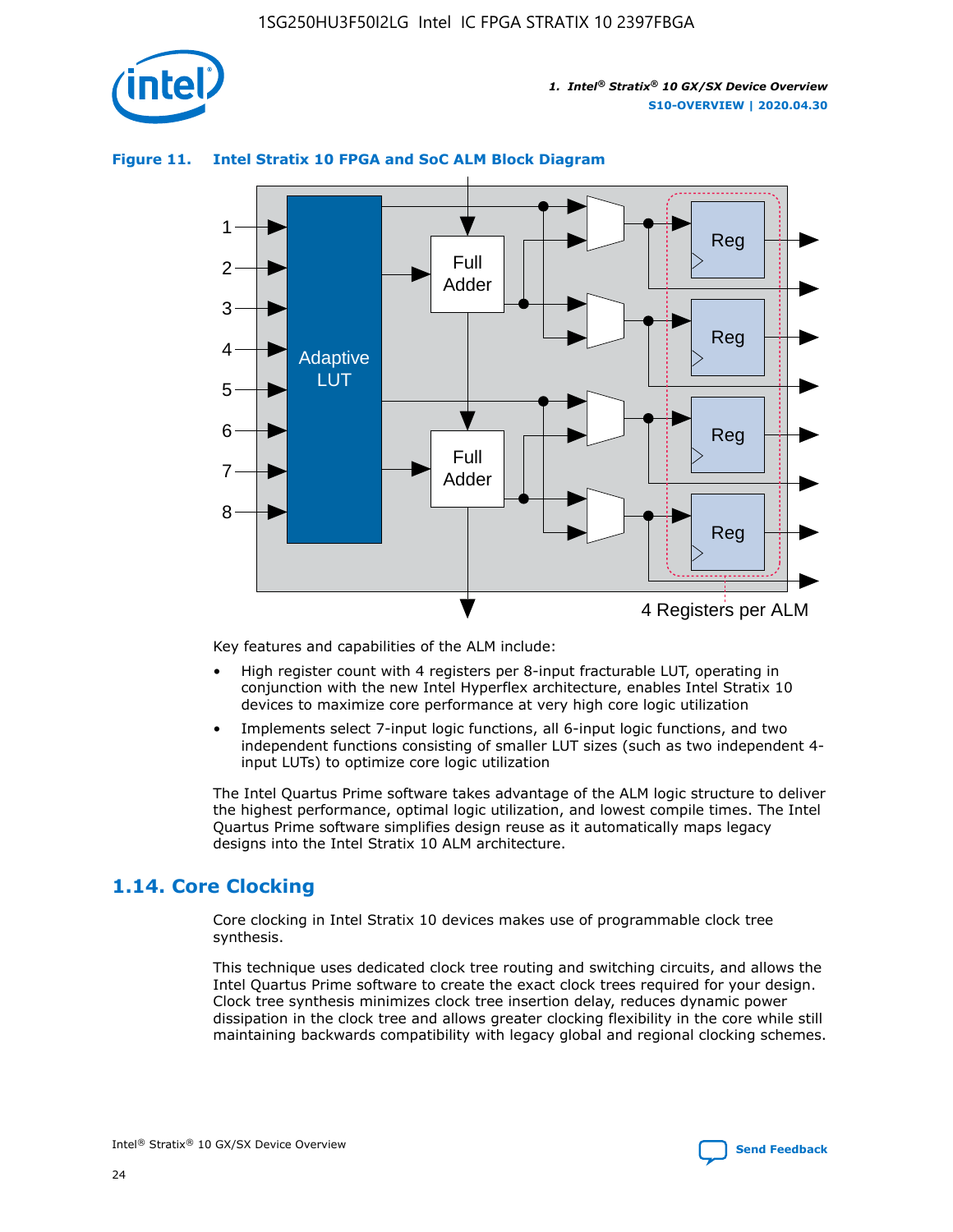

The core clock network in Intel Stratix 10 devices supports the new Intel Hyperflex core architecture at clock rates up to 1 GHz. It also supports the hard memory controllers up to 2666 Mbps with a quarter rate transfer to the core. The core clock network is supported by dedicated clock input pins, fractional clock synthesis PLLs, and integer I/O PLLs.

## **1.15. Fractional Synthesis PLLs and I/O PLLs**

Intel Stratix 10 devices have up to 32 fractional synthesis PLLs (fPLL) available for use with transceivers or in the core fabric.

The fPLLs are located in the 3D SiP transceiver L-tiles and H-tiles, eight per tile, adjacent to the transceiver channels. The fPLLs can be used to reduce both the number of oscillators required on the board and the number of clock pins required, by synthesizing multiple clock frequencies from a single reference clock source. In addition to synthesizing reference clock frequencies for the transceiver transmit PLLs, the fPLLs can also be used directly for transmit clocking. Each fPLL can be independently configured for conventional integer mode, or enhanced fractional synthesis mode with third-order delta-sigma modulation.

In addition to the fPLLs, Intel Stratix 10 devices contain up to 24 integer I/O PLLs (IOPLLs) available for general purpose use in the core fabric and for simplifying the design of external memory interfaces and high-speed LVDS interfaces. The IOPLLs are located in each bank of 48 general purpose I/O, 1 per I/O bank, adjacent to the hard memory controllers and LVDS SerDes in each I/O bank. This makes it easier to close timing because the IOPLLs are tightly coupled with the I/Os that need to use them. The IOPLLs can be used for general purpose applications in the core such as clock network delay compensation and zero-delay clock buffering.

## **1.16. Internal Embedded Memory**

Intel Stratix 10 devices contain two types of embedded memory blocks: M20K (20 Kb) and MLAB (640 bit).

The M20K and MLAB blocks are familiar block sizes carried over from previous Intel device families. The MLAB blocks are ideal for wide and shallow memories, while the M20K blocks are intended to support larger memory configurations and include hard ECC. Both M20K and MLAB embedded memory blocks can be configured as a singleport or dual-port RAM, FIFO, ROM, or shift register. These memory blocks are highly flexible and support a number of memory configurations as shown in Table 10 on page 25.

#### **Table 10. Internal Embedded Memory Block Configurations**

| MLAB (640 bits)                                                | <b>M20K (20 Kb)</b>                                                                    |
|----------------------------------------------------------------|----------------------------------------------------------------------------------------|
| $64 \times 10$ (supported through emulation)<br>$32 \times 20$ | $2K \times 10$ (or $x8$ )<br>$1K \times 20$ (or $x16$ )<br>$512 \times 40$ (or $x32$ ) |

## **1.17. Variable Precision DSP Block**

The Intel Stratix 10 DSP blocks are based upon the Variable Precision DSP Architecture used in Intel's previous generation devices. They feature hard fixed point and IEEE 754 compliant floating point capability.

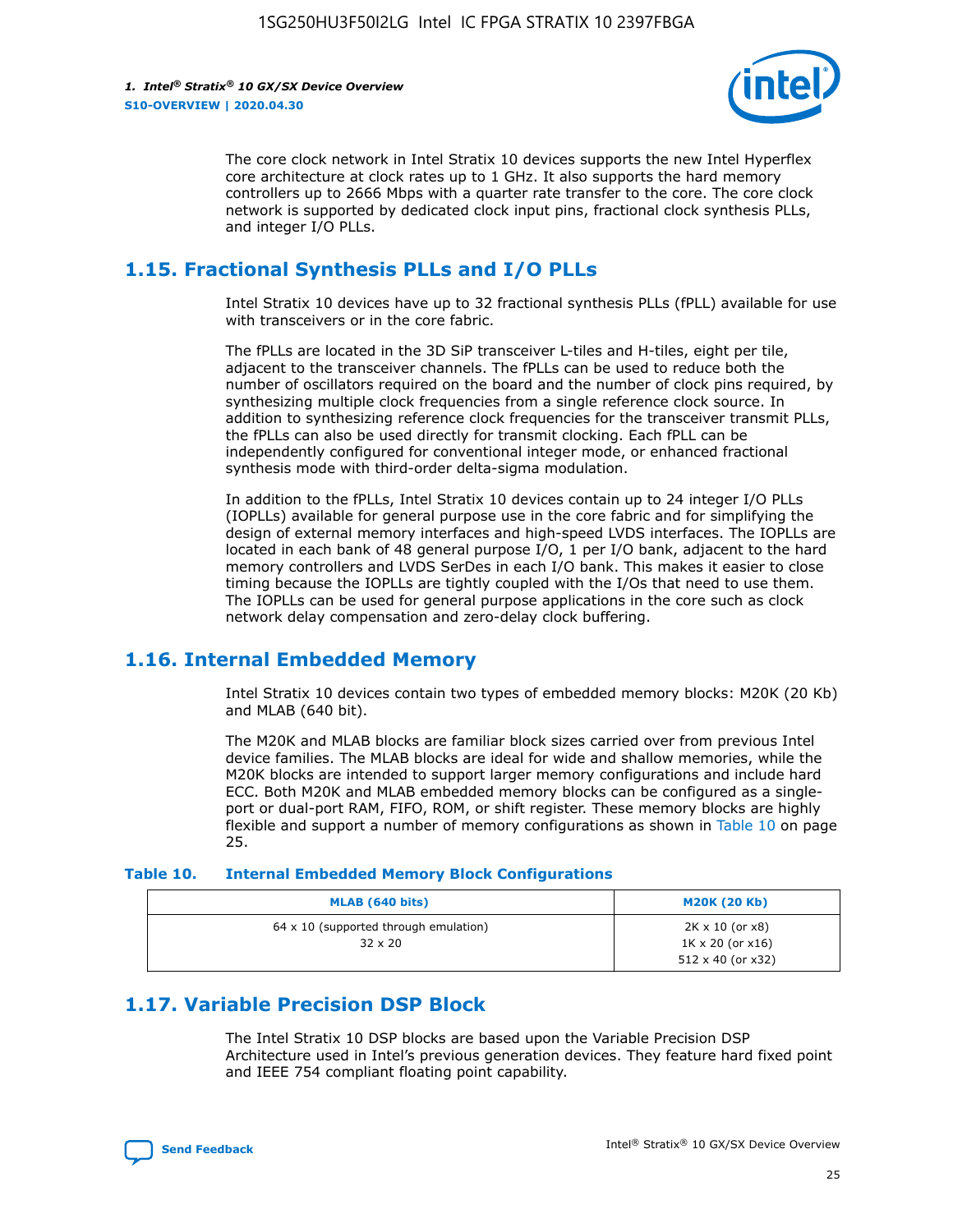

The DSP blocks can be configured to support signal processing with precision ranging from 18x19 up to 54x54. A pipeline register has been added to increase the maximum operating frequency of the DSP block and reduce power consumption.



### **Figure 12. DSP Block: Standard Precision Fixed Point Mode**



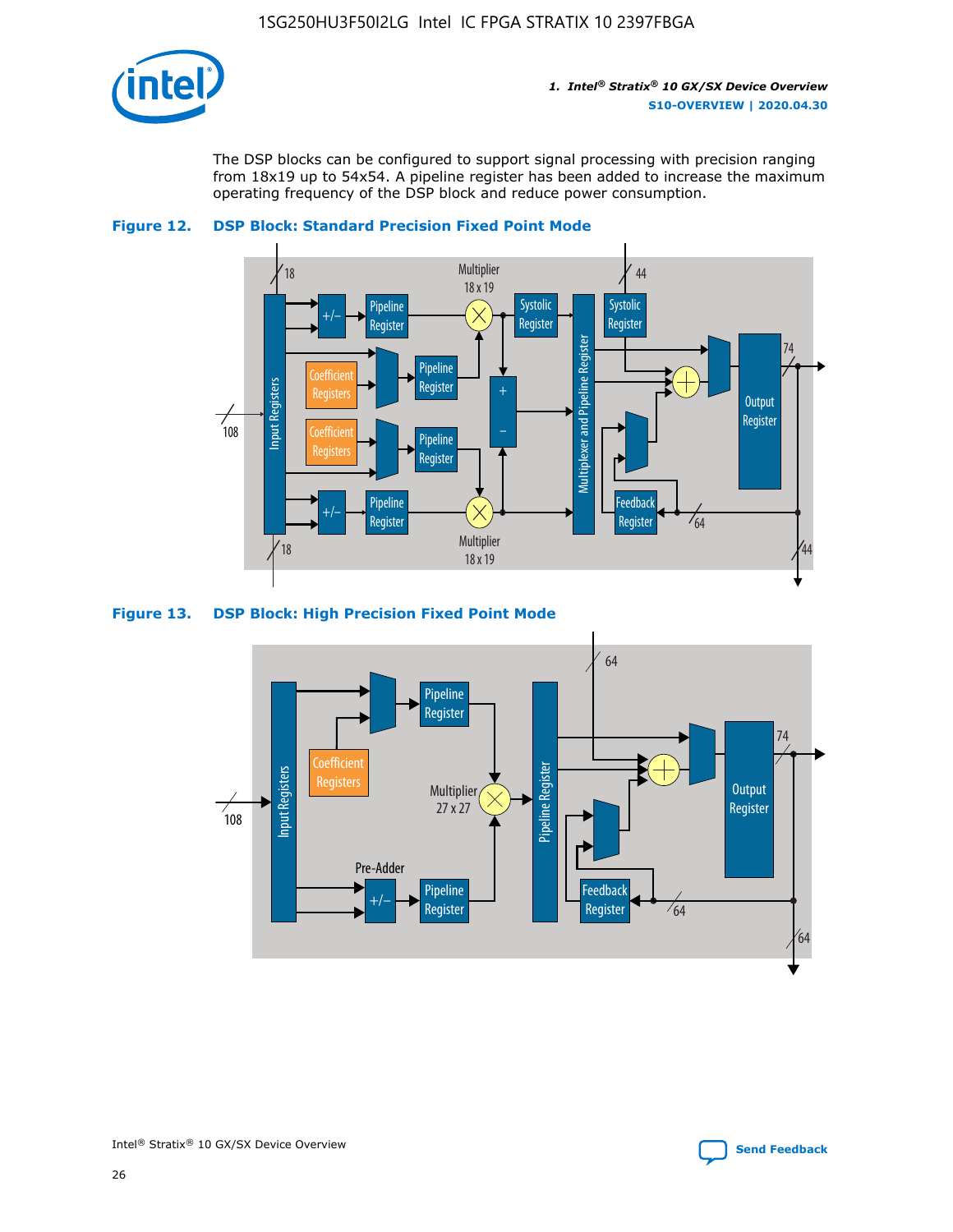



## **Figure 14. DSP Block: Single Precision Floating Point Mode**

Each DSP block can be independently configured at compile time as either dual 18x19 or a single 27x27 multiply accumulate. With a dedicated 64 bit cascade bus, multiple variable precision DSP blocks can be cascaded to implement even higher precision DSP functions efficiently.

In floating point mode, each DSP block provides one single precision floating point multiplier and adder. Floating point additions, multiplications, mult-adds and multaccumulates are supported.

The following table shows how different precisions are accommodated within a DSP block, or by utilizing multiple blocks.

| <b>Multiplier Size</b>             | <b>DSP Block Resources</b>                                                               | <b>Expected Usage</b>           |
|------------------------------------|------------------------------------------------------------------------------------------|---------------------------------|
| $18x19$ bits                       | 1/2 of Variable Precision DSP Block                                                      | Medium precision fixed point    |
| 27x27 bits                         | 1 Variable Precision DSP Block                                                           | High precision fixed point      |
| $19x36$ bits                       | 1 Variable Precision DSP Block with external<br>adder                                    | Fixed point FFTs                |
| 36x36 bits                         | 2 Variable Precision DSP Blocks with external<br>adder                                   | Very high precision fixed point |
| 54x54 bits                         | 4 Variable Precision DSP Blocks with external<br>adder                                   | Double Precision floating point |
| Single Precision<br>floating point | 1 Single Precision floating point adder, 1 Single<br>Precision floating point multiplier | Floating point                  |

#### **Table 11. Variable Precision DSP Block Configurations**

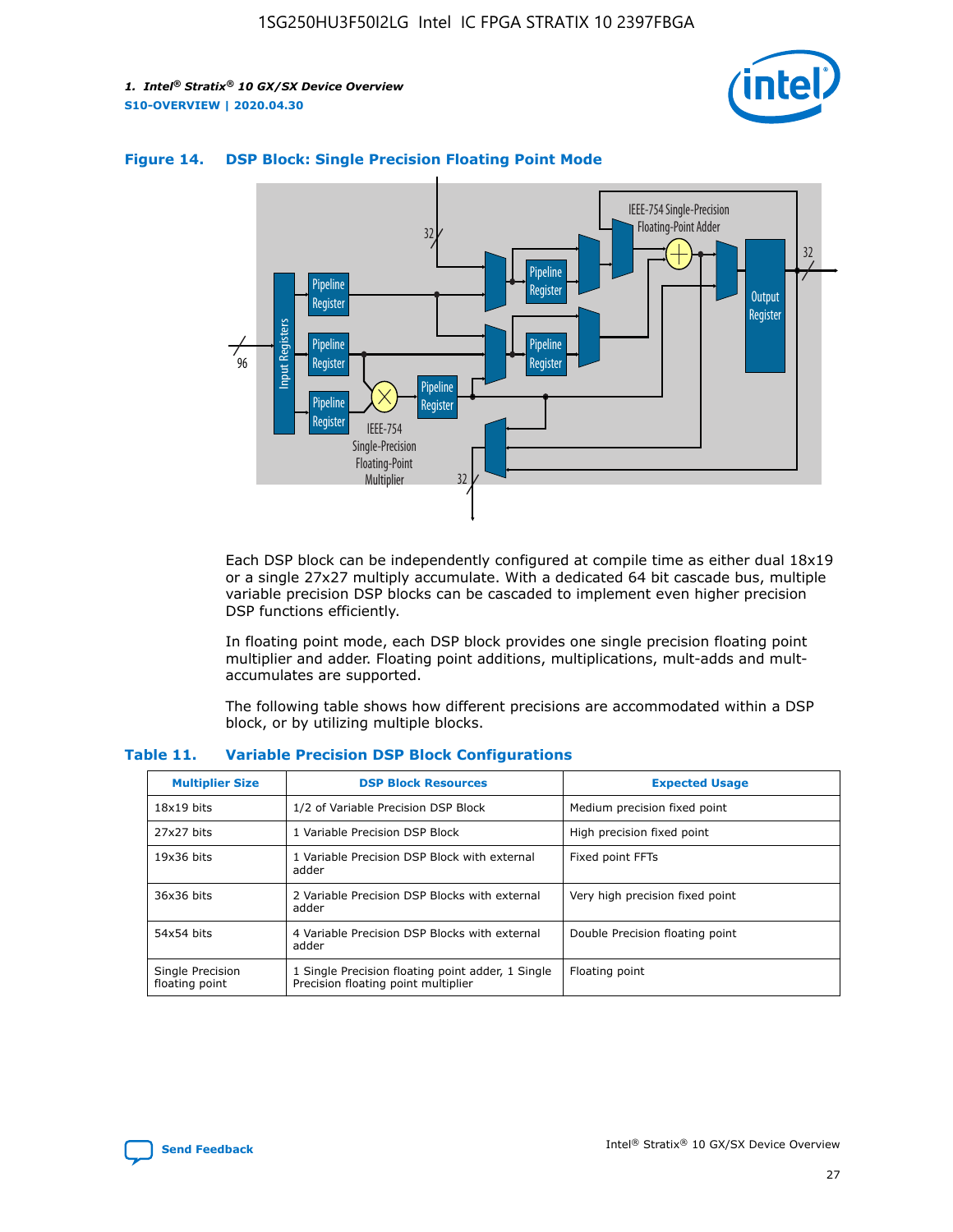

Complex multiplication is very common in DSP algorithms. One of the most popular applications of complex multipliers is the FFT algorithm. This algorithm has the characteristic of increasing precision requirements on only one side of the multiplier. The Variable Precision DSP block supports the FFT algorithm with proportional increase in DSP resources as the precision grows.

### **Table 12. Complex Multiplication With Variable Precision DSP Block**

| <b>Complex Multiplier</b><br><b>Size</b> | <b>DSP Block Resources</b>      | <b>FFT Usage</b>       |
|------------------------------------------|---------------------------------|------------------------|
| $18x19$ bits                             | 2 Variable Precision DSP Blocks | Resource optimized FFT |
| $27x27$ bits                             | 4 Variable Precision DSP Blocks | Highest precision FFT  |

For FFT applications with high dynamic range requirements, the Intel FFT IP Core offers an option of single precision floating point implementation with resource usage and performance similar to high precision fixed point implementations.

Other features of the DSP block include:

- Hard 18 bit and 25 bit pre-adders
- Hard floating point multipliers and adders
- 64 bit dual accumulator (for separate I, Q product accumulations)
- Cascaded output adder chains for 18 and 27 bit FIR filters
- Embedded coefficient registers for 18 and 27 bit coefficients
- Fully independent multiplier outputs
- Inferability using HDL templates supplied by the Intel Quartus Prime software for most modes

The Variable Precision DSP block is ideal to support the growing trend towards higher bit precision in high performance DSP applications. At the same time, it can efficiently support the many existing 18 bit DSP applications, such as high definition video processing and remote radio heads. With the Variable Precision DSP block architecture and hard floating point multipliers and adders, Intel Stratix 10 devices can efficiently support many different precision levels up to and including floating point implementations. This flexibility can result in increased system performance, reduced power consumption, and reduce architecture constraints on system algorithm designers.

## **1.18. Hard Processor System (HPS)**

The Intel Stratix 10 SoC Hard Processor System (HPS) is Intel's third generation HPS. Leveraging the performance of Intel 14 nm tri-gate technology, Intel Stratix 10 SoC devices more than double the performance of previous generation SoCs with an integrated quad-core 64-bit Arm Cortex-A53. The HPS also enables system-wide hardware virtualization capabilities by adding a system memory management unit. These architecture improvements ensure that Intel Stratix 10 SoCs meet the requirements of current and future embedded markets, including wireless and wireline communications, datacenter acceleration, and numerous military applications.

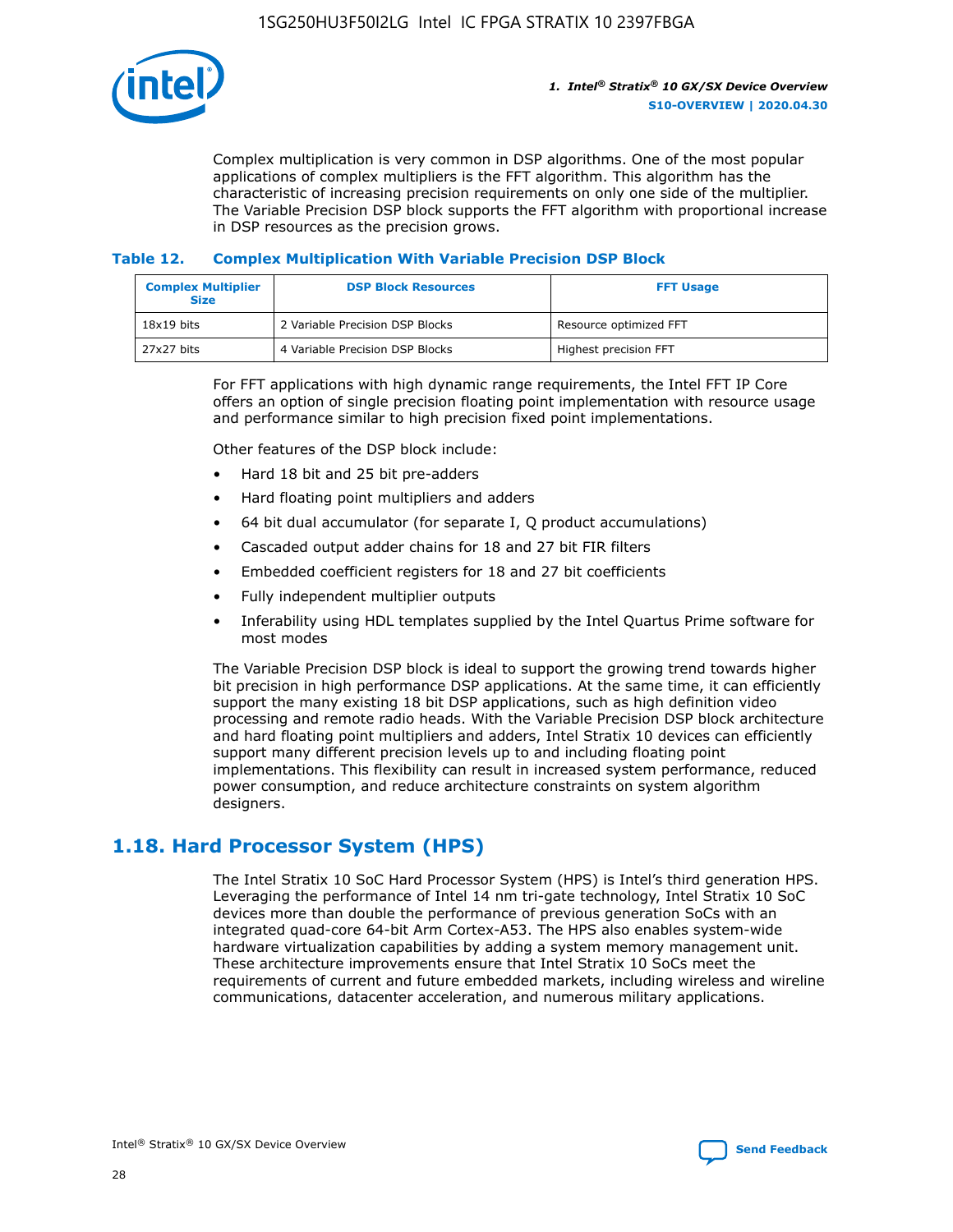

#### **Figure 15. HPS Block Diagram**

| Quad Arm Cortex-A53-Based Hard Processor System |  |                                                       |                                                     |                          |                                     |                          |                                        |
|-------------------------------------------------|--|-------------------------------------------------------|-----------------------------------------------------|--------------------------|-------------------------------------|--------------------------|----------------------------------------|
| Arm Cortex - A53                                |  | Arm Cortex - A53                                      |                                                     |                          |                                     | SD/SDIO/                 |                                        |
| <b>NEON</b>                                     |  | <b>FPU</b>                                            | <b>NEON</b>                                         |                          | <b>FPU</b>                          | <b>USB OTG</b>           | $MMC$ <sup>1,2</sup>                   |
| 32 KB I-Cache<br>with Parity                    |  | 32 KB D-Cache<br>with ECC                             | 32 KB I-Cache<br>with Parity                        |                          | 32 KB D-Cache<br>with ECC           | $(x2)^{1,2}$             |                                        |
| Arm Cortex - A53                                |  |                                                       |                                                     |                          | Arm Cortex - A53                    | UART (x2)                | <b>DMA</b><br>$(8 \text{ Channel})^2$  |
| <b>NEON</b>                                     |  | <b>FPU</b>                                            | <b>NEON</b>                                         |                          | <b>FPU</b>                          |                          |                                        |
| 32 KB I-Cache<br>with Parity                    |  | 32 KB D-Cache<br>with ECC                             | 32 KB I-Cache<br>with Parity<br>with ECC            |                          | 32 KB D-Cache                       | I <sup>2</sup> C(x5)     | <b>HPS 10</b>                          |
| <b>System MMU</b>                               |  | 1 MB L2 Cache with ECC<br><b>Cache Coherency Unit</b> |                                                     | <b>EMAC</b> $(x3)^{1,2}$ | <b>NAND</b><br>Flash <sup>1,2</sup> |                          |                                        |
| JTAG Debug<br>or Trace                          |  |                                                       | 256 KB<br><b>Timers</b><br>RAM <sup>2</sup><br>(x8) |                          |                                     | SPI(x4)                  |                                        |
| Lightweight HPS-to-<br><b>FPGA BRIDGE</b>       |  |                                                       | HPS-to-FPGA<br><b>BRIDGE</b>                        |                          | FPGA-to-HPS<br><b>BRIDGE</b>        | HPS-to-SDM<br>SDM-to-HPS | <b>SDRAM</b><br>Scheduler <sup>3</sup> |
|                                                 |  |                                                       |                                                     |                          |                                     |                          |                                        |
| <b>FPGA Fabric</b>                              |  |                                                       |                                                     |                          |                                     | <b>SDM</b>               | <b>Hard Memory</b><br>Controller       |

Notes:

1. Integrated direct memory access (DMA)

2. Integrated error correction code (ECC)

3. Multiport front-end interface to hard memory controller

## **1.18.1. Key Features of the Intel Stratix 10 HPS**

## **Table 13. Key Features of the Intel Stratix 10 GX/SX HPS**

| <b>Feature</b>                                    | <b>Description</b>                                                                                                                                                                                                                                                                                                                                     |
|---------------------------------------------------|--------------------------------------------------------------------------------------------------------------------------------------------------------------------------------------------------------------------------------------------------------------------------------------------------------------------------------------------------------|
| Quad-core Arm Cortex-A53<br>MPCore processor unit | 2.3 MIPS/MHz instruction efficiency<br>$\bullet$<br>CPU frequency up to 1.5 GHz<br>٠<br>At 1.5 GHz total performance of 13,800 MIPS<br>Army8-A architecture<br>Runs 64 bit and 32 bit Arm instructions<br>16 bit and 32 bit Thumb instructions for 30% reduction in memory footprint<br>Jazelle* RCT execution architecture with 8 bit Java byte codes |
|                                                   |                                                                                                                                                                                                                                                                                                                                                        |

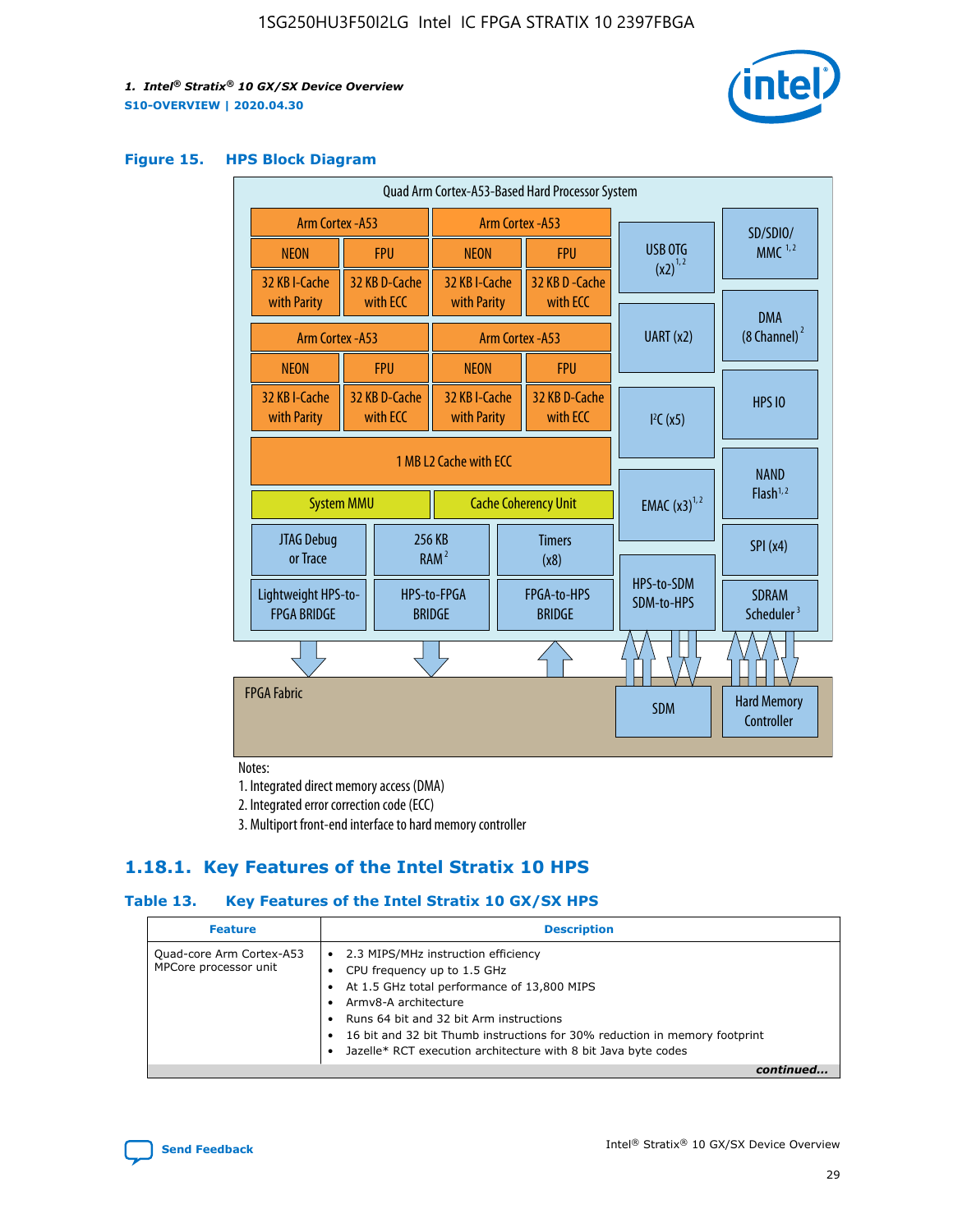

| <b>Feature</b>                                        | <b>Description</b>                                                                                                                                                                                                                                                                                                                                                                                                                                                                                                                                                                                                                                                                                                                                                                                                                                                                                                                                                                                                                                                                                                                                                                                                     |
|-------------------------------------------------------|------------------------------------------------------------------------------------------------------------------------------------------------------------------------------------------------------------------------------------------------------------------------------------------------------------------------------------------------------------------------------------------------------------------------------------------------------------------------------------------------------------------------------------------------------------------------------------------------------------------------------------------------------------------------------------------------------------------------------------------------------------------------------------------------------------------------------------------------------------------------------------------------------------------------------------------------------------------------------------------------------------------------------------------------------------------------------------------------------------------------------------------------------------------------------------------------------------------------|
|                                                       | Superscalar, variable length, out-of-order pipeline with dynamic branch prediction<br>Improved Arm Neon* media processing engine<br>$\bullet$<br>Single- and double-precision floating-point unit<br>Arm CoreSight* debug and trace technology<br>$\bullet$                                                                                                                                                                                                                                                                                                                                                                                                                                                                                                                                                                                                                                                                                                                                                                                                                                                                                                                                                            |
| <b>System Memory</b><br>Management Unit               | Enables a unified memory model and extends hardware virtualization into peripherals<br>$\bullet$<br>implemented in the FPGA fabric                                                                                                                                                                                                                                                                                                                                                                                                                                                                                                                                                                                                                                                                                                                                                                                                                                                                                                                                                                                                                                                                                     |
| Cache Coherency unit                                  | $\bullet$<br>Changes in shared data stored in cache are propagated throughout the system<br>providing bi-directional coherency for co-processing elements.                                                                                                                                                                                                                                                                                                                                                                                                                                                                                                                                                                                                                                                                                                                                                                                                                                                                                                                                                                                                                                                             |
| Cache                                                 | L1 Cache<br>$\bullet$<br>- 32 KB of instruction cache w/ parity check<br>- 32 KB of L1 data cache w /ECC<br>- Parity checking<br>L2 Cache<br>$-$ 1MB shared<br>- 8-way set associative<br>- SEU Protection with parity on TAG ram and ECC on data RAM<br>- Cache lockdown support                                                                                                                                                                                                                                                                                                                                                                                                                                                                                                                                                                                                                                                                                                                                                                                                                                                                                                                                      |
| On-Chip Memory                                        | 256 KB of scratch on-chip RAM<br>$\bullet$                                                                                                                                                                                                                                                                                                                                                                                                                                                                                                                                                                                                                                                                                                                                                                                                                                                                                                                                                                                                                                                                                                                                                                             |
| External SDRAM and Flash<br>Memory Interfaces for HPS | Hard memory controller with support for DDR4, DDR3<br>$\bullet$<br>$-$ 40 bit (32 bit + 8 bit ECC) with select packages supporting 72 bit (64 bit + 8 bit<br>ECC)<br>- Support for up to 2666 Mbps DDR4 and 2166 Mbps DDR3 frequencies<br>- Error correction code (ECC) support including calculation, error correction, write-<br>back correction, and error counters<br>- Software Configurable Priority Scheduling on individual SDRAM bursts<br>- Fully programmable timing parameter support for all JEDEC-specified timing<br>parameters<br>- Multiport front-end (MPFE) scheduler interface to the hard memory controller, which<br>supports the $AXI^{\circledR}$ Quality of Service (QoS) for interface to the FPGA fabric<br>NAND flash controller<br>$-$ ONFI 1.0<br>- Integrated descriptor based with DMA<br>- Programmable hardware ECC support<br>- Support for 8 and 16 bit Flash devices<br>Secure Digital SD/SDIO/MMC controller<br>$-$ eMMC 4.5<br>- Integrated descriptor based DMA<br>- CE-ATA digital commands supported<br>- 50 MHz operating frequency<br>Direct memory access (DMA) controller<br>$\bullet$<br>- 8-channel<br>- Supports up to 32 peripheral handshake interface<br>continued |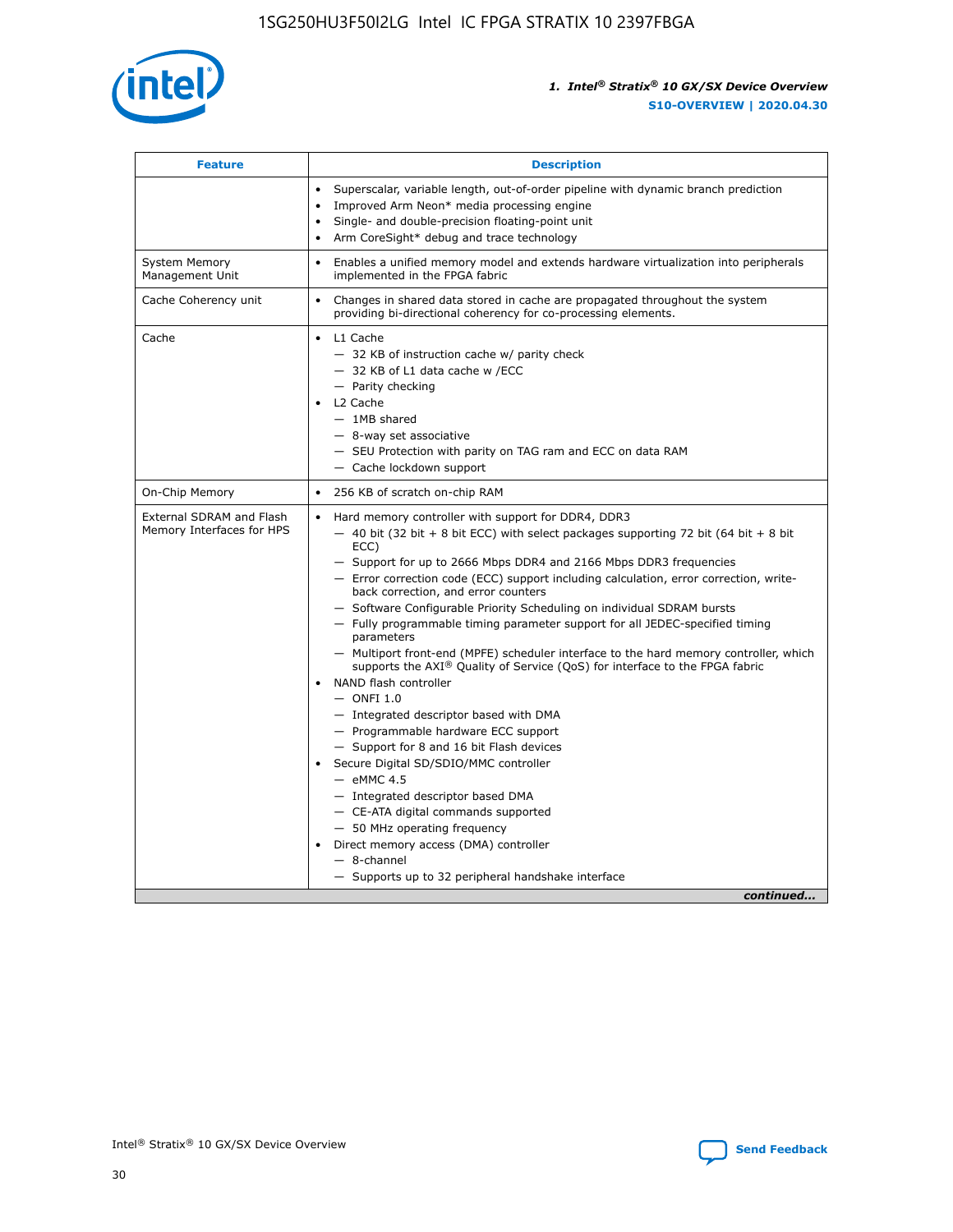

| <b>Feature</b>                         | <b>Description</b>                                                                                                                                                                                                                                                                                                                                                                                                                                                                                                                                                                                                                                                                                                                                                                                                                                                                                                                                                                                                                                                                                                                                                                                                                                                                                                                                                                                                                                                                                                         |  |
|----------------------------------------|----------------------------------------------------------------------------------------------------------------------------------------------------------------------------------------------------------------------------------------------------------------------------------------------------------------------------------------------------------------------------------------------------------------------------------------------------------------------------------------------------------------------------------------------------------------------------------------------------------------------------------------------------------------------------------------------------------------------------------------------------------------------------------------------------------------------------------------------------------------------------------------------------------------------------------------------------------------------------------------------------------------------------------------------------------------------------------------------------------------------------------------------------------------------------------------------------------------------------------------------------------------------------------------------------------------------------------------------------------------------------------------------------------------------------------------------------------------------------------------------------------------------------|--|
| Communication Interface<br>Controllers | Three 10/100/1000 Ethernet media access controls (MAC) with integrated DMA<br>- Supports RGMII and RMII external PHY Interfaces<br>- Option to support other PHY interfaces through FPGA logic<br>GMII<br>$\bullet$<br>MII<br>$\bullet$<br>• RMII (requires MII to RMII adapter)<br>• RGMII (requires GMII to RGMII adapter)<br>• SGMII (requires GMII to SGMII adapter)<br>- Supports IEEE 1588-2002 and IEEE 1588-2008 standards for precision networked<br>clock synchronization<br>- Supports IEEE 802.1Q VLAN tag detection for reception frames<br>- Supports Ethernet AVB standard<br>Two USB On-the-Go (OTG) controllers with DMA<br>- Dual-Role Device (device and host functions)<br>• High-speed (480 Mbps)<br>• Full-speed (12 Mbps)<br>• Low-speed $(1.5 \text{ Mbps})$<br>• Supports USB 1.1 (full-speed and low-speed)<br>- Integrated descriptor-based scatter-gather DMA<br>- Support for external ULPI PHY<br>- Up to 16 bidirectional endpoints, including control endpoint<br>$-$ Up to 16 host channels<br>- Supports generic root hub<br>- Configurable to OTG 1.3 and OTG 2.0 modes<br>Five I <sup>2</sup> C controllers (three can be used by EMAC for MIO to external PHY)<br>- Support both 100 Kbps and 400 Kbps modes<br>- Support both 7 bit and 10 bit addressing modes<br>- Support Master and Slave operating mode<br>Two UART 16550 compatible<br>- Programmable baud rate up to 115.2 Kbaud<br>• Four serial peripheral interfaces (SPI) (2 Masters, 2 Slaves)<br>- Full and Half duplex |  |
| Timers and I/O                         | • Timers<br>- 4 general-purpose timers<br>$-4$ watchdog timers<br>48 HPS direct I/O allow HPS peripherals to connect directly to I/O<br>Up to three IO48 banks may be assigned to HPS for HPS DDR access                                                                                                                                                                                                                                                                                                                                                                                                                                                                                                                                                                                                                                                                                                                                                                                                                                                                                                                                                                                                                                                                                                                                                                                                                                                                                                                   |  |
| Interconnect to Logic Core             | • FPGA-to-HPS Bridge<br>- Allows IP bus masters in the FPGA fabric to access to HPS bus slaves<br>- Configurable 32, 64, or 128 bit AMBA AXI interface<br>HPS-to-FPGA Bridge<br>- Allows HPS bus masters to access bus slaves in FPGA fabric<br>- Configurable 32, 64, or 128 bit AMBA AXI interface allows high-bandwidth HPS<br>master transactions to FPGA fabric<br>HPS-to-SDM and SDM-to-HPS Bridges<br>- Allows the HPS to reach the SDM block and the SDM to bootstrap the HPS<br>Light Weight HPS-to-FPGA Bridge<br>- Light weight 32 bit AXI interface suitable for low-latency register accesses from HPS<br>to soft peripherals in FPGA fabric<br>FPGA-to-HPS SDRAM Bridge<br>- Up to three AMBA AXI interfaces supporting 32, 64, or 128 bit data paths                                                                                                                                                                                                                                                                                                                                                                                                                                                                                                                                                                                                                                                                                                                                                        |  |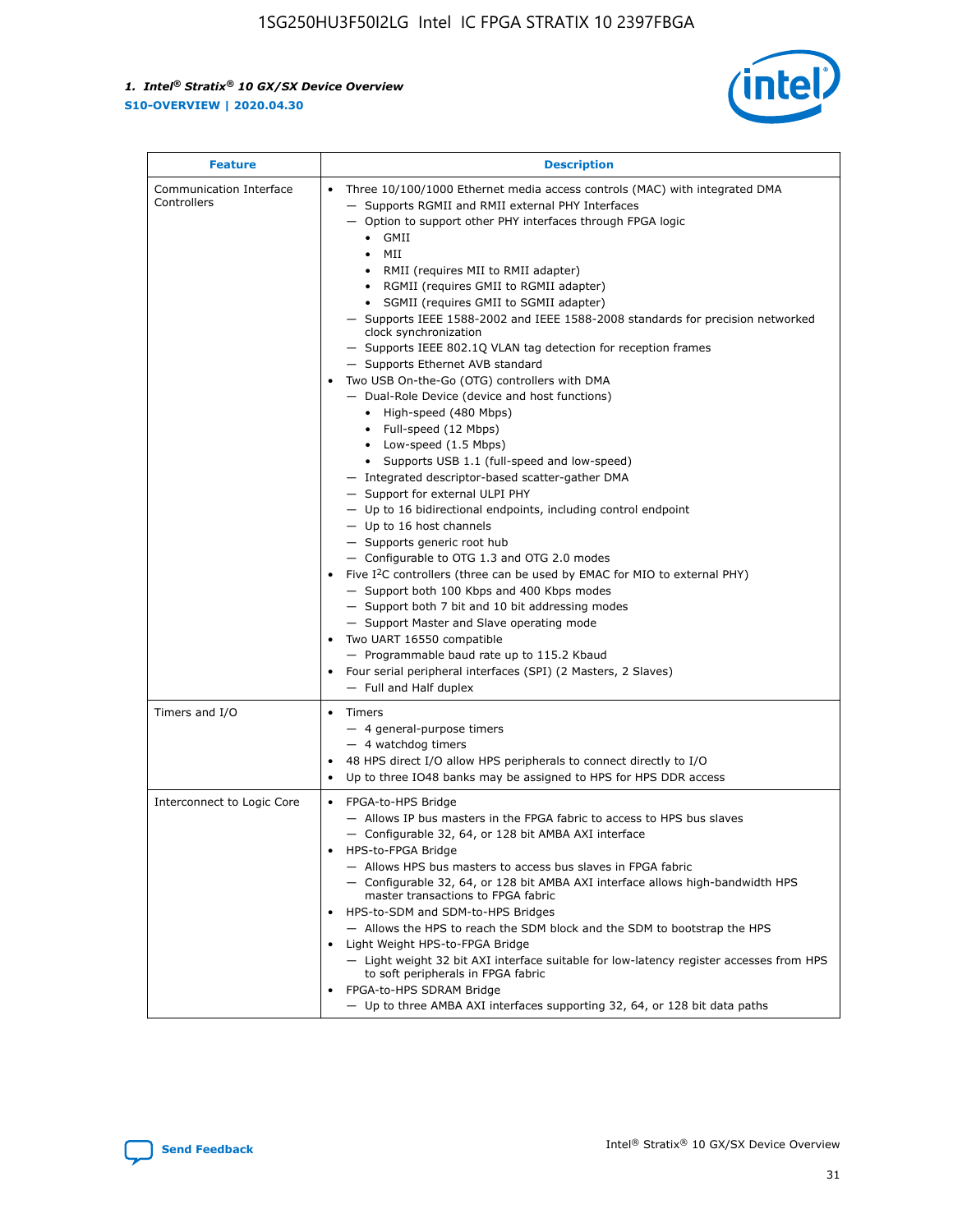

## **1.19. Power Management**

Intel Stratix 10 devices use the advanced Intel 14 nm tri-gate process technology, the all new Intel Hyperflex core architecture to enable Hyper-Folding, power gating, and several optional power reduction techniques to reduce total power consumption by as much as 70% compared to previous generation high-performance Stratix V devices.

Intel Stratix 10 standard power devices (-V) are SmartVID devices. The core voltage supplies (VCC and VCCP) for each SmartVID device must be driven by a PMBus voltage regulator dedicated to that Intel Stratix 10 device. Use of a PMBus voltage regulator for each SmartVID (-V) device is mandatory; it is not an option. A code is programmed into each SmartVID device during manufacturing that allows the PMBus voltage regulator to operate at the optimum core voltage to meet the device performance specifications.

With the new Intel Hyperflex core architecture, designs can run 2X faster than previous generation FPGAs. With 2X performance and same required throughput, architects can cut the data path width in half to save power. This optimization is called Hyper-Folding. Additionally, power gating reduces static power of unused resources in the FPGA by powering them down. The Intel Quartus Prime software automatically powers down specific unused resource blocks such as DSP and M20K blocks, at configuration time.

The optional power reduction techniques in Intel Stratix 10 devices include:

• **Available Low Static Power Devices**—Intel Stratix 10 devices are available with a fixed core voltage that provides lower static power than the SmartVID standard power devices, while maintaining device performance

Furthermore, Intel Stratix 10 devices feature Intel's low power transceivers and include a number of hard IP blocks that not only reduce logic resources but also deliver substantial power savings compared to soft implementations. In general, hard IP blocks consume up to 50% less power than the equivalent soft logic implementations.

## **1.20. Device Configuration and Secure Device Manager (SDM)**

All Intel Stratix 10 devices contain a Secure Device Manager (SDM), which is a dedicated triple-redundant processor that serves as the point of entry into the device for all JTAG and configuration commands. The SDM also bootstraps the HPS in SoC devices ensuring that the HPS can boot using the same security features that the FPGA devices have.

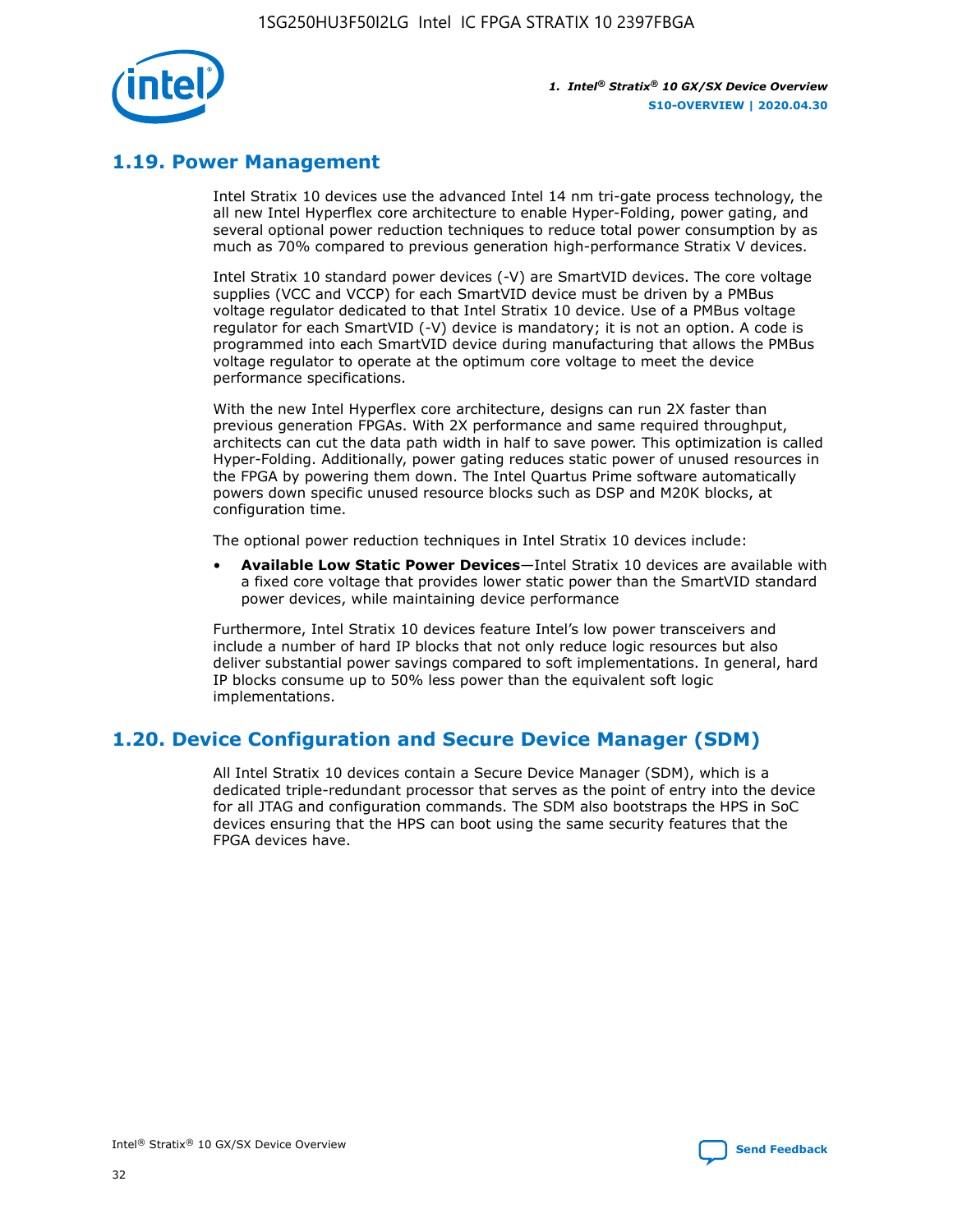





During configuration, Intel Stratix 10 devices are divided into logical sectors, each of which is managed by a local sector manager (LSM). The SDM passes configuration data to each of the LSMs across the on-chip configuration network. This allows the sectors to be configured independently, one at a time, or in parallel. This approach achieves simplified sector configuration and reconfiguration, as well as reduced overall configuration time due to the inherent parallelism. The same sector-based approach is used to respond to single-event upsets and security attacks.

While the sectors provide a logical separation for device configuration and reconfiguration, they overlay the normal rows and columns of FPGA logic and routing. This means there is no impact to the Intel Quartus Prime software place and route, and no impact to the timing of logic signals that cross the sector boundaries.

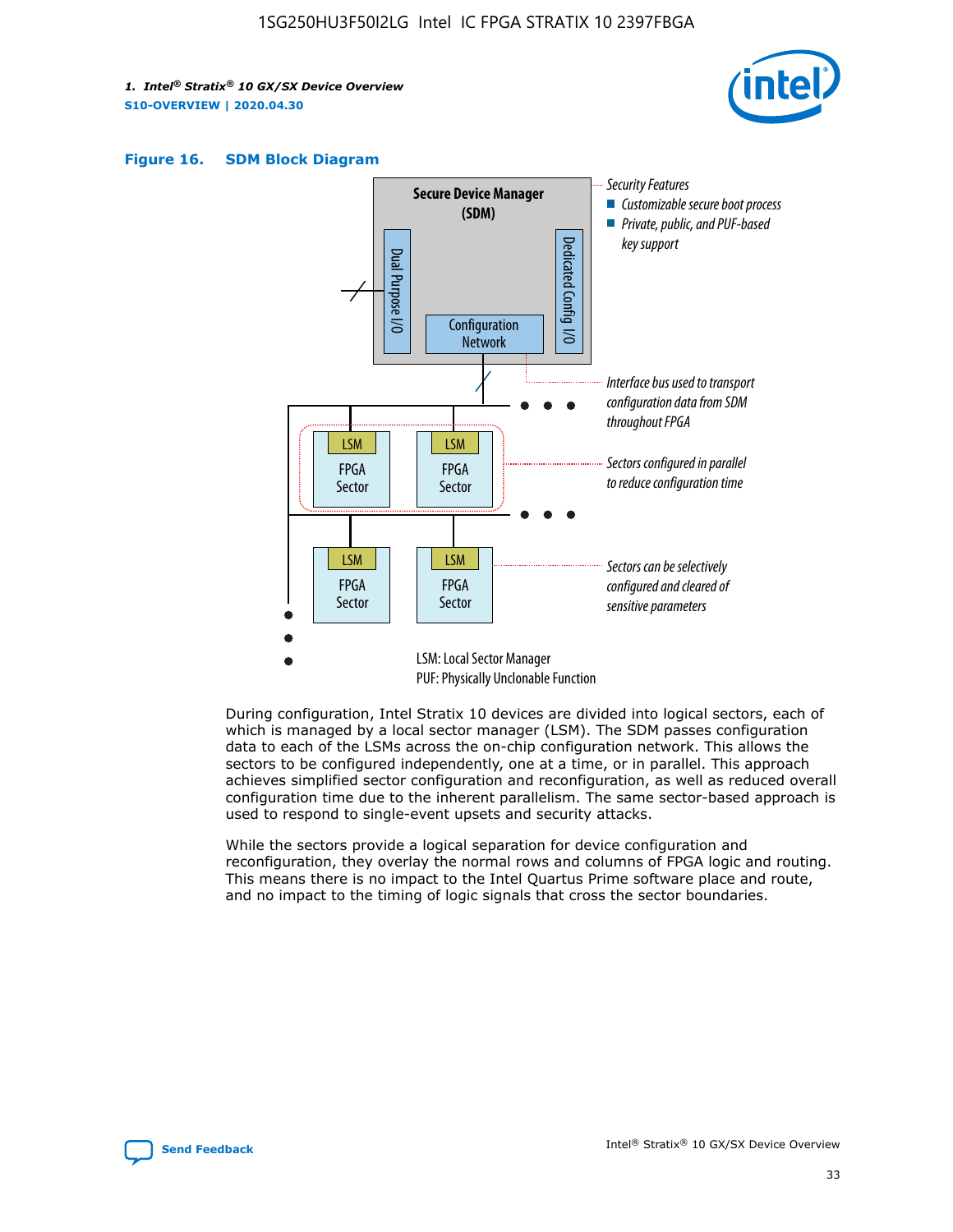

The SDM enables robust, secure, fully-authenticated device configuration. It also allows for customization of the configuration scheme, which can enhance device security. For configuration and reconfiguration, this approach offers a variety of advantages:

- Dedicated secure configuration manager
- Reduced device configuration time, because sectors are configured in parallel
- Updateable configuration process
- Reconfiguration of one or more sectors independent of all other sectors
- Zeroization of individual sectors or the complete device

The SDM also provides additional capabilities such as register state readback and writeback to support ASIC prototyping and other applications.

## **1.21. Device Security**

Building on top of the robust security features present in the previous generation devices, Intel Stratix 10 FPGAs and SoCs include a number of new and innovative security enhancements. These features are also managed by the SDM, tightly coupling device configuration and reconfiguration with encryption, authentication, key storage and anti-tamper services.

Security services provided by the SDM include:

- Bitstream encryption
- Multi-factor authentication
- Hard encryption and authentication acceleration; AES-256, SHA-256/384, ECDSA-256/384
- Volatile and non-volatile encryption key storage and management
- Boot code authentication for the HPS
- Physically Unclonable Function (PUF) service
- Updateable configuration process
- Secure device maintenance and upgrade functions
- Side channel attack protection
- Scripted response to sensor inputs and security attacks, including selective sector zeroization
- Readback, JTAG and test mode disable
- Enhanced response to single-event upsets (SEU)
- Black key provisioning
- Physical anti-tamper

See the *Intel Stratix 10 Device Security User Guide* for a complete list of all security features.

The SDM and associated security services provide a robust, multi-layered security solution for your Intel Stratix 10 design.

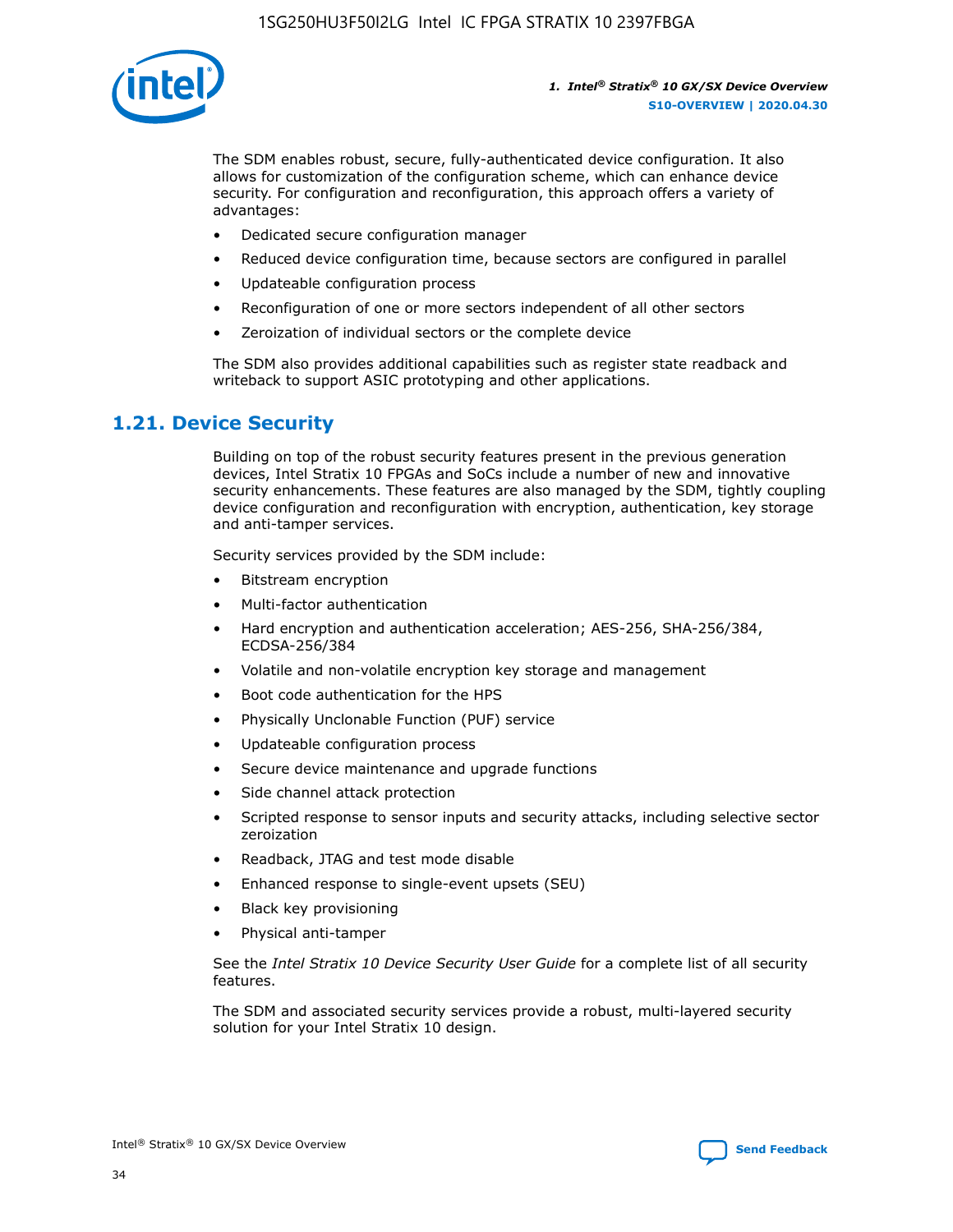

#### **Table 14. Device Security**

| <b>Intel Stratix 10 Family Variant</b> | <b>Bitstream Authentication</b> | <b>Advanced Security Features</b> <sup>(12)</sup> |
|----------------------------------------|---------------------------------|---------------------------------------------------|
| GX/SX                                  | All devices                     | -AS suffix part number required                   |

#### **Related Information**

- [My Intel Support](https://www.intel.com/content/www/us/en/programmable/my-intel/mal-home.html)
- [Intel Stratix 10 Device Security User Guide](https://www.intel.com/content/www/us/en/programmable/documentation/ndq1483601370898.html#wcd1483611014402)

## **1.22. Configuration via Protocol Using PCI Express**

Configuration via protocol using PCI Express allows the FPGA to be configured across the PCI Express bus, simplifying the board layout and increasing system integration. Making use of the embedded PCI Express hard IP operating in autonomous mode before the FPGA is configured, this technique allows the PCI Express bus to be powered up and active within the 100 ms time allowed by the PCI Express specification. Intel Stratix 10 devices also support partial reconfiguration across the PCI Express bus which reduces system down time by keeping the PCI Express link active while the device is being reconfigured.

## **1.23. Partial and Dynamic Reconfiguration**

Partial reconfiguration allows you to reconfigure part of the FPGA while other sections continue running. This capability is required in systems where uptime is critical, because it allows you to make updates or adjust functionality without disrupting services.

In addition to lowering power and cost, partial reconfiguration also increases the effective logic density by removing the necessity to place in the FPGA those functions that do not operate simultaneously. Instead, these functions can be stored in external memory and loaded as needed. This reduces the size of the required FPGA by allowing multiple applications on a single FPGA, saving board space and reducing power. The partial reconfiguration process is built on top of the proven incremental compile design flow in the Intel Quartus Prime design software

Dynamic reconfiguration in Intel Stratix 10 devices allows transceiver data rates, protocols and analog settings to be changed dynamically on a channel-by-channel basis while maintaining data transfer on adjacent transceiver channels. Dynamic reconfiguration is ideal for applications that require on-the-fly multiprotocol or multirate support. Both the PMA and PCS blocks within the transceiver can be reconfigured using this technique. Dynamic reconfiguration of the transceivers can be used in conjunction with partial reconfiguration of the FPGA to enable partial reconfiguration of both core and transceivers simultaneously.

## **1.24. Fast Forward Compile**

The innovative Fast Forward Compile feature in the Intel Quartus Prime software identifies performance bottlenecks in your design and provides detailed, step-by-step performance improvement recommendations that you can then implement. The Compiler reports estimates of the maximum operating frequency that can be achieved

<sup>(12)</sup> Contact My Intel Support for additional information.

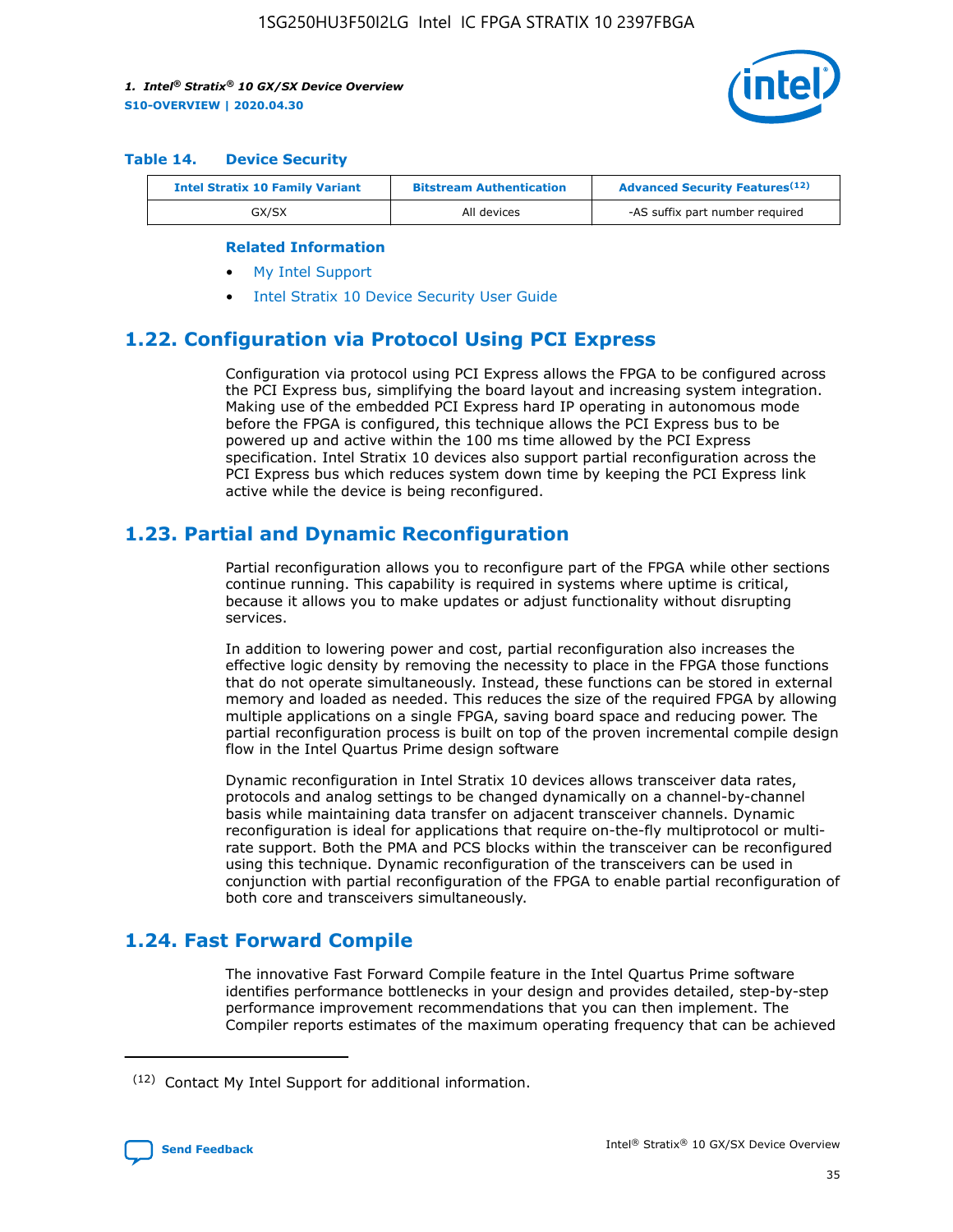

by applying the recommendations. As part of the new Hyper-Aware design flow, Fast Forward Compile maximizes the performance of your Intel Stratix 10 design and achieves rapid timing closure.

Previously, this type of optimization required multiple time-consuming design iterations, including full design re-compilation to determine the effectiveness of the changes. Fast Forward Compile enables you to make better decisions about where to focus your optimization efforts, and how to increase your design performance and throughput. This technique removes much of the guesswork of performance exploration, resulting in fewer design iterations and as much as 2X core performance gains for Intel Stratix 10 designs.

## **1.25. Single Event Upset (SEU) Error Detection and Correction**

Intel Stratix 10 FPGAs and SoCs offer robust SEU error detection and correction circuitry. The detection and correction circuitry includes protection for Configuration RAM (CRAM) programming bits and user memories. The CRAM is protected by a continuously running parity checker circuit with integrated ECC that automatically corrects one or two bit errors and detects higher order multibit errors.

The physical layout of the CRAM array is optimized to make the majority of multi-bit upsets appear as independent single-bit or double-bit errors which are automatically corrected by the integrated CRAM ECC circuitry. In addition to the CRAM protection, user memories also include integrated ECC circuitry and are layout optimized for error detection and correction.

The SEU error detection and correction hardware is supported by both soft IP and the Intel Quartus Prime software to provide a complete SEU mitigation solution. The components of the complete solution include:

- Hard error detection and correction for CRAM and user M20K memory blocks
- Optimized physical layout of memory cells to minimize probability of SEU
- Sensitivity processing soft IP that reports if CRAM upset affects a used or unused bit
- Fault injection soft IP with the Intel Quartus Prime software support that changes state of CRAM bits for testing purposes
- Hierarchy tagging in the Intel Quartus Prime software
- Triple Mode Redundancy (TMR) used for the Secure Device Manager and critical on-chip state machines

In addition to the SEU mitigation features listed above, the Intel 14 nm tri-gate process technology used for Intel Stratix 10 devices is based on FinFET transistors which have reduced SEU susceptibility versus conventional planar transistors.

## **1.26. Document Revision History for the Intel Stratix 10 GX/SX Device Overview**

| <b>Document</b><br><b>Version</b> | <b>Changes</b>             |
|-----------------------------------|----------------------------|
| 2020.04.30                        | Made the following change: |
|                                   | continued                  |

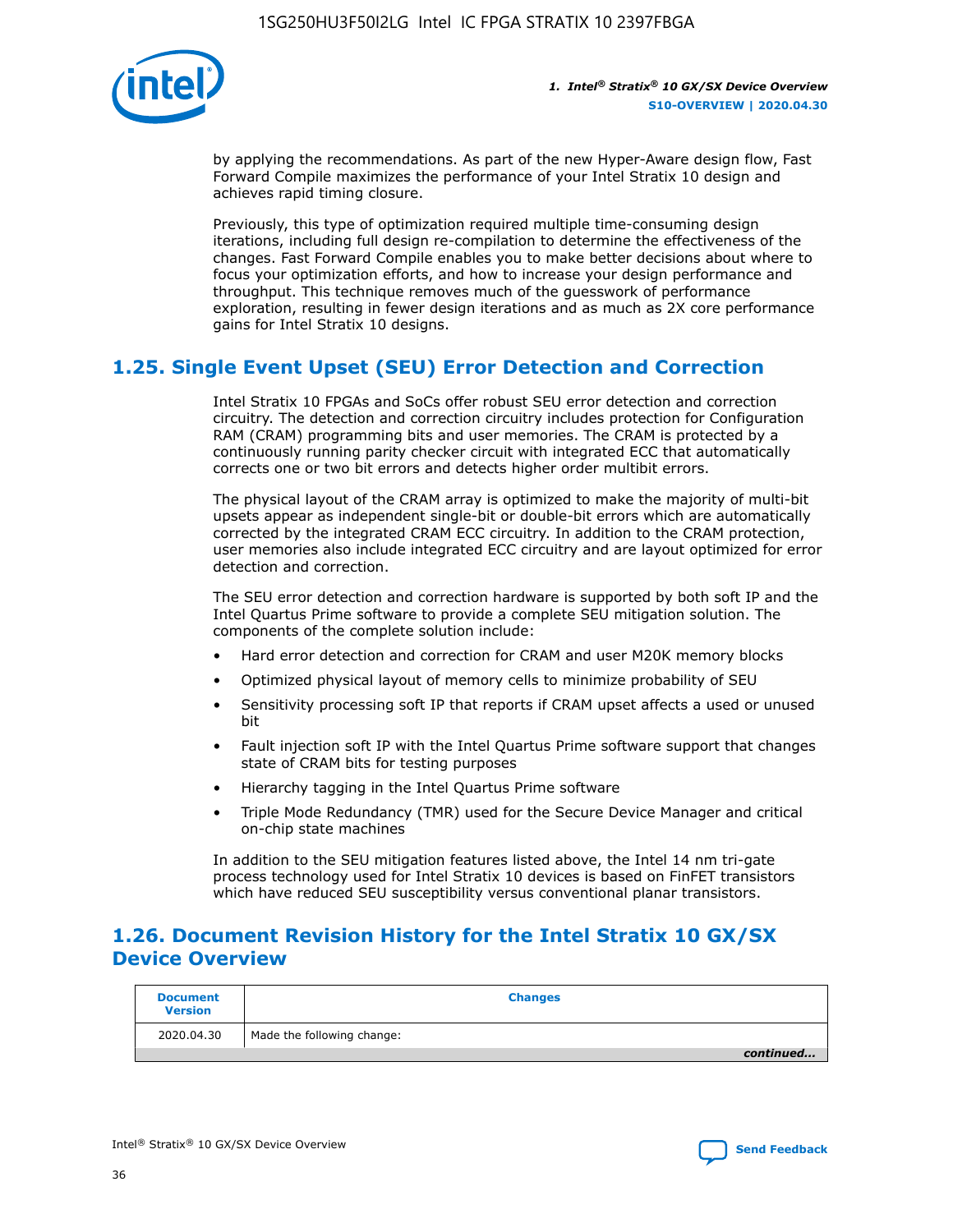

|            | Added the GX 10M variant.                                                                                                                                                                                                                                                                                                                                                                                                                                                                                                                                                                                                                                                                                                                                                                                                                                                                                                                                                                      |
|------------|------------------------------------------------------------------------------------------------------------------------------------------------------------------------------------------------------------------------------------------------------------------------------------------------------------------------------------------------------------------------------------------------------------------------------------------------------------------------------------------------------------------------------------------------------------------------------------------------------------------------------------------------------------------------------------------------------------------------------------------------------------------------------------------------------------------------------------------------------------------------------------------------------------------------------------------------------------------------------------------------|
| 2020.03.24 | Made the following changes:<br>Added advanced security (-AS) devices.<br>Added level shifter details for the Intel Stratix 10 SX/GX 400 device.                                                                                                                                                                                                                                                                                                                                                                                                                                                                                                                                                                                                                                                                                                                                                                                                                                                |
| 2019.08.19 | Made the following changes:<br>Added composition details for the leaded and lead-free contact device options.<br>Updated the I/O PLL counts.                                                                                                                                                                                                                                                                                                                                                                                                                                                                                                                                                                                                                                                                                                                                                                                                                                                   |
| 2019.02.15 | Made the following changes:<br>Changed the number of included logic elements globally.<br>Removed logic density 450, logic density 550, and package code 48 from the "Sample Ordering<br>$\bullet$<br>Code and Available Options for Intel Stratix 10 Devices" figure.<br>Updated description of the higher density in the "Innovations in Intel Stratix 10 FPGAs and SoCs"<br>section.<br>Updated description of the general purpose I/Os in the "Intel Stratix 10 FPGA and SoC Common<br>$\bullet$<br>Device Features" table.<br>Removed support for LPDDR3 globally.<br>Updated the "Intel Stratix 10 FPGA and SoC Architecture Block Diagram" figure.<br>$\bullet$<br>Updated the "Intel Stratix 10 GX/SX FPGA and SoC Family Plan-FPGA Core (part 1)" table.<br>$\bullet$<br>Updated the "Intel Stratix 10 GX/SX FPGA and SoC Family Plan-Interconnects, PLLs and Hard IP<br>(part 2)" table.<br>Updated and merged the "Intel Stratix 10 GX/SX FPGA and SoC Family Package Plan" tables. |
| 2018.08.08 | Made the following changes:<br>Changed the specs for QDRII+ and QDRII+ Xtreme and added specs for QDRIV in the "External<br>$\bullet$<br>Memory Interface Performance" table.<br>Updated description of the power options in the "Sample Ordering Code and Available Options for<br>Intel Stratix 10 Devices" figure.<br>Changed the description of the technology and power management features in the "Intel Stratix 10<br>FPGA and SoC Common Device Features" table.<br>Changed the description of SmartVID in the "Power Management" section.<br>Changed the direction arrow from the coefficient registers block in the "DSP Block: High Precision<br>Fixed Point Mode" figure.                                                                                                                                                                                                                                                                                                          |
| 2017.10.30 | Made the following changes:<br>Removed the embedded eSRAM feature globally.<br>$\bullet$<br>Removed the Low Power (VID) and Military operating temperature options, and package code 53<br>from the "Sample Ordering Code and Available Options for Stratix 10 Devices" figure.<br>Changed the Maximum transceiver data rate (chip-to-chip) specification for L-Tile devices in the<br>"Key Features of Intel Stratix 10 Devices Compared to Stratix V Devices" table.                                                                                                                                                                                                                                                                                                                                                                                                                                                                                                                         |
| 2016.10.31 | Made the following changes:<br>• Changed the number of available transceivers to 96, globally.<br>Changed the single-precision floating point performance to 10 TFLOP, globally.<br>Changed the maximum datarate to 28.3 Gbps, globally.<br>Changed some of the features listed in the "Stratix 10 GX/SX Device Overview" section.<br>$\bullet$<br>Changed descriptions for the GX and SX devices in the "Stratix 10 Family Variants" section.<br>$\bullet$<br>Changed the "Sample Ordering Code and Available Options for Stratix 10 Devices" figure.<br>Changed the features listed in the "Key Features of Stratix 10 Devices Compared to Stratix V<br>Devices" table.<br>Changed the descriptions of the following areas of the "Stratix 10 FPGA and SoC Common Device<br>Features" table:<br>- Transceiver hard IP<br>- Internal memory blocks<br>- Core clock networks<br>- Packaging<br>Reorganized and updated all tables in the "Stratix 10 FPGA and SoC Family Plan" section.        |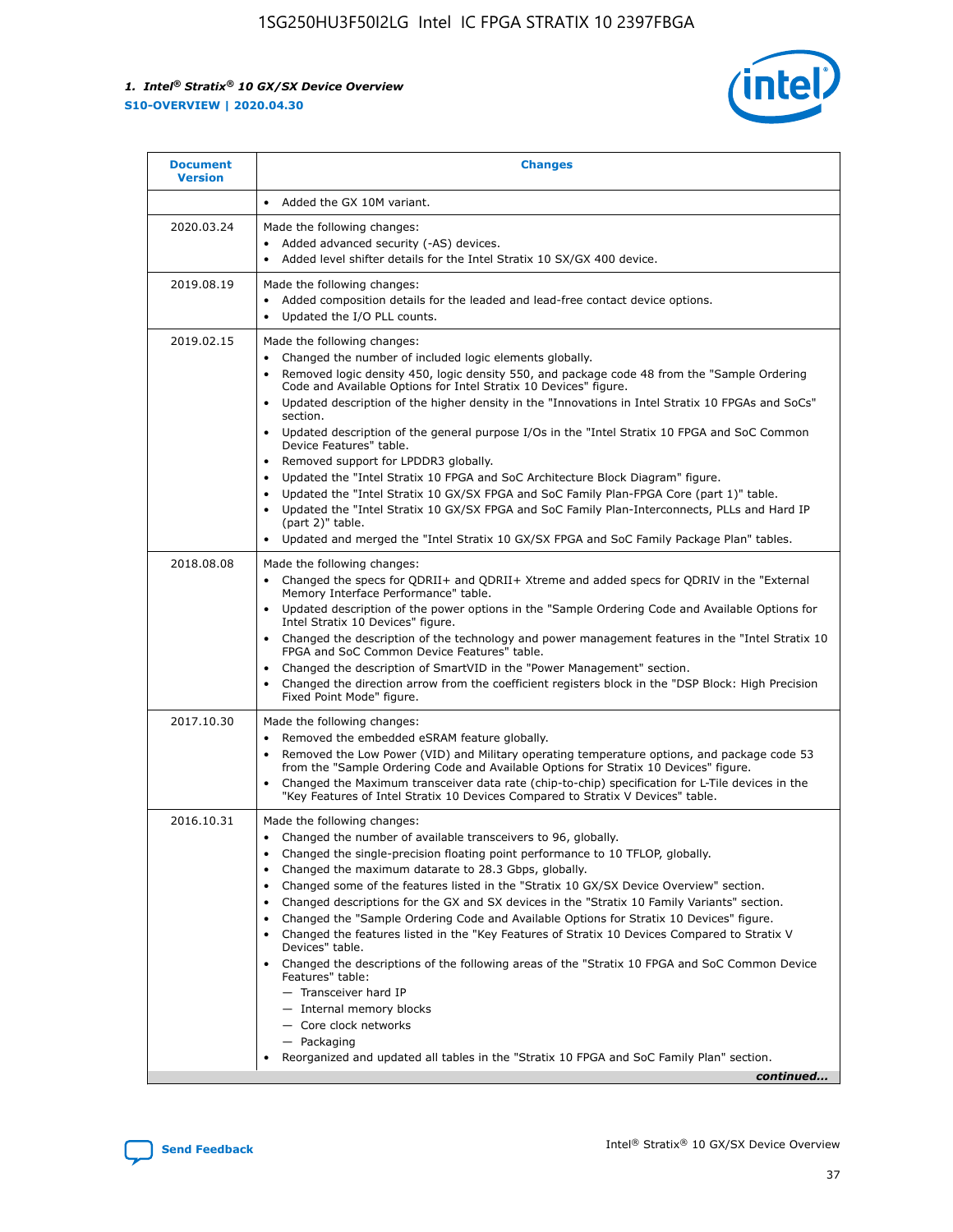

| <b>Document</b><br><b>Version</b> | <b>Changes</b>                                                                                                                                                                                                                                                                                                                                                                                                                                                                                                                                                                                                                                                                                                                                                                                                                                                                                                                                                                                     |
|-----------------------------------|----------------------------------------------------------------------------------------------------------------------------------------------------------------------------------------------------------------------------------------------------------------------------------------------------------------------------------------------------------------------------------------------------------------------------------------------------------------------------------------------------------------------------------------------------------------------------------------------------------------------------------------------------------------------------------------------------------------------------------------------------------------------------------------------------------------------------------------------------------------------------------------------------------------------------------------------------------------------------------------------------|
|                                   | Removed the "Migration Between Arria 10 FPGAs and Stratix 10 FPGAs" section.<br>Removed footnotes from the "Transceiver PCS Features" table.<br>Changed the HMC description in the "External Memory and General Purpose I/O" section.<br>Changed the number of fPLLs in the "Fractional Synthesis PLLs and I/O PLLs" section.<br>Clarified HMC data width support in the "Key Features of the Stratix 10 HPS" table.<br>Changed the description in the "Internal Embedded Memory" section.<br>Changed the datarate for the Standard PCS and SDI PCS features in the "Transceiver PCS Features"<br>table.<br>Added a note to the "PCI Express Gen1/Gen2/Gen3 Hard IP" section.<br>Updated the "Key Features of the Stratix 10 HPS" table.<br>Changed the description for the Cache coherency unit in the "Key Features of the Stratix 10 HPS"<br>table.<br>Changed the description for the external SDRAM and Flash memory interfaces for HPS in the "Key<br>Features of the Stratix 10 HPS" table. |
| 2015.12.04                        | Initial release.                                                                                                                                                                                                                                                                                                                                                                                                                                                                                                                                                                                                                                                                                                                                                                                                                                                                                                                                                                                   |